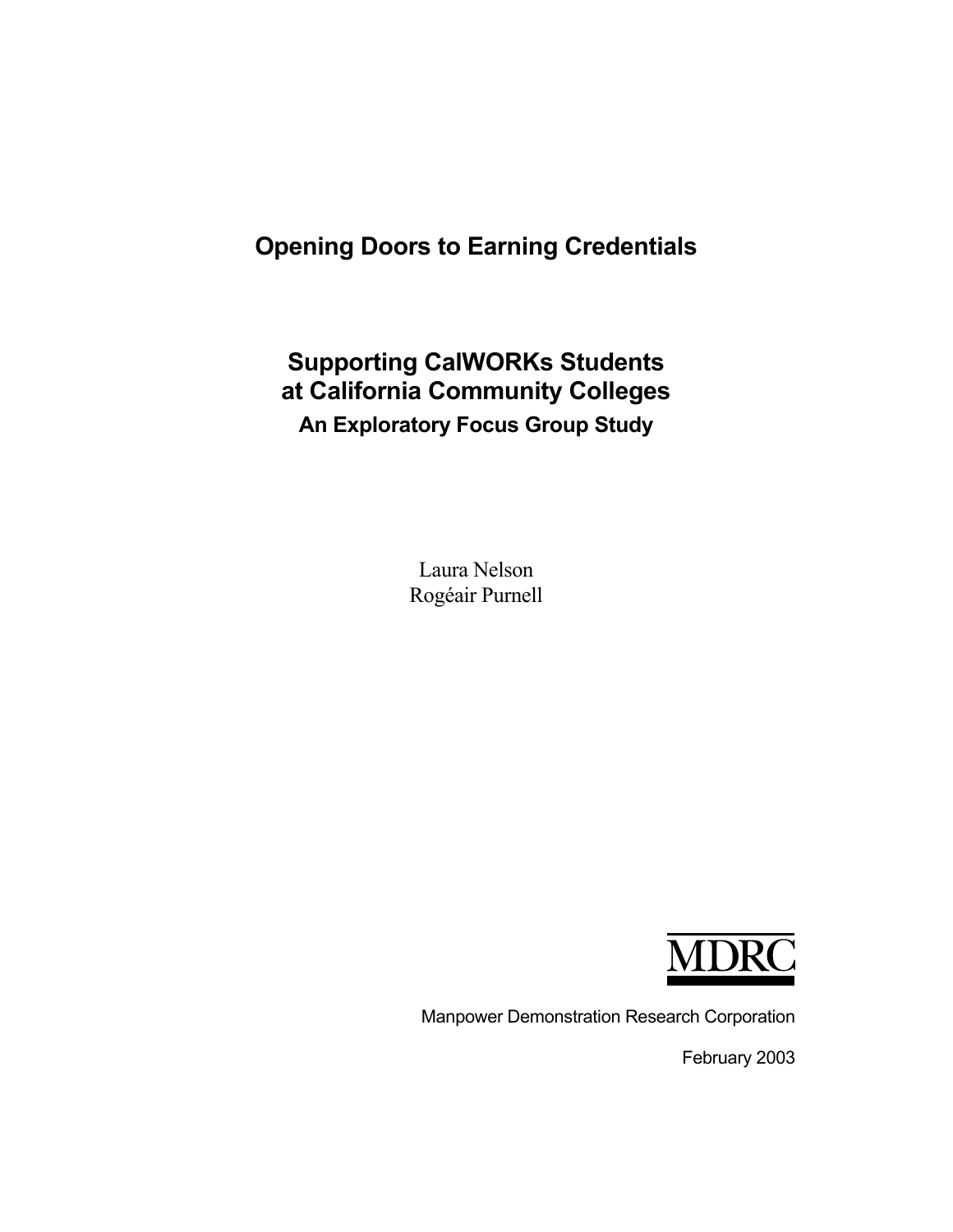## **Funders of the Opening Doors Project**

MDRC's Opening Doors to Earning Credentials project, including the focus group that are described in this report, is supported by the William and Flora Hewlett Foundation.

Other Opening Doors funders include:

Annie E. Casey Foundation Ford Foundation Joyce Foundation KnowledgeWorks Foundation Lumina Foundation for Education Charles Stewart Mott Foundation Smith Richardson Foundation

Dissemination of MDRC publications is also supported by the following foundations that help finance MDRC's public policy outreach and expanding efforts to communicate the results and implications of our work to policymakers, practitioners, and others: The Atlantic Philanthropies; the Alcoa, Ambrose Monell, Bristol-Myers Squibb, Fannie Mae, Ford, Grable, Starr, and Surdna Foundations; and the Open Society Institute.

The findings and conclusions in this report do not necessarily represent the official positions or policies of the funders.

For information about MDRC<sup>®</sup> and copies of our publications, see our Web site: www.mdrc.org.

Copyright © 2003 by the Manpower Demonstration Research Corporation. All rights reserved.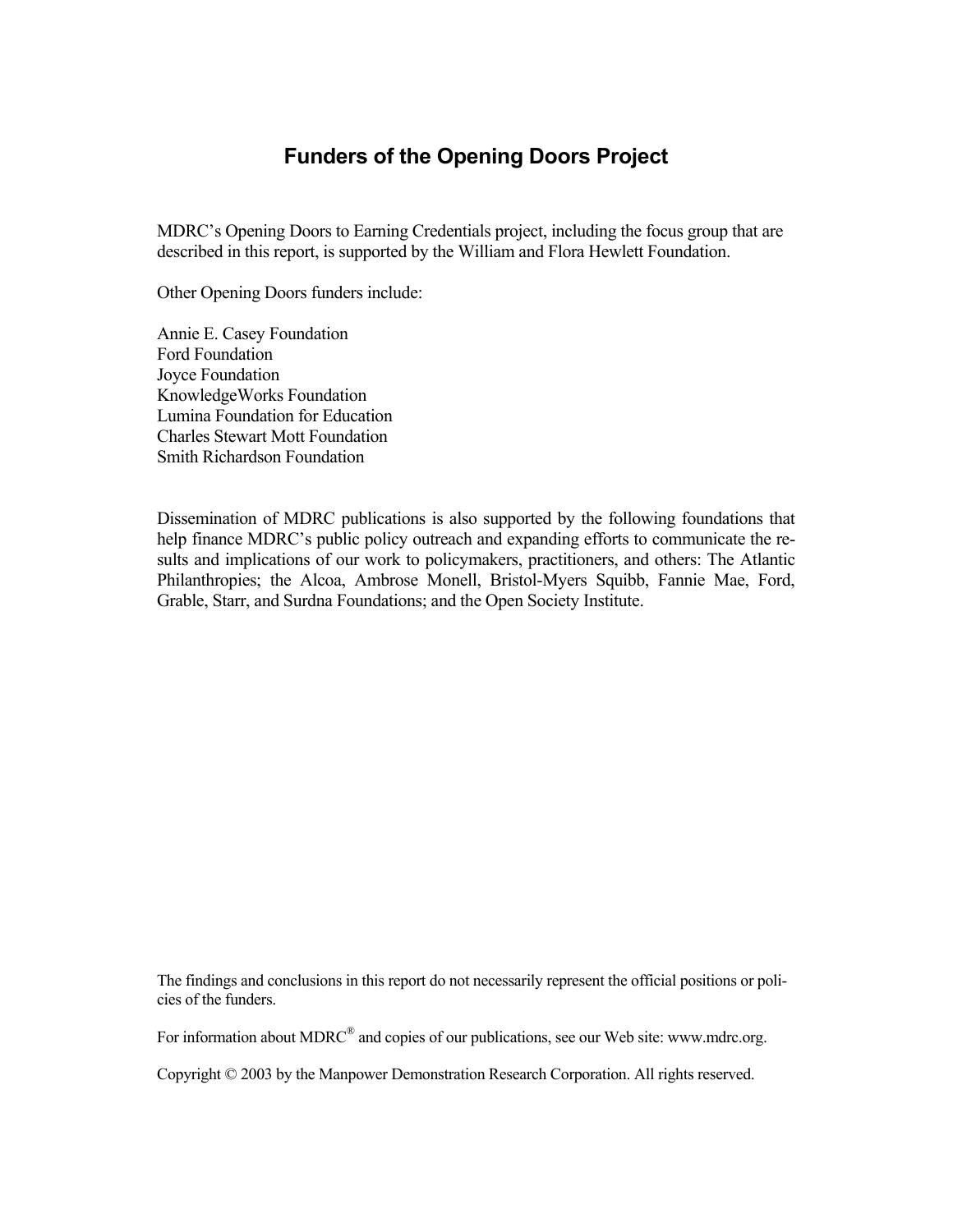# **Overview**

The Manpower Demonstration Research Corporation (MDRC) is launching an ambitious demonstration initiative called Opening Doors to Earning Credentials. Opening Doors is designed to help nontraditional students — at-risk youth, low-wage working parents, and unemployed individuals — earn college credentials as the pathway to better jobs with higher pay. This exploratory study investigated the challenges working low-income parents face as they pursued an Associate's degree or postsecondary credential, and it examined how comprehensive student services offered by the CalWORKs community college program affected students' persistence. Attention was paid both to the barriers that a sample of recipients of Temporary Aid for Needy Families (TANF) navigated and the supports they received while they pursued their educational goals at three community colleges in California. The results of this study have important implications for public agencies, community colleges, and policymakers who develop strategies and services that affect low-income parents' access to and persistence in the community college system.

# **Key Findings**

- Focus group participants benefited greatly from the comprehensive services offered by the CalWORKs community college program and its staff, whom the participants described as knowledgeable and empathic. The academic, personal, career, and employment-related assistance provided by program staff helped many students persist in school, particularly during times of crisis or doubt. In addition to providing clear and consistent educational planning and counseling that allowed students to monitor their progress, staff also helped them navigate the community college system early in their tenure and connected them to other oncampus and off-campus services for which they were eligible. Without this assistance, some students felt that they may have forced to stop their coursework or drop out of school.
- Juggling the responsibilities of parenting, school, and work while satisfying requirements imposed by the county was an on-going challenge for many students. Some of these pressures were eased by the availability of good, stable child care and affordable housing; the support of family, peers, and employers; and by having clear educational plans. Participation in work-study provided students an opportunity to work on campus or in flexible positions with employers that were sensitive to the needs of working parents who were enrolled in school.
- Students did not have much opportunity to explore educational and career options or to enroll in and complete remedial classes that would help prepare them to begin a course of study. County rules allow TANF recipients 18 to 24 months to work toward their degree before they face sanctions on the adult portion of their grant. But time spent investigating alternative courses of study or taking remedial coursework often increased the amount of time focus group participants needed to complete their majors beyond the time permitted.

This study was made possible through the assistance and cooperation of Grossmont College, Sacramento City College, and Santa Monica College, the California Community College Chancellor's Office staff, the focus group participants, and the financial support of the William and Flora Hewlett Foundation.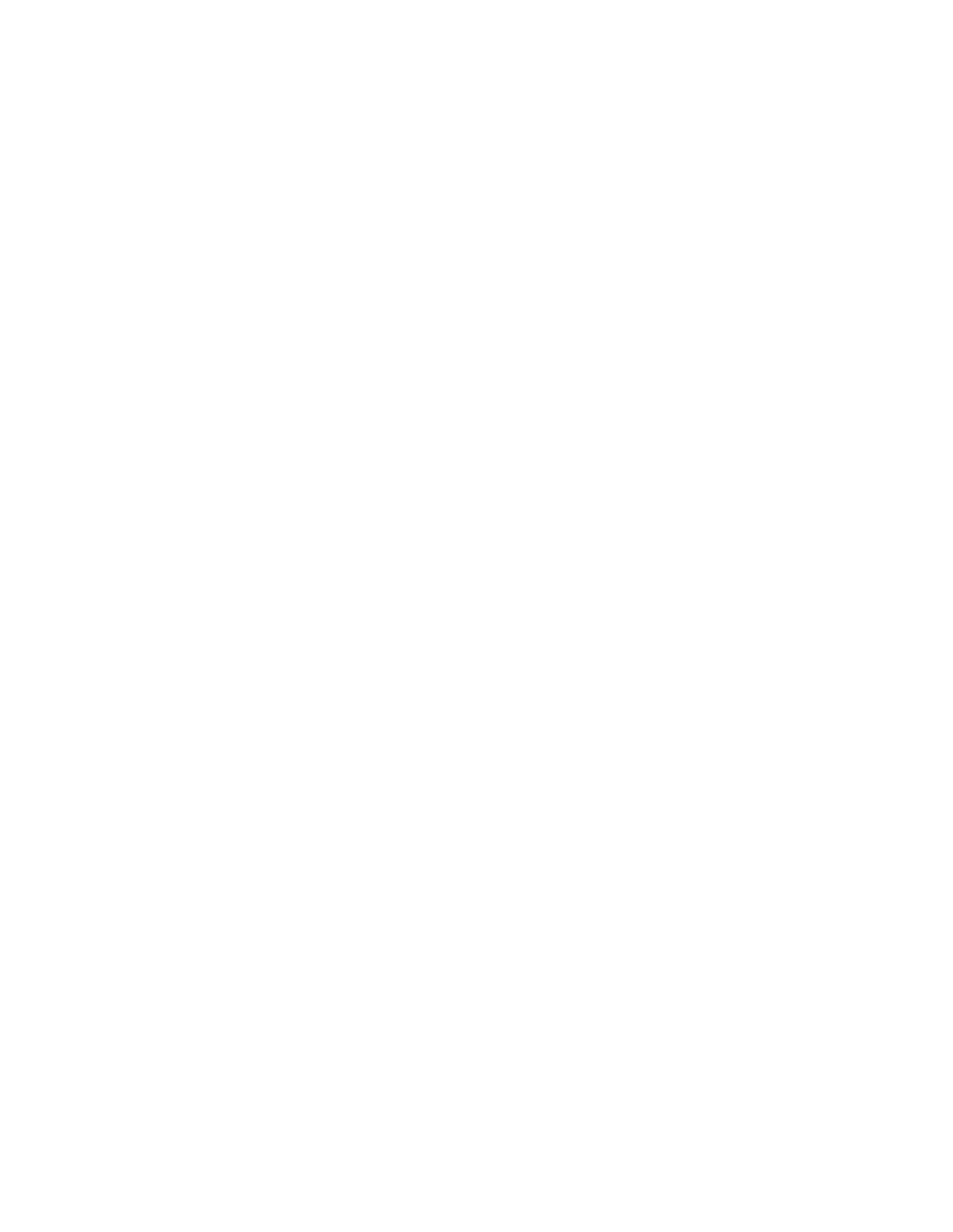# **Contents**

| <b>Overview</b><br><b>List of Tables</b><br><b>Acknowledgments</b><br><b>Executive Summary</b> |                                                                                                                                                                                                                                                                                    | iii<br>vi<br>vii<br>$ES-1$ |
|------------------------------------------------------------------------------------------------|------------------------------------------------------------------------------------------------------------------------------------------------------------------------------------------------------------------------------------------------------------------------------------|----------------------------|
| 1.                                                                                             | <b>The Opening Doors Study</b>                                                                                                                                                                                                                                                     | 1                          |
| $\boldsymbol{2}$                                                                               | <b>California Community Colleges</b>                                                                                                                                                                                                                                               | 2                          |
| 3                                                                                              | The CalWORKs Community College Program<br>CalWORKs and the Education Option<br>Details of the Campus CalWORKs Programs<br>Other Support Programs for CalWORKs Participants and Other<br>Disadvantaged Students<br>Methodology                                                      | 3                          |
| 4                                                                                              | <b>Demography of Participants and Colleges</b><br>How Well Do the Focus Group Participants Reflect the<br>CalWORKs Student Population on the Three Campuses?<br>How Do CalWORKs Students Differ from the General Student<br>Population on California's Community College Campuses? | 12                         |
| 5                                                                                              | <b>Lessons from the Focus Groups: Critical Issues and Common Themes</b><br>Overall View of Personal Circumstances: Supports, Obstacles,<br>and Outlook                                                                                                                             | 13                         |
| 6                                                                                              | <b>Research Directions and Conclusions</b>                                                                                                                                                                                                                                         | 30                         |
| <b>Appendix A: Summaries of CalWORKs Community College Programs</b><br>on the Three Campuses   |                                                                                                                                                                                                                                                                                    | 33                         |
| <b>Appendix B:</b> Additional Information on Focus Group Methodology                           |                                                                                                                                                                                                                                                                                    | 38                         |
| <b>References</b>                                                                              |                                                                                                                                                                                                                                                                                    | 43                         |
| <b>About MDRC</b>                                                                              |                                                                                                                                                                                                                                                                                    | 44                         |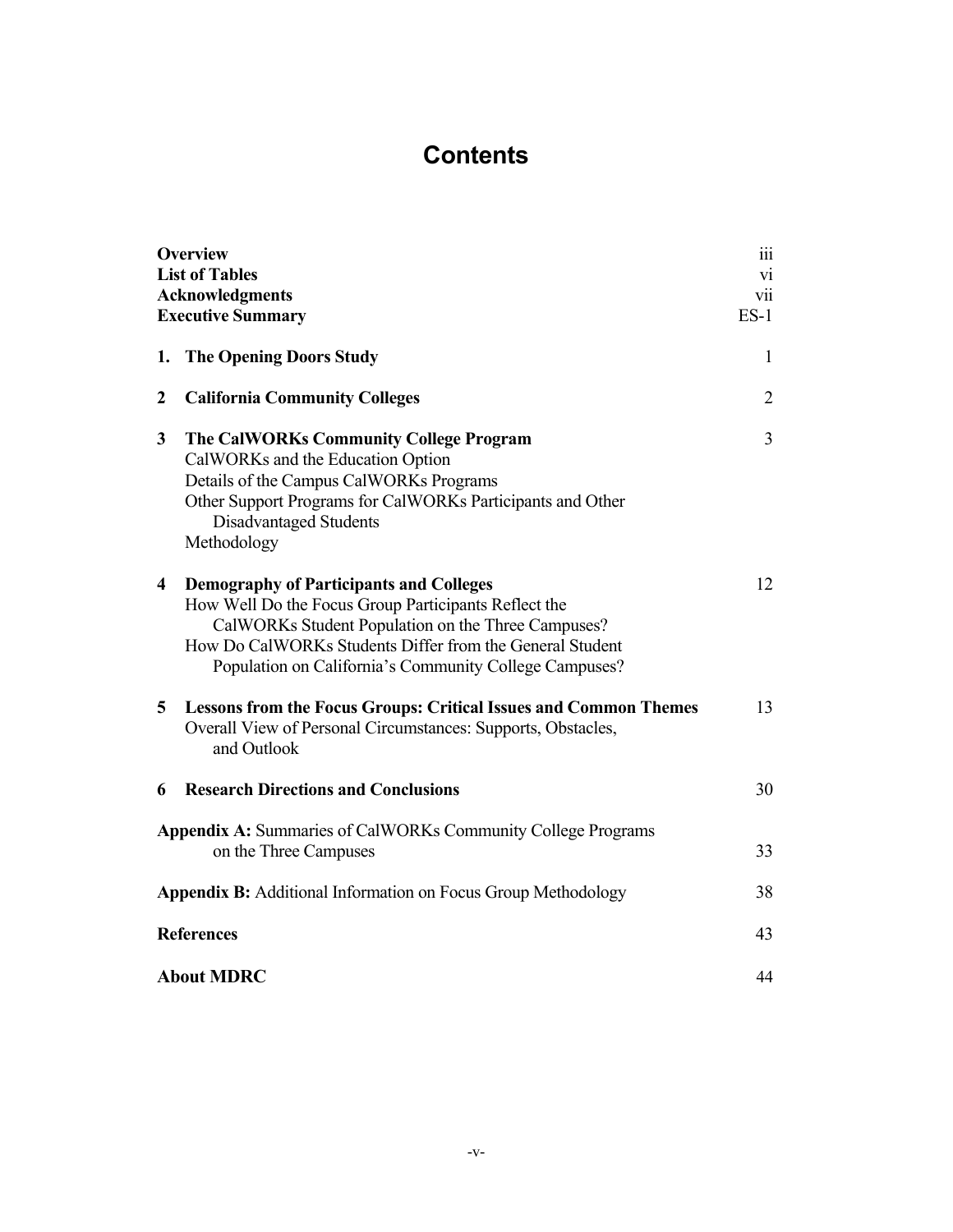# **List of Tables**

|   | California Community Colleges in the Opening Doors 2002 Focus Group Study | 3  |
|---|---------------------------------------------------------------------------|----|
| 2 | <b>Community College CalWORKs Program Services</b>                        | 8. |
| 3 | Focus Group Themes Across the Three Colleges                              | 16 |
| 4 | Personal Circumstances: True or False?                                    |    |
| 5 | Significant Obstacles to Success at School                                |    |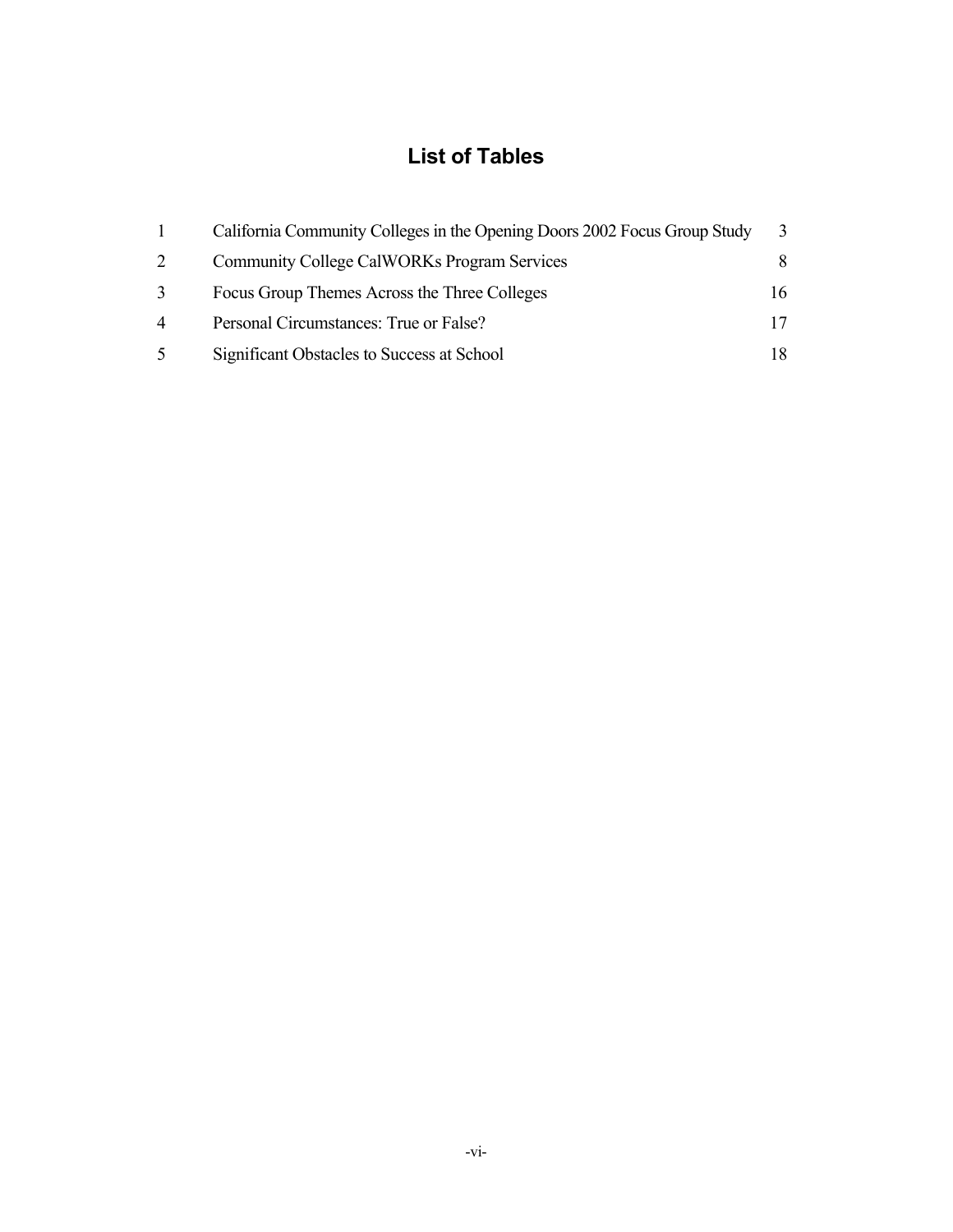## **Acknowledgments**

A special thank you to all of the focus group participants at Grossmont College, Sacramento City College, and Santa Monica College. For their help in planning, designing, and hosting the focus group, we wish to acknowledge the special assistance provided by Wendy Craig from Grossmont College, Tracey Ellis at Santa Monica College, Elena Farrelly at Los Rios Community College District, Lynn Fowler at Los Rios Community College District, and Sherri Goldberg at Sacramento City College. The information they shared with us about their colleges, programs, and students and their insightful and comprehensive review of drafts of this report were particularly helpful. The persistence and patience of our MDRC colleagues Nikita Hunter and Michele Beleu enabled us to recruit and screen the focus group participants successfully. Their help in preparing for and facilitating the focus groups was invaluable.

This report was much improved by feedback provided by Ed Connolly, Willard Hom, and Judy Reichle from the California Community College Chancellor's Office; Larry Dun from Sacramento City College; Lisa Grossman at the National Governors Association; and Robert Ivry at MDRC. Bob Weber edited the report, and Stephanie Cowell assisted with its production.

The Authors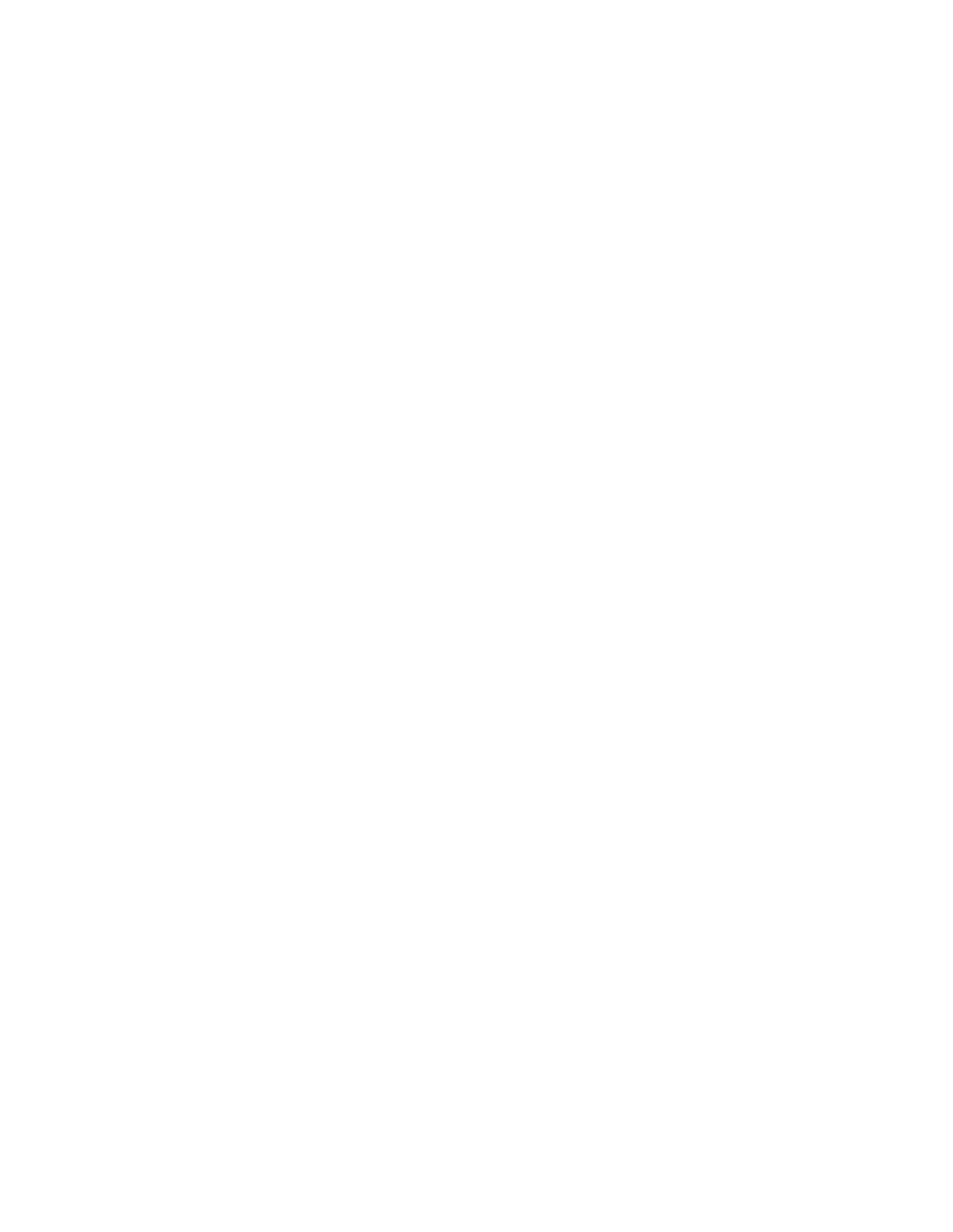## **Executive Summary**

Community colleges are well suited to be the focal point in helping low-income students earn postsecondary credentials. They are well-rounded institutions, offering both academic instruction and occupational/technical training. Students can earn an Associate's degree, certificates in many areas of occupational training, licenses, and other credentials, and they can pursue the opportunity to continue their education at four-year institutions of higher learning. Community colleges are also well prepared to address the needs of students with low basic skills through remedial, basic skill, and General Educational Development (GED) programs. Most community colleges have an open door policy and tuition is affordable relative to that for four-year universities; many have shown great flexibility and resourcefulness responding to the changing demographics of the populations they serve and local labor market conditions. Their agility is one of their virtues. Yet, some challenges remain in community colleges' ability to attract and retain low-income working parents and adults. In some cases, many low-wage workers never apply or a high number enroll only to drop out.

The findings presented in this report summarize the results of six student focus groups conducted as part of the Opening Doors to Earning Credentials project. Using a qualitative approach, this study provides an exploratory look at the supports and barriers low-income working parents — particularly those who are receiving Temporary Assistance for Needy Families (TANF) — navigate as they pursue the goal of a postsecondary credential.<sup>1</sup> Special attention was paid to the services and assistance provided by the CalWORKs community college programs.

## **Scope and Methods of the Opening Doors CalWORKs Study**

Three colleges, each with a diverse student body, were selected to participate in a set of focus groups to examine issues affecting CalWORKs participants' access to and retention in a program of studies while pursuing postsecondary education. The participating schools were:

- Grossmont College, in El Cajon;
- Sacramento City College, in Sacramento;
- Santa Monica College, in Los Angeles.

 <sup>1</sup>  $<sup>1</sup>$ In California, CalWORKs (California Work Opportunities and Responsibility to Kids) is the name</sup> that the state has given to its TANF program.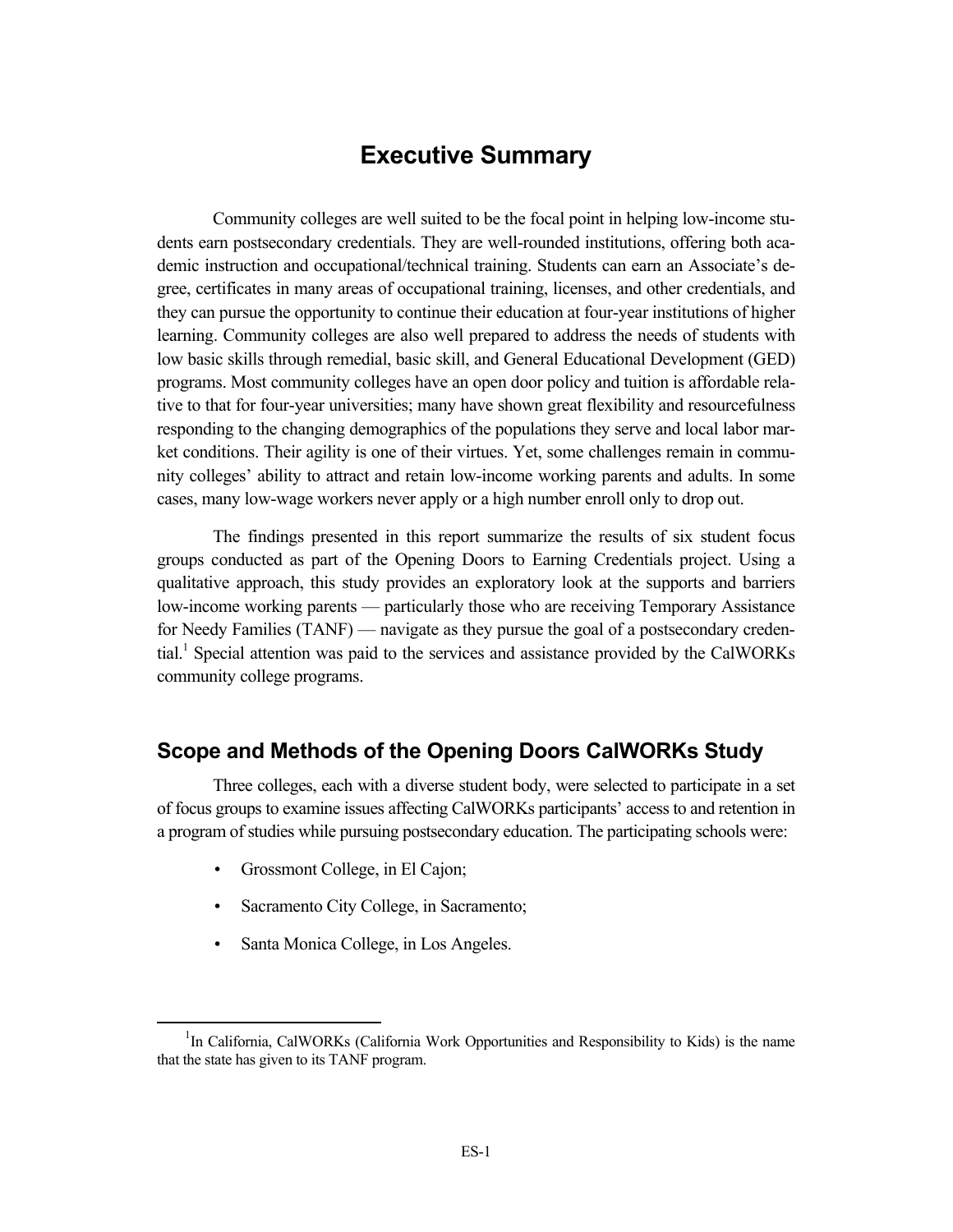To explore how important various supports — particularly the CalWORKs community college program — have been in helping students succeed, two groups of CalWORKs students were targeted: one who were accessing the CalWORKs community college program and another who had not accessed these services. A total of 47 participants (37 of whom were accessing CalWORKs community college services) took part in the focus groups. The groups were largely comprised of women of color who were parenting, attending school at least part-time, and working at least 10 hours per week. Despite efforts to recruit students who were not accessing the community college program services, the number of participants in this group was too small to permit reliable comparisons between the two target groups to be made. Much of the report focuses on the stories and experiences of those students who had received assistance at the CalWORKs community college programs.

#### **Main Themes from the Focus Groups**

The majority of students had accessed a number of supportive services to help them stay in school. The CalWORKs community college program served as the main source of support for many of the focus group participants and as a key referral point for other oncampus and off-campus services. Academic, personal, and employment and career counseling were all provided to students through the programs. Students particularly appreciated the emotional support program staff provided. They liked the fact that the staff understood the challenges they faced as working students and parents and considered these issues when advising them.

Overall, the following themes emerged:

- **Balancing school, family, and work was challenging.** Successfully juggling all the responsibilities of school, work, and family and requirements imposed by CalWORKs was stressful, and some students reported difficulty in finding time to study. In general, participants reported that friends, family, and even the college and their employers were supportive of their efforts to complete their degrees, which helped offset some of the stress and barriers they faced in dealing with so many obligations. The availability of stable, high-quality child care and affordable housing also helped ease students' stress. However, many students experienced educational histories marked by personal and family crises that hindered their progress towards their degrees.
- **Counseling and academic assistance were keys to students' retention and advancement.** Given the many responsibilities they had to juggle, many CalWORKs students found that a structured educational plan that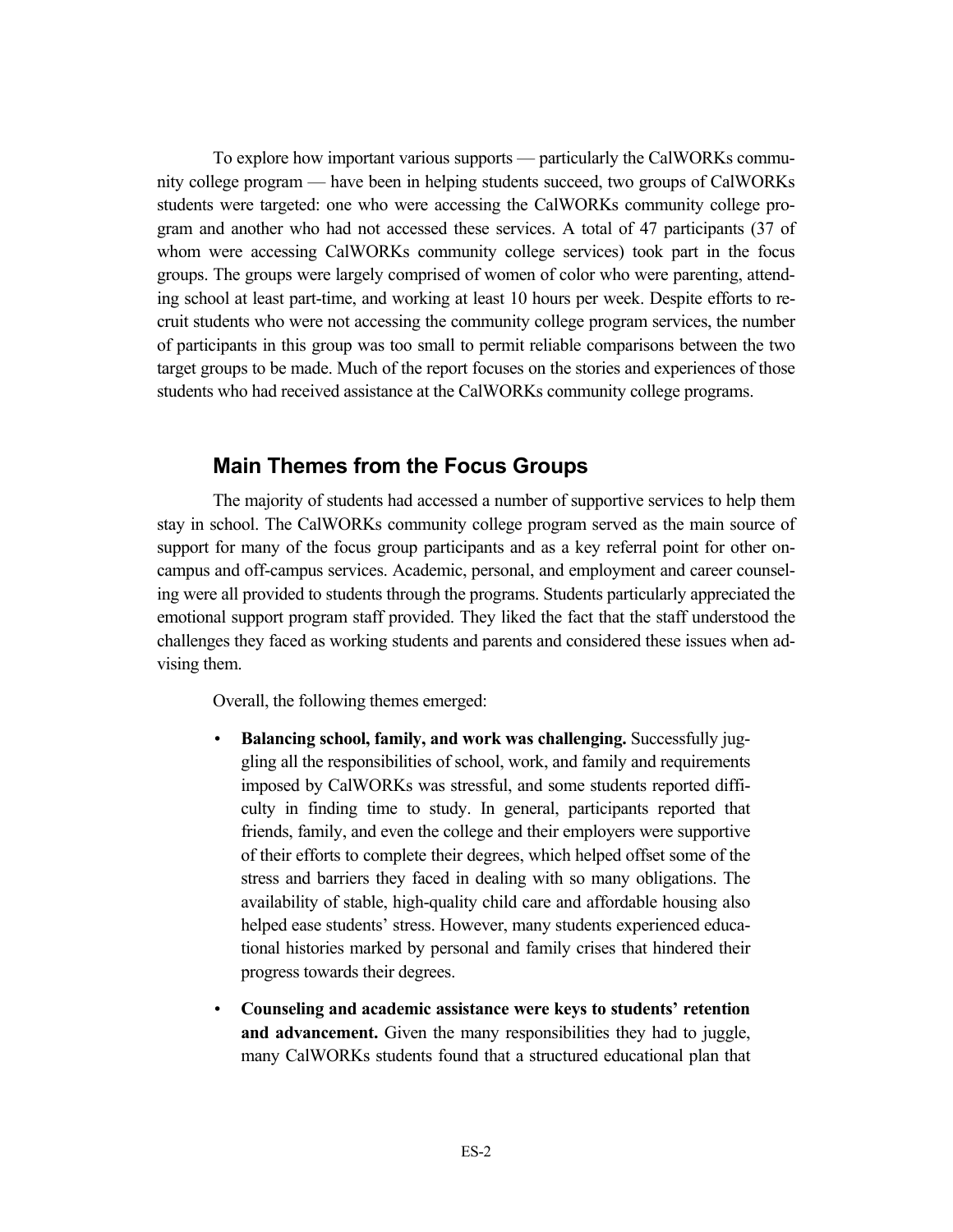was updated and reviewed regularly helped them to stay focused and on task. Access to a counselor who knew the student's personal circumstances and could provide advice that was consistent helped ensure that the student's needs and family concerns were taken into account during the educational planning and advisory process. Having counselors who were also knowledgeable about the special services for which low-income students were eligible was also important to helping students access needed supports in a coordinated and nonduplicative manner.

- **Advocacy on behalf of the students by the CalWORKs community college program staff with the county welfare offices was a critical support.** Several students needed the help of someone at the college to access some of the available county services and supports. Because they were knowledgeable about supports and services made available to students by the welfare system, the CalWORKs community college staff were better able than other on-campus counselors to help students address issues related to their welfare-to-work requirements and eligibilities. In situations where students had caseworkers who did not support their enrollment in college as an allowable activity, provide an expected support, or approve their educational plan, the CalWORKs community college staff often advocated on students' behalf, stepped in to provide the needed support, or helped students submit the necessary paperwork to have their cases reviewed. Without such assistance, some students may have simply stopped their engagement in the college program or dropped out.
- **Work-study positions were valued.** Work-study positions provided students an opportunity to work in flexible jobs for employers who understood a student's need to vary adjust work schedules to accommodate class schedules and requirements. On-campus positions offered students with no work history a chance to gain experience with the support of the CalWORKs community college program staff. Some students were concerned that cuts to the work-study program could negatively affect their ability to find jobs that would allow them to go to school and make steady progress towards their educational goals.
- **Peer support was important for student persistence.** Emotional support, shared information and resources, and informal counseling among peers encouraged some students to stay in school. Students often understood firsthand the challenges their peers faced, often in a way that family or friends could not. These informal support systems were so important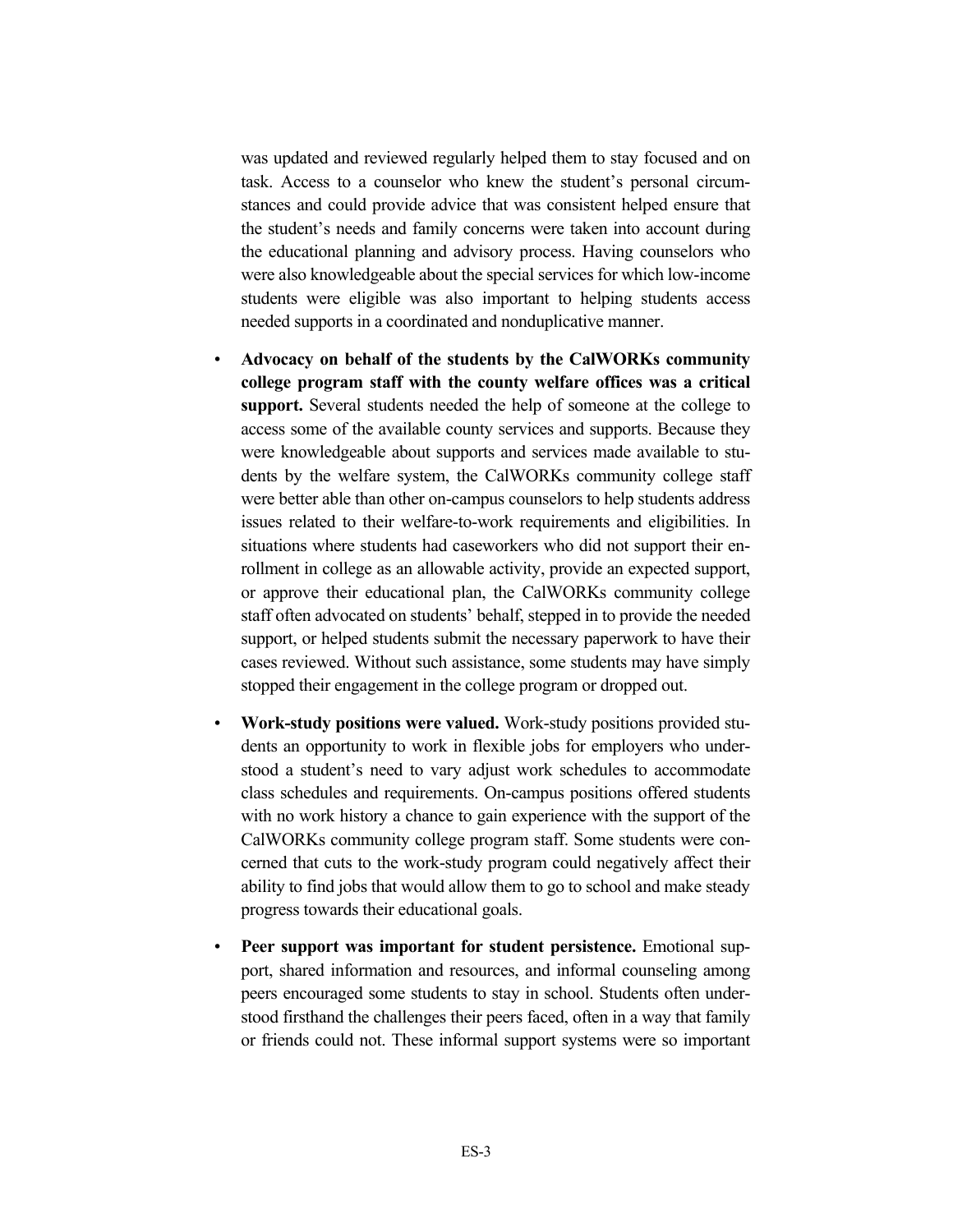that some students felt that distance learning would not be an attractive option for much of their coursework.

• **Remedial coursework and educational exploration were often linked to long-term enrollment.** Some students were required to complete remedial coursework in order to enroll in classes that would help them complete their educational plans. Others had changed their majors, as many college students do, which compelled them to enroll in additional classes. This often meant that the students would have to remain enrolled for longer periods, potentially affecting their ability to complete their coursework within the county time limits. Moreover, the additional coursework required students to spend extra time and money in order to complete their degrees.

## **Implications of the Study's Findings**

The information gathered as part of this focus group study suggests that low-income students greatly benefit from access to coordinated and consistent student services. Both CalWORKs community college program staff and the students who accessed these services spoke highly of the comprehensiveness and effectiveness of the program's service and of the positive influence it had had on students' persistence in school. Services could be enhanced if the following additions and changes to the current program structure were made.

**Students would benefit from having more time to complete their educational programs, which often take longer than the county's 24-month time limit allows.** Although counties were not permitted to disallow a CalWORKs student's education plan solely because it cannot be completed within an 18- or 24-month timeframe, students reported that the county CalWORKs seemed to prefer that participants enroll in an educational program that could be completed within that allotted time. However, the issues CalWORKs students faced suggested that a longer time limit could potentially greatly enhance retention and persistence rates if students who had made reasonable progress on their educational plans were permitted to continue to go to school and receive their TANF benefits beyond 24 months. Additional time would also allow students greater opportunities to explore educational and career options and make better-informed decisions about their educational and career goals before deciding on their major. Finally, students needing remedial assistance could complete necessary coursework before beginning their major course of study.

**Many students who were eligible for CalWORKs community college program services were not aware that the program existed.** Several students found out about the CalWORKs program only after walking past the office where it was housed or by talking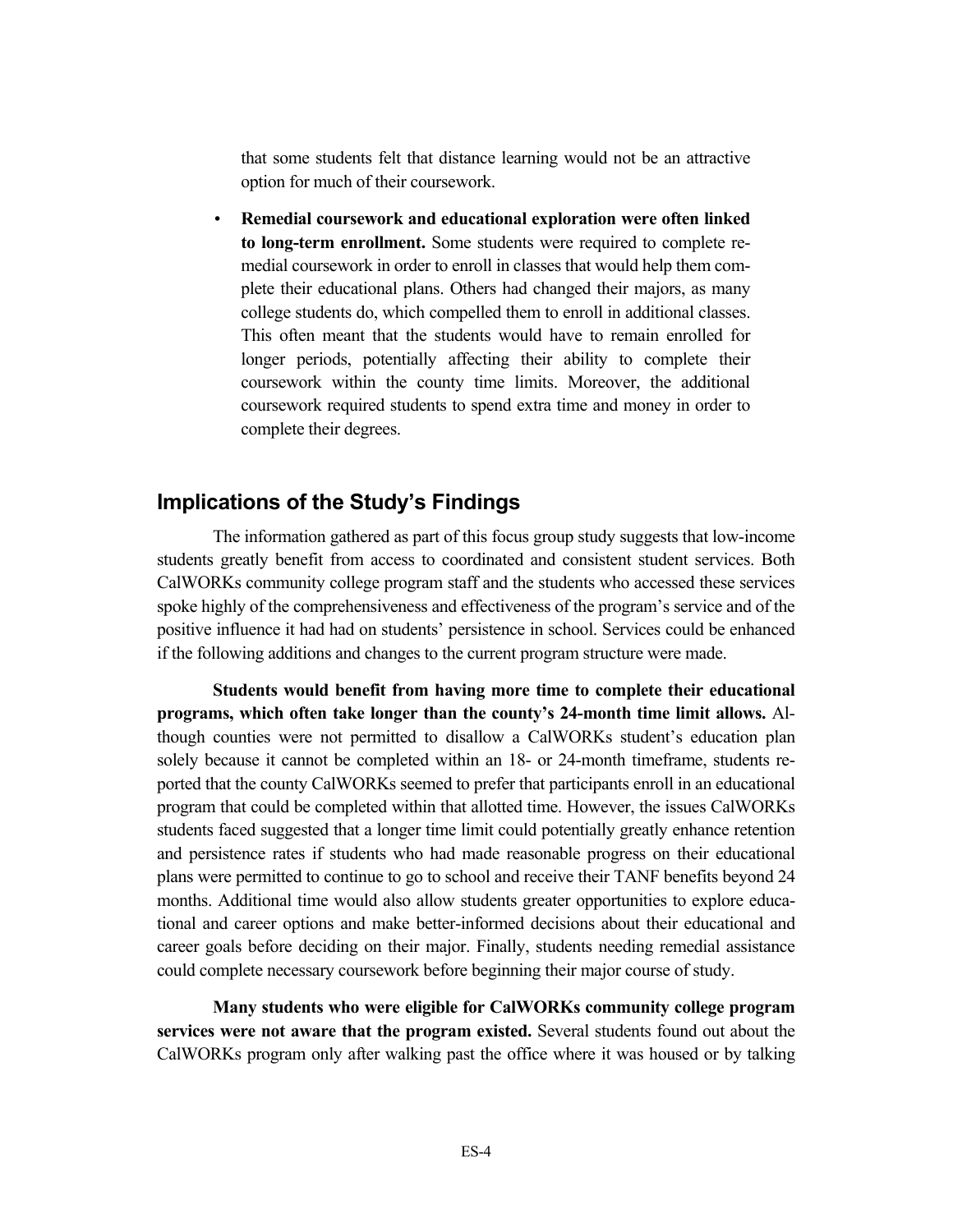with fellow students who had accessed its services. Although the CalWORKs community college programs conduct a variety of outreach activities, students felt that the program should continue to market itself to attract additional students and insure that those who are eligible are aware of the comprehensive services it offered.

**Students could be helped in their educational and career planning through exposure to work-study positions that were more relevant to their employment goals.**  Some students looked to work-study positions as a way to earn money while in school and not as a means to gain work experience germane to their course of study or long-term career goals. For students without previous work experience, work-study positions allowed Cal-WORKs staff to supervise and support them more closely in on-campus positions. Students with some work experience and clear educational and career goals might be considered for positions that provide them hands-on experience in activities that would prepare them for the career of their choice. Access to work-study positions like these may help some students change their educational plan early in their college tenure if they find that their chosen career is not what they were expecting.

**Work with students to select educational and training programs that will prepare them for jobs that meet the labor force needs of the regional economy.** Many students appeared not to have investigated how their particular educational and career goals related to their future income and ability to support their families effectively. The educational planning and counseling that students receive — prior to embarking on a certain course of study, for example — could be strengthened by a concerted investigation of how their proposed educational plans and career goals will affect their wages, benefits, and promotion and advancement opportunities.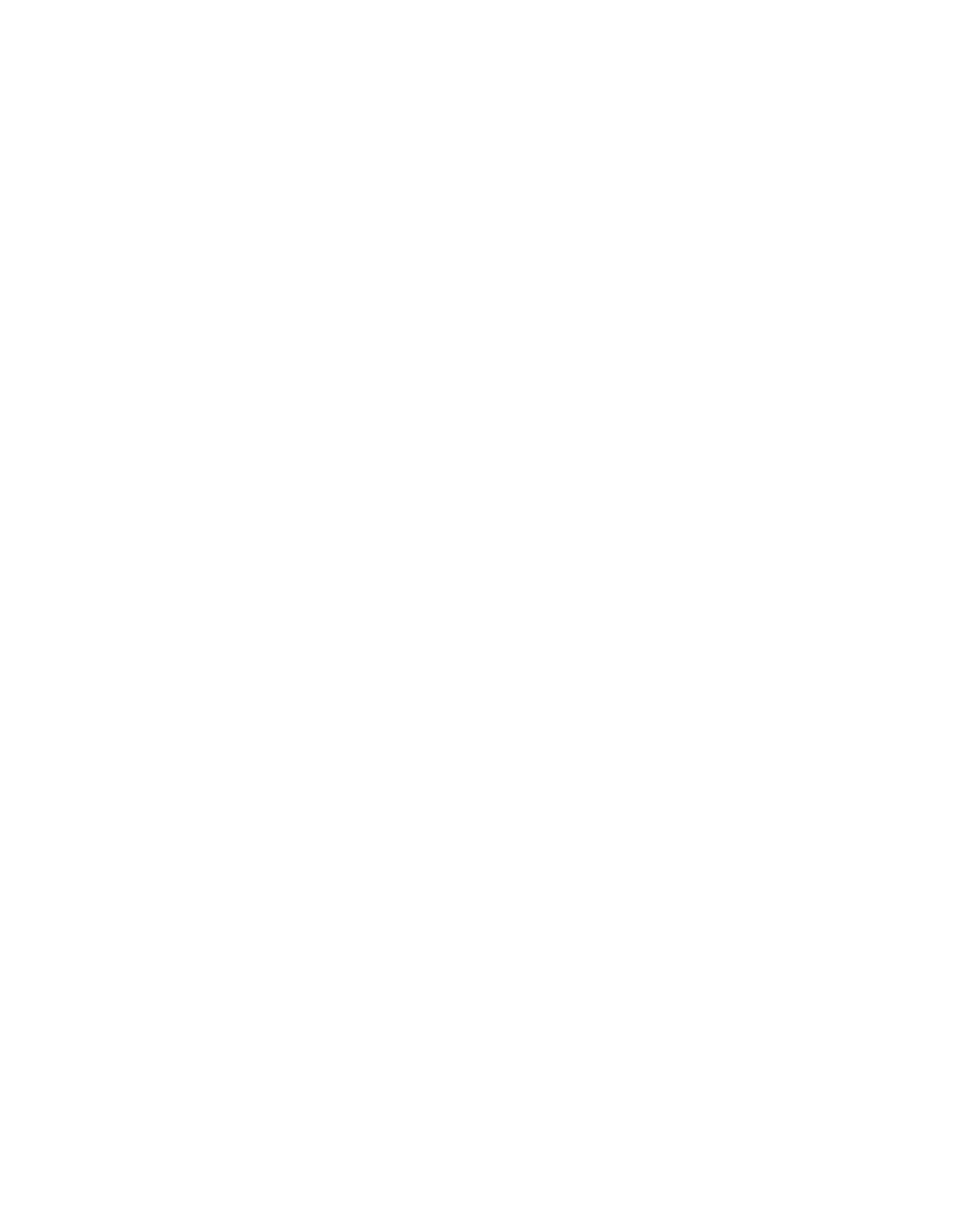## **The Opening Doors Study**

One key current public policy challenge is how to support low-wage<sup>1</sup> workers in their efforts to become self-supporting through career advancement and wage progression. While a wide range of studies has shown that increased years of schooling — and, in particular, earning a college certificate or other credential — are correlated with higher earnings in the labor market,<sup>2</sup> surprisingly few low-wage workers enroll in college.<sup>3</sup> Low-wage working adults face barriers at the point of access (many of them are unfamiliar with the college system, lack the knowledge to apply, feel unprepared academically, or cannot see how to arrange their budgets and schedules to allow for study), $4$  and those who do enroll confront a number of challenges to school persistence.<sup>5</sup> Opening Doors to Earning Credentials is a project designed to learn how best to help nontraditional students earn community college credentials as the pathway to better jobs with higher wages.

In 2000-2001, the Manpower Demonstration Research Corporation (MDRC) conducted interviews and focus groups at community college campuses across the country both to identify some of the most innovative programs for working students and to understand what kinds of obstacles low-income individuals face in accessing college and in staying in school. As part of this study, in the spring of 2001 MDRC conducted 18 focus groups with current, former, and potential community college students at six college campuses to learn about their circumstances, experiences, and perspectives. These conversations demonstrated the immense efforts that students make to juggle work, family, and school responsibilities and the hurdles that potential students face before they can consider enrolling in college. Focus group participants spoke about their need for new forms of financial aid, additional child care, alternative class schedules and formats, and improved support services on campus for working students.<sup>6</sup>

MDRC received additional funding from the Hewlett Foundation to expand this qualitative element of the Opening Doors study, focusing on community college students in California. This study, smaller in scope than the national focus group project, built on the findings of the earlier research. In the California study, MDRC focused on a program of instruction (including new and redesigned curricula), student support services, and work experience —

 $\frac{1}{1}$ <sup>1</sup>As with previous Opening Doors reports, individuals or families defined as "low-wage" and "lowincome" have household incomes that fall below the federal poverty level. See Lazare, Fremstad, and Goldberg, 2000.

 $^{2}$ Grubb, 1999; Mather, 2002; Martinson and Strawn, 2002.

<sup>3</sup> Acs, Phillips, and McKenzie, 2000.

<sup>4</sup> Brawer, 1996.

<sup>5</sup> Matus-Grossman and Gooden, 2002.

<sup>6</sup> For details on this study, see Matus-Grossman and Gooden (2002).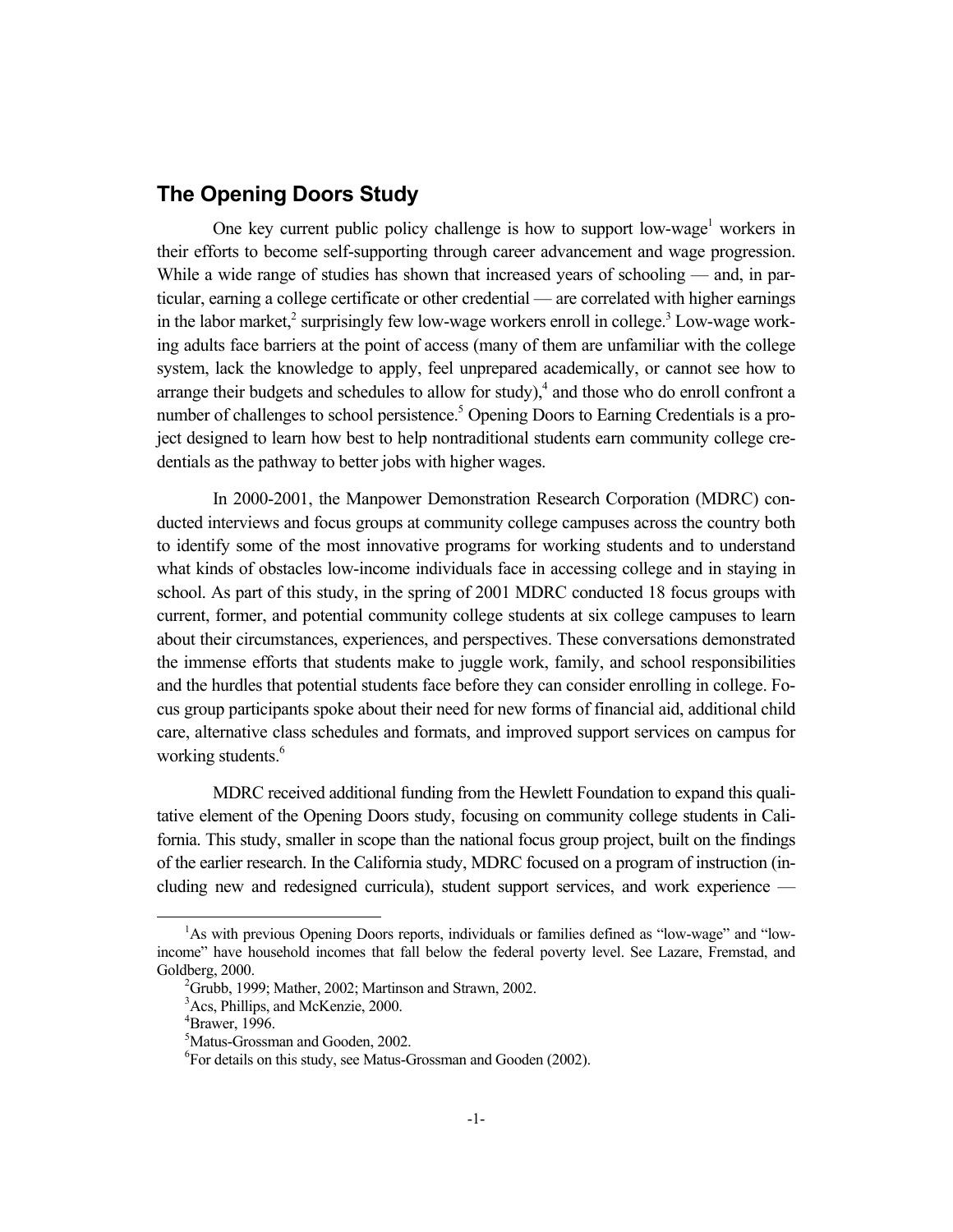called the CalWORKs community college program — for welfare recipients who are current community college students.7 At three colleges, MDRC conducted focus groups with two types of students: one with students who were taking advantage of the program of supports and one with students who were eligible for the services but had not participated in the program. These six focus groups were conducted in April 2002. The focus groups allowed MDRC to explore the importance of intensive student support services for low-income working parents, with an emphasis on students combining study, work, and family responsibilities while enrolled in college as their welfare-to-work activity. Like the community college students in MDRC's national Opening Doors study, students in the California focus groups were attempting to balance a variety of responsibilities relating to school, work, and family, but many of the focus group members who were taking advantage of the campus CalWORKs services reported that the program helped them to stay in school by offering personal attention, help in navigating the institutional demands of both the college and the county welfare office, and assistance with child care, book expenses, and transportation.<sup>8</sup>

#### **California Community Colleges**

According to the California Community Colleges Chancellor's Office (CCCCO), California's community college system is the largest system of higher education in the world. The CCCCO oversees 108 colleges in 72 districts, with more than 2.5 million students.<sup>9</sup> California has by far more community college students than any other state, and the population of community college students in California is extraordinarily diverse in terms of national origin, race/ethnicity, age, and income level. The State of California encourages access to higher education in the community colleges by keeping fees low; the current fee per credit unit for state residents is \$11, and California has a Board of Governors Enrollment Fee Waiver program to cover enrollment fees for low-income students. Even the enormous budget shortfall in fiscal year 2002–2003 did not lead to an increase in fees at the community college level in California. Students do not need to have graduated from high school: Anyone over age 18 who "can benefit from instruction" can enroll in a California community college. The CCCCO Web site makes it clear that colleges are open to nonresidents, to immigrants, and to people with limited English ability.

 $\frac{1}{7}$  $\alpha$ <sup>"</sup>"CalWORKs" (California Work Opportunities and Responsibility to Kids) is the name that the state of California has given to its Temporary Assistance for Needy Families (TANF) program. In this report, the word "CalWORKs" alone refers to TANF, while "CalWORKs college program" refers to the program of services for welfare recipients who are enrolled in community college.

<sup>&</sup>lt;sup>8</sup>This focus group report is an exploratory, noncomparative study of a self-selected group of Cal-WORKs community college students at three California community colleges.

<sup>&</sup>lt;sup>9</sup>CCCCO Web site: www.cccco.edu.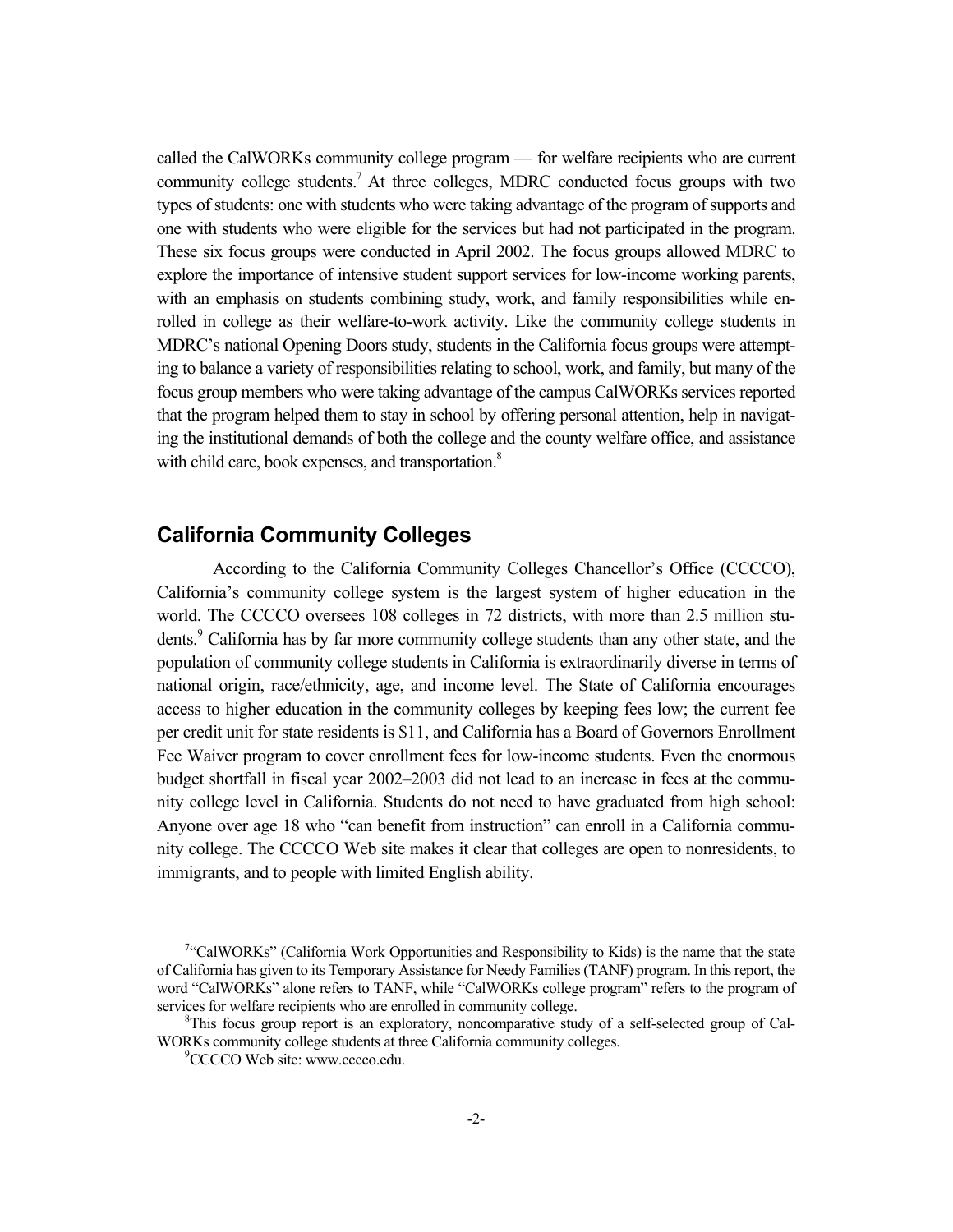In the 2002 California study, MDRC conducted focus groups at three community colleges: Grossmont College in El Cajon (San Diego County), Sacramento City College, and Santa Monica College. Sacramento City College and Santa Monica College are urban campuses; Grossmont College is situated a few miles east of the city of San Diego. All three are large community colleges serving a diverse student population (Table 1). Appendix A offers brief descriptions of the colleges and their CalWORKs college programs.

|                                   | <b>Grossmont</b><br>College | <b>Sacramento</b><br><b>City College</b> | <b>Santa Monica</b><br>College |
|-----------------------------------|-----------------------------|------------------------------------------|--------------------------------|
| Total student enrollment, 2002    | 17,864                      | 21,571                                   | 33, 304                        |
| CalWORKs participants on campus   | 840                         | 1,142                                    | 1,173                          |
| CalWORKs college program students | 301                         | 542                                      | 350                            |

#### **Table 1: California Community Colleges in the Opening Doors 2002 Focus Group Study**

#### **The CalWORKs Community College Program**

California has invested more of its Temporary Assistance for Needy Families (TANF) funding in postsecondary education than any other state.10 In 1997, as part of the new legislation called CalWORKs (California Work Opportunities and Responsibility to Kids), the state assembly allocated \$65 million in General Funds along with \$8 million in state TANF funds and \$8 million in federal TANF funds (for a total of \$81 million) to develop and support programs on community college campuses specifically for welfare recipients.11 This allocation explicitly recognized the role of community colleges in the preparation of welfare recipients for work and established the CalWORKs community college program. The budget language specified that the following services be part of the CalWORKs college programs:

• **Service coordination** between county welfare offices and other community services and all other campus programs and services, to track student progress, to help students access campus support services, and to

 $10B$ ased on a number of reconnaissance site visits across the country, MDRC has learned that California and Kentucky are spending a larger portion of their TANF dollars on postsecondary education than any other state. 11See California Community Colleges Chancellor's Office (CCCCO), 2001.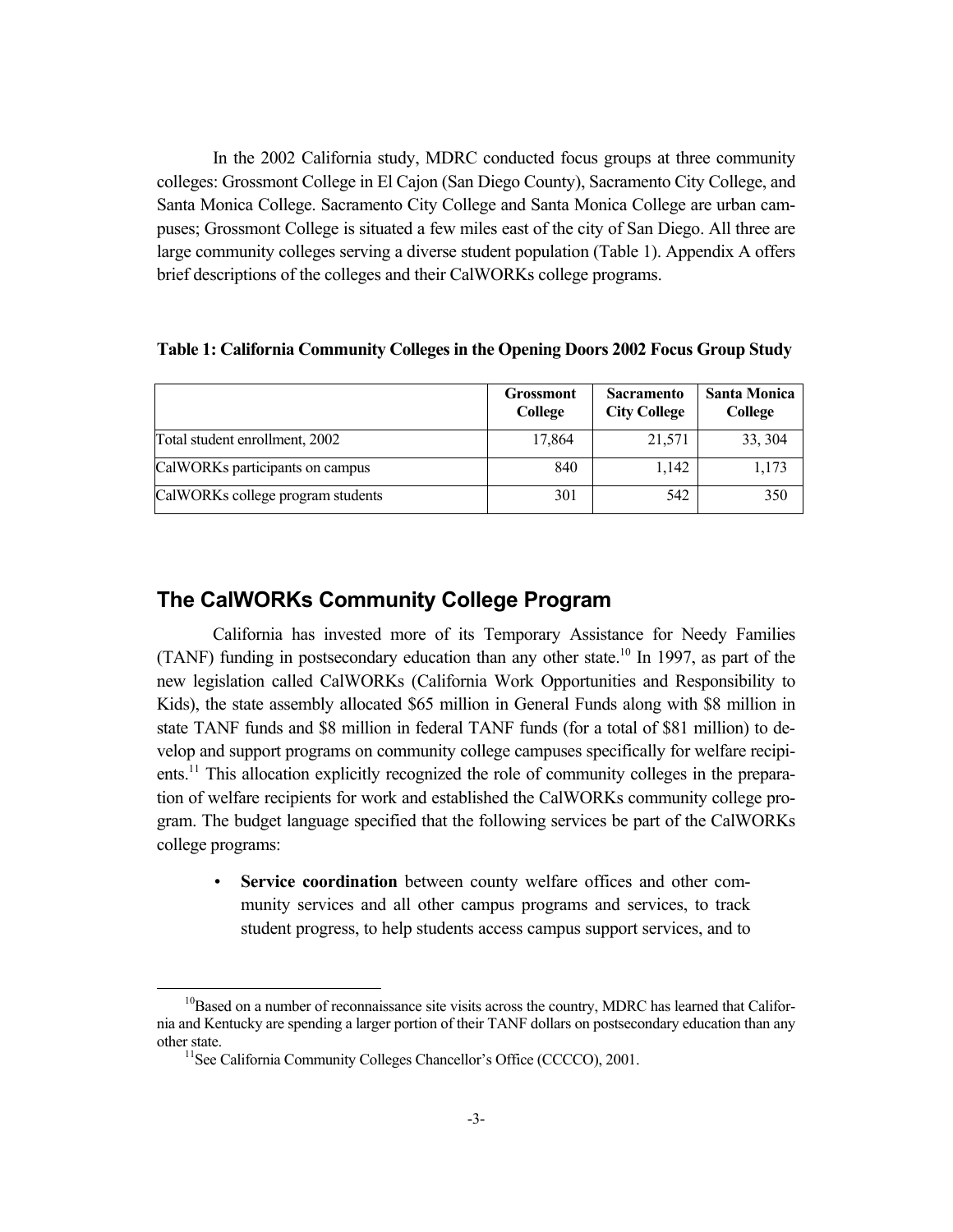provide comprehensive child care, financial aid, and job placement or work activities

- **Curriculum development** to expand the number of short-term and openentry, open-exit vocational programs as well as work experience, internships, concurrent adult basic education (ABE), English as a Second Language (ESL), and other vocational training
- **Work-study** opportunities and wages to help current welfare recipients meet their CalWORKs work participation requirements, earn money, and gain useful work experience while attending college
- **Subsidized child care** in either on-campus or off-campus centers or by private citizens chosen by participating students, via a voucher system
- **Job development and job placement services** for students and to help students find employment, preferably full-time, after completing their educational programs
- Starting in 1999, **postemployment services** for students who had been receiving CalWORKs cash benefits no more than two years earlier (Postemployment services are allowed only when colleges have served or have attempted to serve — all current CalWORKs students.)

California's budget provided specific amounts (or percentages) for child care (at least \$15 million) and for work-study opportunities as the principal service elements of the program. The budget mandated that \$34.5 million be spent on direct services such as job development and placement, work study, instruction (under certain limited circumstances), or child care, and a total of at least two-thirds of the funds were to be spent on student services. The state funded the CalWORKs college programs at the same level until fiscal year 2002-2003, when statewide budget-tightening cut the amount to \$63 million (\$20 million of which was to come from college matching funds) from the initial amount of \$81 million.

#### **CalWORKs and the Education Option**

The Personal Responsibility and Work Opportunity Reconciliation Act (PRWORA) of 1996 is widely perceived to have limited the opportunities for welfare recipients to fulfill participation requirements by enrolling in education programs. Under TANF, vocational education training and attendance at a secondary school by teenage parents (or similar programs of study) are allowable activities counting toward the first 20 hours of each week under federal participation requirements, but there are several limitations. Vocational education and/or training (which *may* include postsecondary education) may count toward the state's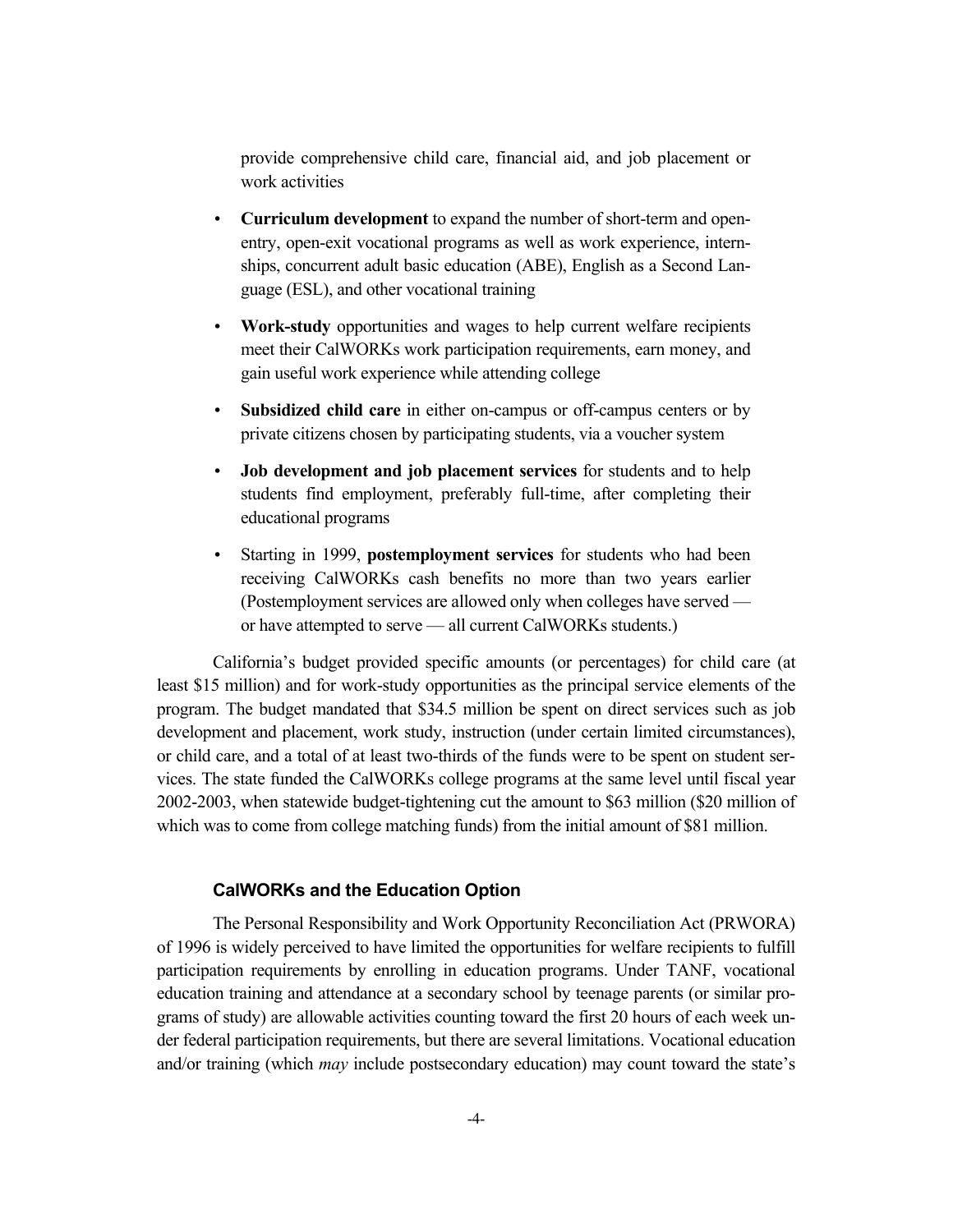work participation rate, but for no more than 12 months for any individual, and no more than 30 percent of the state caseload may be credited with participation in vocational education training or be a parent under age 20 completing high school. Forty-four states allow education directly related to employment to fulfill work activity requirements; five do not, and two leave this to local discretion. PRWORA does not prohibit states from allowing individuals to participate in other education or training, but participation in these activities will not count toward the individual's work activity participation rate after a certain amount of time has passed.

In California, welfare recipients are required to engage in approved activities for at least 32 hours each week (35 hours for two-parent households), starting from the time the household enrolls in CalWORKs. Each participant's welfare-to-work plan specifies the activities in which she<sup>12</sup> is to engage in order to fulfill the work requirement. Education is an allowable activity if, after assessment,<sup>13</sup> it is determined that education will assist the individual in obtaining either her first job or a higher-paying job that will lead to self-sufficiency. Education is also allowed if the CalWORKs participant is already enrolled in an approved course of study<sup>14</sup> when she enrolls in welfare-to-work activities. (See the discussion of selfinitiated programs, or SIPs, below.) After the initial activity period of 18 (or 24) months,<sup>15</sup> recipients are required to engage in paid, unsubsidized employment or community service; education no longer counts as an allowable activity (although CalWORKs participants may continue to attend school on their own time or, in some cases, may include study as one part of their community service plan).

In practice, CalWORKs participants may find it difficult to get approval to satisfy their work activity requirement through education programs.<sup>16</sup> Many California counties instilled a strong "work-first" philosophy in their CalWORKs caseworkers. This philosophy is often interpreted as "work only," despite the directives to offer more education and support services. Most California counties emphasize job search and paid work in explaining the

<sup>&</sup>lt;sup>12</sup>Although adult CalWORKs participants may be of either gender, the overwhelming majority are

women, and so this report uses feminine pronouns.<br><sup>13</sup>Although each CalWORKs participant should receive a vocational assessment from the county, not all assessments are completed.

 $14$ Counties identify courses of study that would lead to jobs in consultation with the education and training providers in the county, and the list is updated yearly with the providers' assistance. Students who wish to engage in a course of study not specified on the approved list may provide the county with affidavits from employers demonstrating a labor market or request a third-party assessment to determine whether their chosen course of study will lead to employment.<br><sup>15</sup>If a recipient began receiving cash aid (TANF) on or after January 1, 1998, she would have 18

months of welfare-to-work activity, which could be extended by 6 months if that extension would assist in obtaining unsubsidized employment.<br><sup>16</sup>Pre-focus group site visits, interviews with the CalWORKs staff at the participating colleges, and the

student focus groups helped to illustrate the successes and challenges that students faced in gaining approval for education programs as part of their welfare-to-work plan.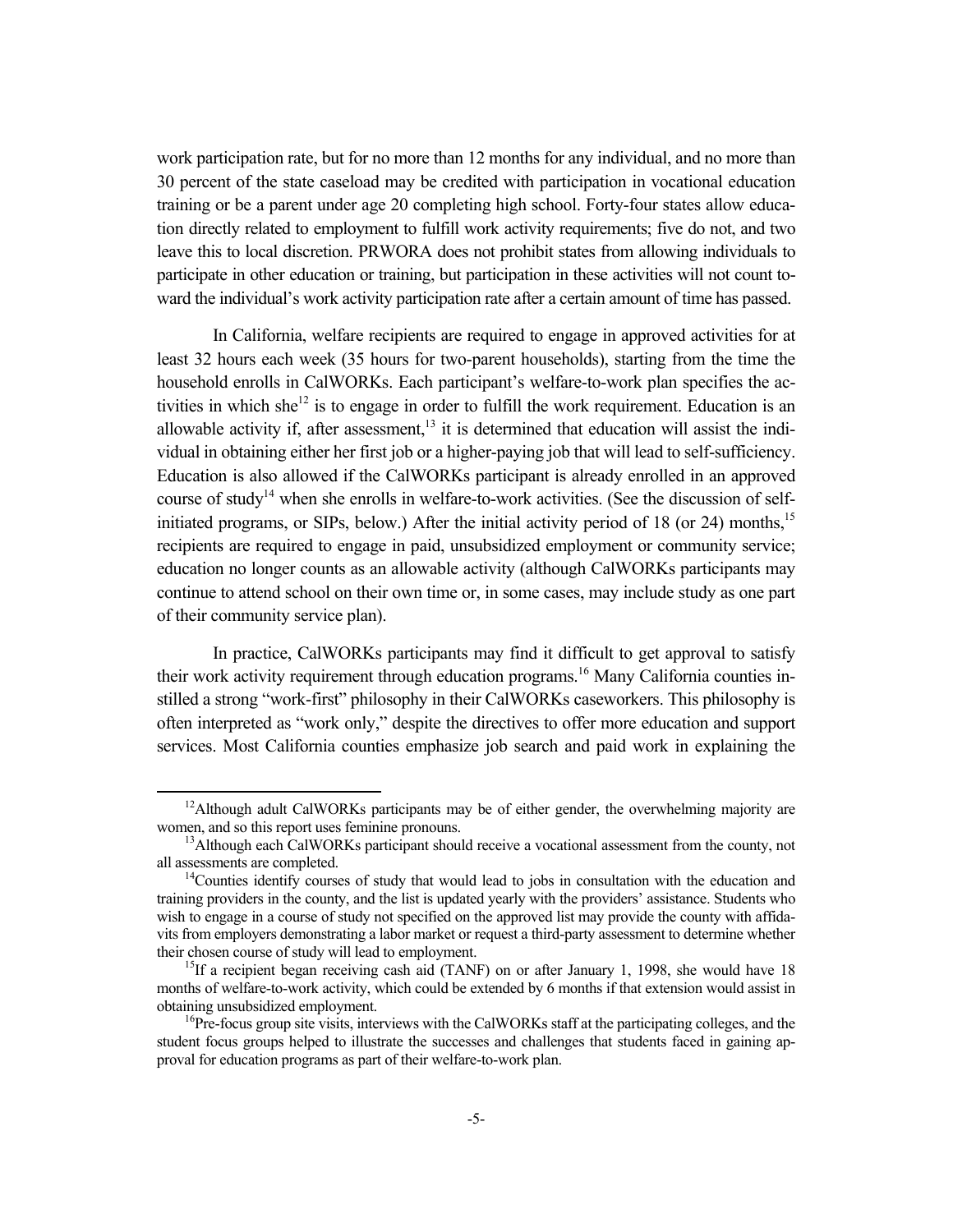CalWORKs program participation requirements. In some counties, eligibility workers and welfare-to-work case managers do little to make recipients aware that they have the option of education or training as part of their work activity plan. Many welfare-to-work participants learn about education or training options only if they fail to find a job in their initial job search activity and if, on assessment, they are found to lack critical employment skills. On the other hand, those CalWORKs participants who — at the point of creating a welfare-towork plan — are already enrolled in an education or training program that culminates in a degree or certificate, in which they are making satisfactory progress and which leads to employment, are considered to be in a self-initiated program, or SIP, and are generally allowed to continue in their course of study.<sup>17</sup>

Despite these obstacles to enrollment, the CCCCO has reported that CalWORKs college programs have served a much larger number of students than originally forecast in the concept paper that preceded the initial budget allocation.<sup>18</sup> In academic year  $2000$ - $2001$ , for example, 47,118 students received campus CalWORKs services — 12 percent of the adult CalWORKs caseload  $(386,554)^{19}$  — compared with an estimate of only 20,000 in the 1997 concept paper.

#### **Details of the Campus CalWORKs Programs**

All 108 California community colleges have implemented a campus CalWORKs program of some kind. Districts and campuses were allowed significant latitude in designing their programs, which vary in terms of policies and service offerings as well as in emphases, priorities, and staff expertise. The context of the county welfare policies that CalWORKs participants encounter and the local economy also vary, and CalWORKs college programs are expected to meet the locally inflected needs of participants.

Work-study is a central part of most CalWORKs college programs. Most, if not all CalWORKs work-study programs seek to use Federal Work Study funds (whenever appropriate under the Federal Work Study regulations) as the source of the required match, due to the fact that those funds (and any funds with which they are matched) are not counted as "earned income" against the TANF cash aid. CalWORKs work-study funds by themselves do count as earned income, and have the same impact on the calculation of TANF and food stamp amounts. Job developers work with students to provide placements either on- or off-

<sup>&</sup>lt;sup>17</sup>The 2000-2001 CCCCO report indicates that, among the 108 colleges,  $47,118$  CalWORKs students were served and that, of this total, 58 percent (27,552) were SIPs, 38 percent (17,921) were county-referred (a decrease from 20,089 referrals from the previous year), and 4 percent (1,645) received postemployment services (CCCCO, 2001).<br><sup>18</sup>For a summary of the concept paper's assumptions, see CCCCO (2001).

<sup>&</sup>lt;sup>19</sup>CCCCO, 2001.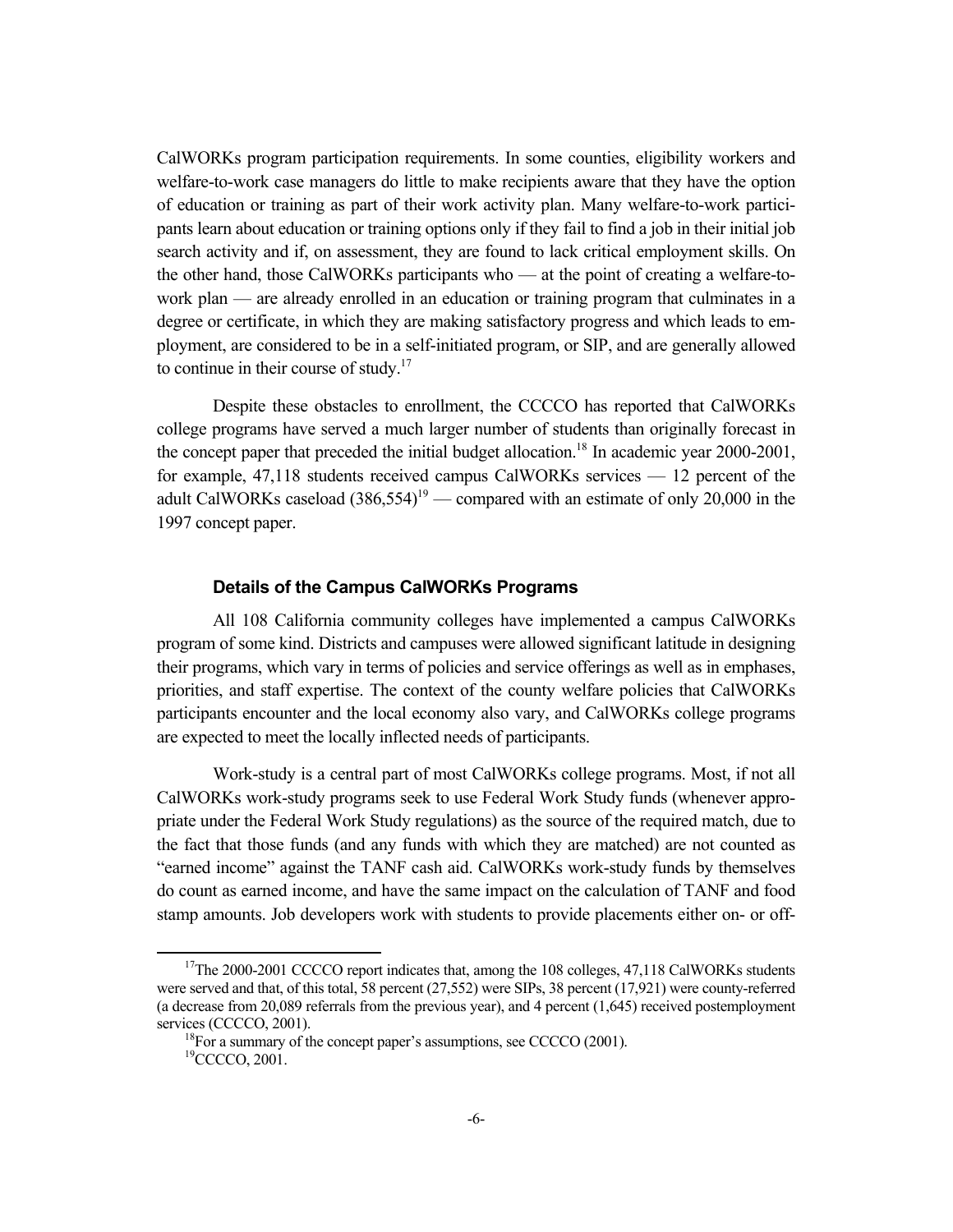campus to achieve the most convenient and appropriate work environment and experience in meeting students' personal and financial needs.

The primary intent of the child care funds is to offer supplemental child care at campus-based centers, but many colleges have limited on-campus slots, and several can only provide vouchers for private care. Some CalWORKs college funds are allowed for new vocational programs and curricular reform. Although in 1999 the legislature permitted up to 15 percent of the college CalWORKs allocation to be spent on postemployment services for former CalWORKs participants who were off aid for up to two years, the CCCCO reports that — since the first priority is service for current recipients and one must be off cash aid (which requires high earnings) — there is much greater demand for the original CalWORKs services than for postemployment services.<sup>20</sup> Table 2 summarizes the programs at each of the three campuses where MDRC conducted focus group research.

#### **Other Support Programs for CalWORKs Participants and Other Disadvantaged Students**

The CalWORKs college program is not the only source of supports for nontraditional students on California's community college campuses. *All* community college students may access regular campus-based academic, career, and personal counseling services; employment assistance; and various forms of campus-based, state and federal financial assistance.

"Educationally or economically disadvantaged"21 California community college students — whether CalWORKs participants or not — may be eligible for special supports (including grants, tutoring, and counseling) through another program, called the Extended Opportunity Programs and Services (EOPS). EOPS students who are single parents and Cal-WORKs participants can receive additional services through Cooperative Agencies Resources for Education (CARE). CARE is similar to EOPS, but it targets single parents with children under 14 years of age. In addition to academic and supportive counseling, both campus CalWORKs and CARE may provide assistance with child care allowances, transportation grants, and books and supply stipends — but this may vary by college. EOPS offers supportive services to assist with educational planning, academic counseling, and tutoring as well as other educational assistance for students who are "educationally or economi-

<sup>&</sup>lt;sup>20</sup>CCCCO, 2001.

<sup>&</sup>lt;sup>21</sup>See California Community College Web site, keyword EOPS: www.accessresource.org/eops.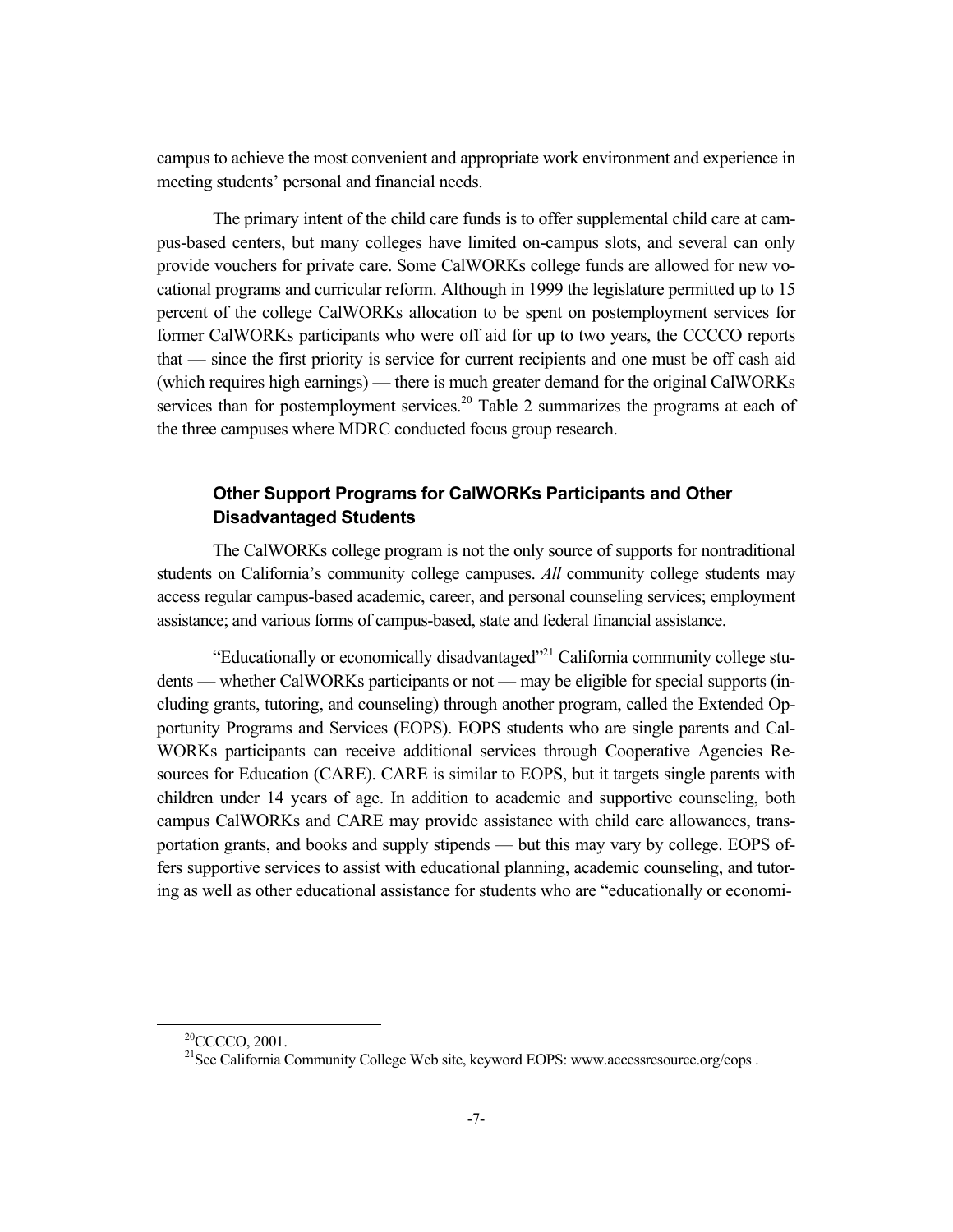|                                                  | <b>Grossmont College</b><br><b>Project Workplace</b>                                                                                                                                                                                                                                 | <b>Santa Monica College</b><br><b>CalWORKs Program</b>                                                                                                                                                                         | <b>Sacramento City College</b><br><b>CalWORKs Program</b>                                                                                                                                                                                                                        |
|--------------------------------------------------|--------------------------------------------------------------------------------------------------------------------------------------------------------------------------------------------------------------------------------------------------------------------------------------|--------------------------------------------------------------------------------------------------------------------------------------------------------------------------------------------------------------------------------|----------------------------------------------------------------------------------------------------------------------------------------------------------------------------------------------------------------------------------------------------------------------------------|
| Outreach/<br>recruitment                         | County employment<br>$\bullet$<br>caseworkers, Extended<br><b>Opportunity Programs</b><br>and Services (EOPS), and<br>other on-campus<br>departments refer students<br>to the program.<br>• Do community events,<br>post flyers and include<br>EOPS materials.                       | Word-of-mouth referrals<br>from other offices on<br>campus<br>Keep local Community-<br><b>Based</b><br>Organizations/Dept. of<br>Social Services updated<br>about services, courses.<br>Send reminder letters<br>about events. | Outreach is done to the<br>$\bullet$<br>campus and community,<br>and students are self-<br>referred or referred by<br>their county caseworker.                                                                                                                                   |
| <b>Orientation</b>                               | Students have to complete<br>$\bullet$<br>an application form, and<br>then an appointment is<br>made to do an education<br>plan and a training plan.<br>Contact is made with<br>county caseworker for<br>release of information,<br>which is sent to job<br>developer for work-study | Students must come to<br>$\bullet$<br>an intake session prior to<br>seeing a counselor.                                                                                                                                        | • Offered twice a week;<br>provides information<br>about resources on<br>campus and in the<br>community; students fill<br>out paperwork for intake<br>and counseling<br>appointments.                                                                                            |
| <b>Personal</b><br>counseling                    | • By appointment or<br>drop-in                                                                                                                                                                                                                                                       | By appointment or<br>drop-in                                                                                                                                                                                                   | • One full-time and two<br>part-time master's-level<br>counselors, by<br>appointment or drop-in                                                                                                                                                                                  |
| <b>Academic</b><br>counseling                    | By appointment or<br>$\bullet$<br>drop-in                                                                                                                                                                                                                                            | By appointment or<br>drop-in                                                                                                                                                                                                   | • Academic counseling                                                                                                                                                                                                                                                            |
| <b>Career</b><br>counseling and<br>job placement | Counselors provide career<br>$\bullet$<br>counseling, and the job<br>developer does<br>development work on-<br>and off-campus.                                                                                                                                                       | Job developer on staff;<br>$\bullet$<br>assistance with work-<br>study positions                                                                                                                                               | One full-time job services<br>$\bullet$<br>staff member does job-<br>related activities. All staff<br>assist with career<br>exploration. The program<br>shares an office with a<br>non-WIB-related "One-<br>Stop" where students can<br>do job search and career<br>exploration. |

**Table 2: Community College CalWORKs Program Services**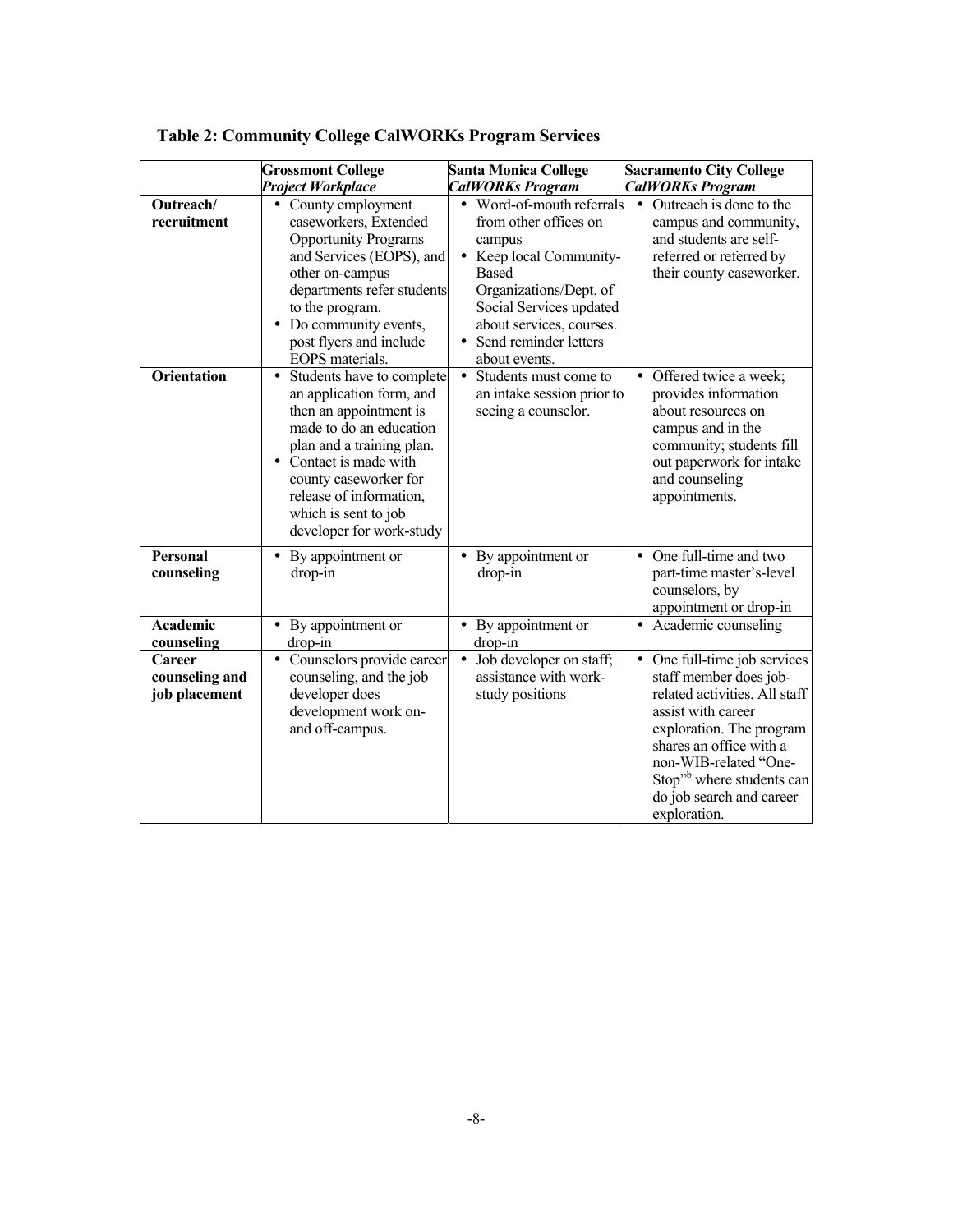|                                                                                         | <b>Grossmont College</b>                                                                                                                                                                                                                                                                                | <b>Santa Monica College</b>                                                                                                                | <b>Sacramento City College</b>                                                                                                                                                                                                                       |
|-----------------------------------------------------------------------------------------|---------------------------------------------------------------------------------------------------------------------------------------------------------------------------------------------------------------------------------------------------------------------------------------------------------|--------------------------------------------------------------------------------------------------------------------------------------------|------------------------------------------------------------------------------------------------------------------------------------------------------------------------------------------------------------------------------------------------------|
|                                                                                         | <b>Project Workplace</b>                                                                                                                                                                                                                                                                                | <b>CalWORKs Program</b>                                                                                                                    | <b>CalWORKs Program</b>                                                                                                                                                                                                                              |
| Financial<br><b>Benefits</b><br>provided                                                | Helps accessing money<br>$\bullet$<br>from the county for books<br>and transportation.<br>Provide book money,<br>child care, transportation<br>when the county doesn't.                                                                                                                                 | Helps accessing money<br>$\bullet$<br>from the county for<br>books and<br>transportation. Provide<br>book money when the<br>county doesn't | Resources are shared with<br>$\bullet$<br>students to help them<br>access all financial<br>benefits for which they are<br>eligible.                                                                                                                  |
| <b>Advocacy with</b><br>Welfare<br>caseworkers                                          | Works closely with<br>$\bullet$<br>students to address any<br>issues related to their<br>county requirements by<br>advocating for students<br>with the county<br>caseworker. Fill in time<br>log for activity<br>compliance. Assist with<br>paperwork and accessing<br>county benefits for<br>students. | • Provides some<br>mediation with county<br>caseworkers. Assist<br>accessing county<br>benefits for students                               | • An on-site county<br>caseworker is housed in<br>the office to address<br>continuing cases (n=60-<br>80), but if necessary staff<br>also advocate with the<br>county. Two full-time<br>caseworkers provide<br>ongoing advocacy for all<br>students. |
| <b>Connection with</b><br>other student<br>services assisting<br>low-income<br>students | Strong linkage with<br>$\bullet$<br>EOPS, Cooperative<br>Agencies Resources for<br>Education (CARE), and<br>New Horizons                                                                                                                                                                                | Informal, good<br>$\bullet$<br>relationships with EOPS                                                                                     | • An informal, good<br>connection exists between<br>CalWORKs and<br>EOPS/CARE and<br>financial aid.                                                                                                                                                  |
| <b>Transportation</b><br>assistance                                                     | $\bullet$<br>Students are encouraged<br>to access this assistance<br>through the county; the<br>CalWORKs program<br>provides this if county<br>doesn't.                                                                                                                                                 | Assists students in<br>accessing funds from<br>county                                                                                      | • Program provides<br>emergency bus passes.<br>• Assistance is also<br>available through EOPS<br>and the county.                                                                                                                                     |
| <b>Books</b> and<br>supplies                                                            | Students are encouraged<br>$\bullet$<br>to access this assistance<br>through the county;<br>CalWORKs program<br>provides this if county<br>doesn't.                                                                                                                                                     | • Provided in cases where<br>the county doesn't<br>provide assistance                                                                      | Available through county<br>CalWORKs and EOPS                                                                                                                                                                                                        |
| <b>Child care</b>                                                                       | • Helps with child care<br>referrals; teach students<br>about how to find good-<br>quality child care                                                                                                                                                                                                   | • Helps with child care<br>referrals; child care<br>available on-campus                                                                    | • Provides resource referral;<br>a limited number of<br>vouchers are provided so<br>students can arrange their<br>own child care off-<br>campus. Also, some child<br>care is available on-<br>campus.                                                |
| Work-study                                                                              | Job developer assists<br>$\bullet$<br>students with work-study<br>placements and job<br>placement activities on-<br>and off-campus.                                                                                                                                                                     | • Provides counseling to<br>students about work-<br>study options                                                                          | Full-time Job Services<br>$\bullet$<br>staff member provides<br>employment counseling,<br>placement assistance, and<br>follow-up to students and<br>employers.                                                                                       |

SOURCES: Pre-focus group site visits and interviews with CalWORKs program staff.

NOTES: <sup>a</sup> New Horizons recruits and assists single parents who are enrolled in a minimum of six units and who demonstrate financial need through academic support and financial assistance (Grossmont College Web site: www.grossmont.edu.<br>
<sup>b</sup>This is not related to the One-Stop system of the Workforce Investment Board.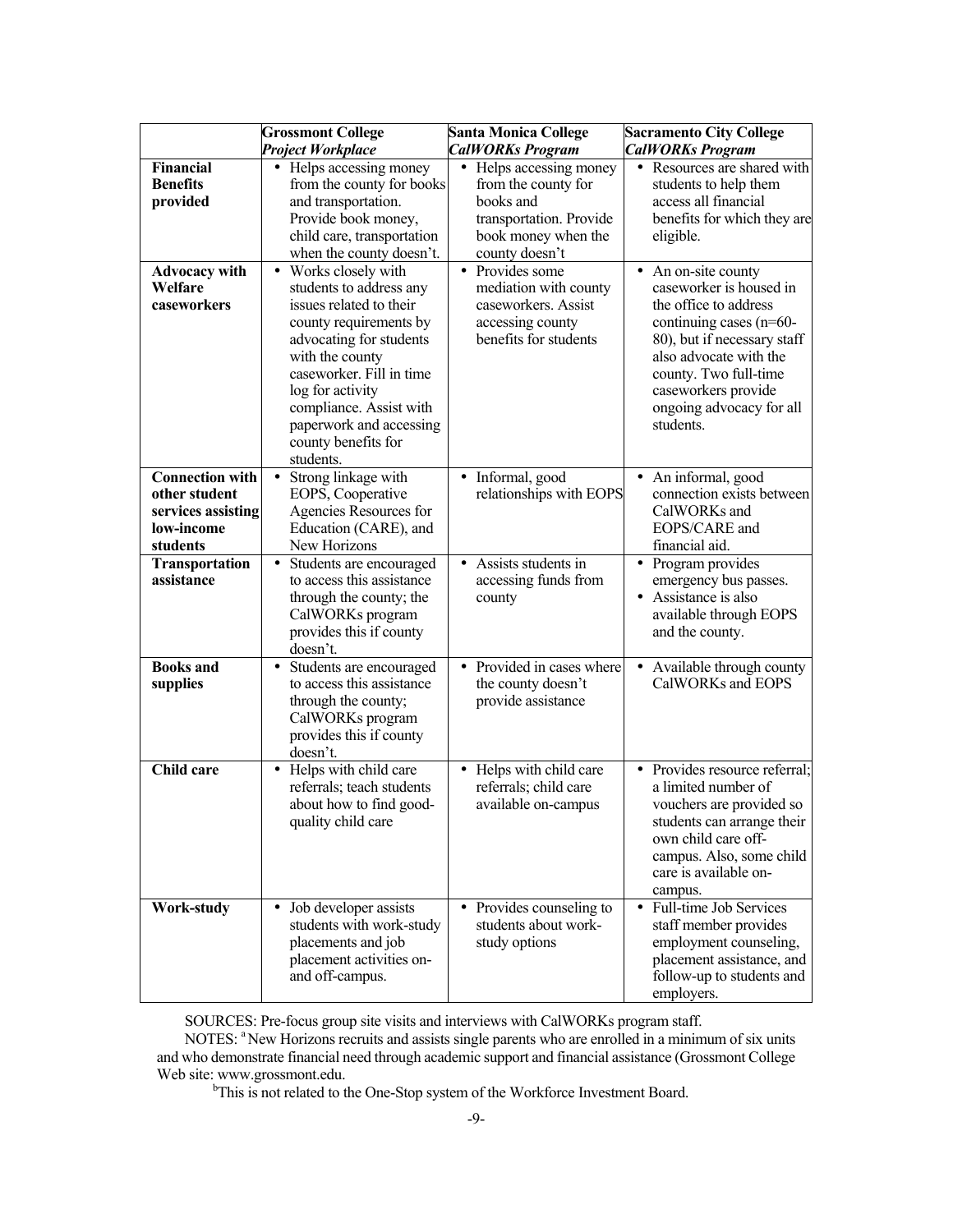cally disadvantaged." Unlike CalWORKs participants, EOPS participants are not necessarily parents, but many CalWORKs students are eligible for both EOPS and CARE. EOPS requires students to meet with counselors at least three times each semester. EOPS grant and work-study awards may not exceed \$1,800 per academic year (or the amount of the student's unmet need, whichever is less). To be eligible for EOPS and CARE, students must be enrolled in a minimum of 12 units of coursework each semester; and may not have completed more than 70 semester units of college coursework (not including remedial courses). As a result, many CalWORKs students do not meet the eligibility criteria. Each of these programs works in coordination to ensure that students do not receive duplicative services and that students' needs be addressed by matching the participant with the most relevant and useful resources for which she is eligible.

Students who are CalWORKs participants and whose education has been approved by the county as part of their welfare-to-work plan qualify for supports from the county welfare office (as distinct from the CalWORKs college programs). The county is responsible for reimbursements for books and supplies, for the lowest cost of transportation, and for payments for child care during the hours the CalWORKs participant is engaged in approved activities. CalWORKs participants who are studying at the community colleges are not, then, entirely dependent on the CalWORKs community college program for basic school supports. The CalWORKs community college program provides unique services that the county cannot and does not provide: academic advisement, college educational planning, and college case management services — that is, coordinating with and helping the student access the many services and programs throughout the college.

#### **Methodology**

This study was designed to learn directly from students about their experiences balancing school, family, and work responsibilities. On each college campus, participants were recruited for two focus groups: one composed of students who had participated in oncampus CalWORKs support services and another group composed of students who may have been eligible for such services but had not utilized them. To be considered for participation in this study, students had to be CalWORKs participants,<sup>22</sup> be employed at least 10 hours per week, and be currently enrolled in at least one course. Most, but not all, of the

<sup>&</sup>lt;sup>22</sup>Although the initial focus of this study was on the CalWORKs community college program, it was found that many of the students who were eligible for and receiving CalWORKs community college program services were also accessing EOPS and CARE services; in effect, then, this study examines the Cal-WORKs program in addition to EOPS and CARE.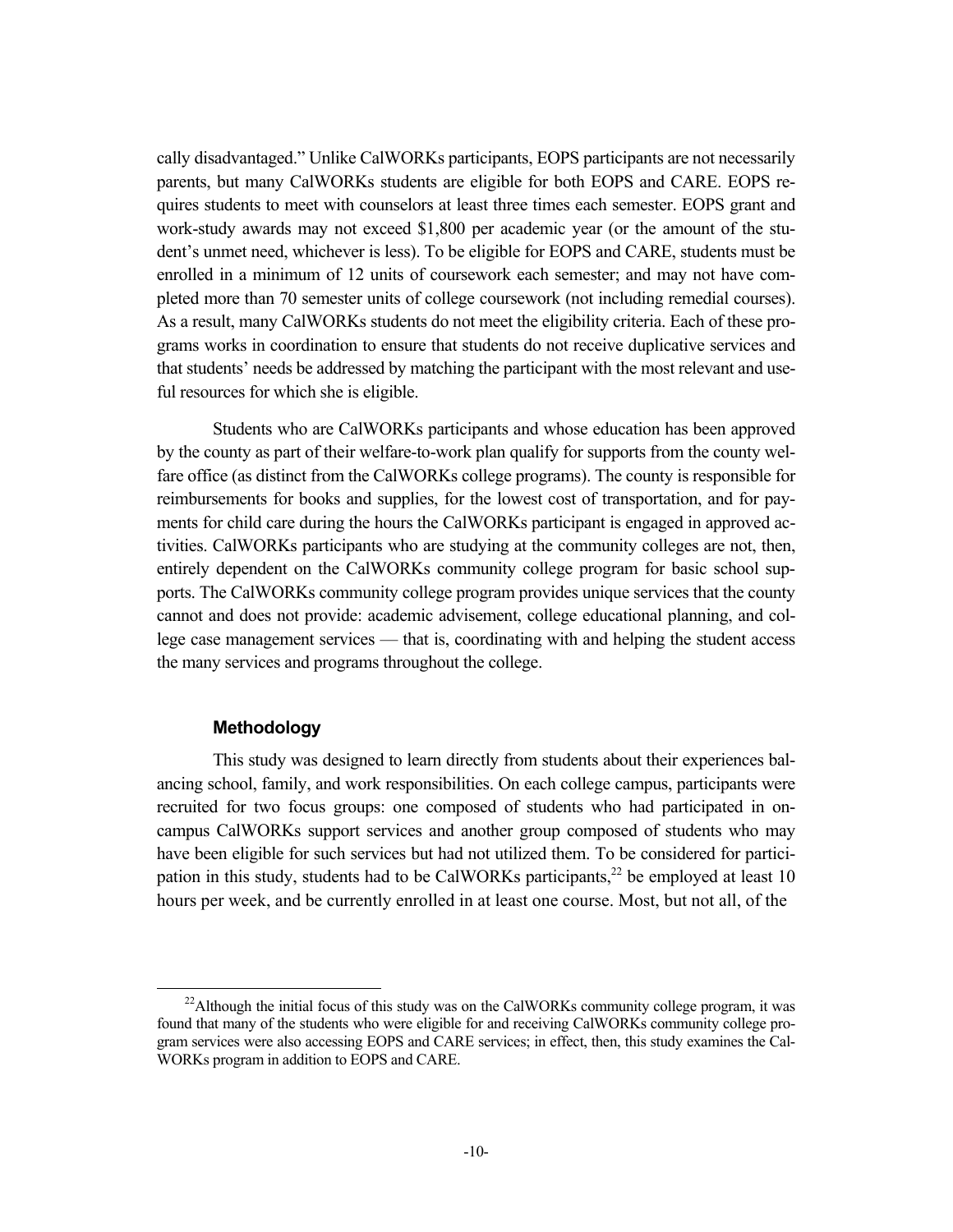students were also current TANF recipients.<sup>23</sup> These groups were intended to provide an opportunity to hear from a broad range of low-income working students about how they are experiencing college; the institutional, personal, and situational issues that affect their persistence and progress through school; their experience of the supports designed for this group of students; and how students who are not taking advantage of these supports are managing. As with any focus group study, the information gained through this method is illustrative but not representative of the population of interest. With such small groups, the material gathered points to insights, trends, and important issues, but it does not allow researchers or policymakers to make definitive statements about overall circumstances; nor can comparisons among groups be drawn confidently.

To recruit student participants for the focus groups, a one-page flyer was prepared that described the study as an effort to learn "more about what it is like to be in college while working and taking care of family (and/or other) responsibilities"; the flyer also briefly described MDRC and its work. Potential participants were instructed to contact an MDRC staff person at a toll-free number to find out whether they were eligible to participate, based on the criteria outlined above, and, if so and they did participate, they would receive a \$50 gift certificate for Target stores. Depending on the wishes of the individual college, the flyer and background materials were prepared on either MDRC or the CalWORKs college program's letterhead. To maintain the confidentiality of potential participants, each college was responsible for sending the letters out to all students or to a random sample of CalWORKs students for the two groups, based on student records.

MDRC conducted two focus groups on each campus: one for CalWORKs college program participants and one for nonparticipants. Each session ran for approximately two hours and included a light meal. The groups explored several questions — what services and supports had helped them stay in school, how they chose their courses of study, what services they had accessed and how useful had they found these services (or why had they not accessed services), and what were some of the typical problems they had faced as working parents. The sessions included open-ended discussions and structured exercises.<sup>24</sup>

Analysis of the focus groups incorporated several steps. Each group session was audiotaped, and the facilitators (the authors of this report) and the research assistants also took notes. Immediately following each session, the facilitators and research assistants dis-

 $23$ Students who were recruited for the nonparticipant group were identified as potential participants based on statements that they had made on their college enrollment forms. Students were considered eligible for the focus group if at that time they indicated that they were receiving TANF (or other welfare benefits) and/or if the college identified them as potentially eligible for campus CalWORKs services. Overall, 5 of the 10 students who made up the nonparticipant group were not CalWORKs participants. However, the CalWORKs community college program only serves TANF recipients. 24Appendix B discusses the focus group methodology more fully.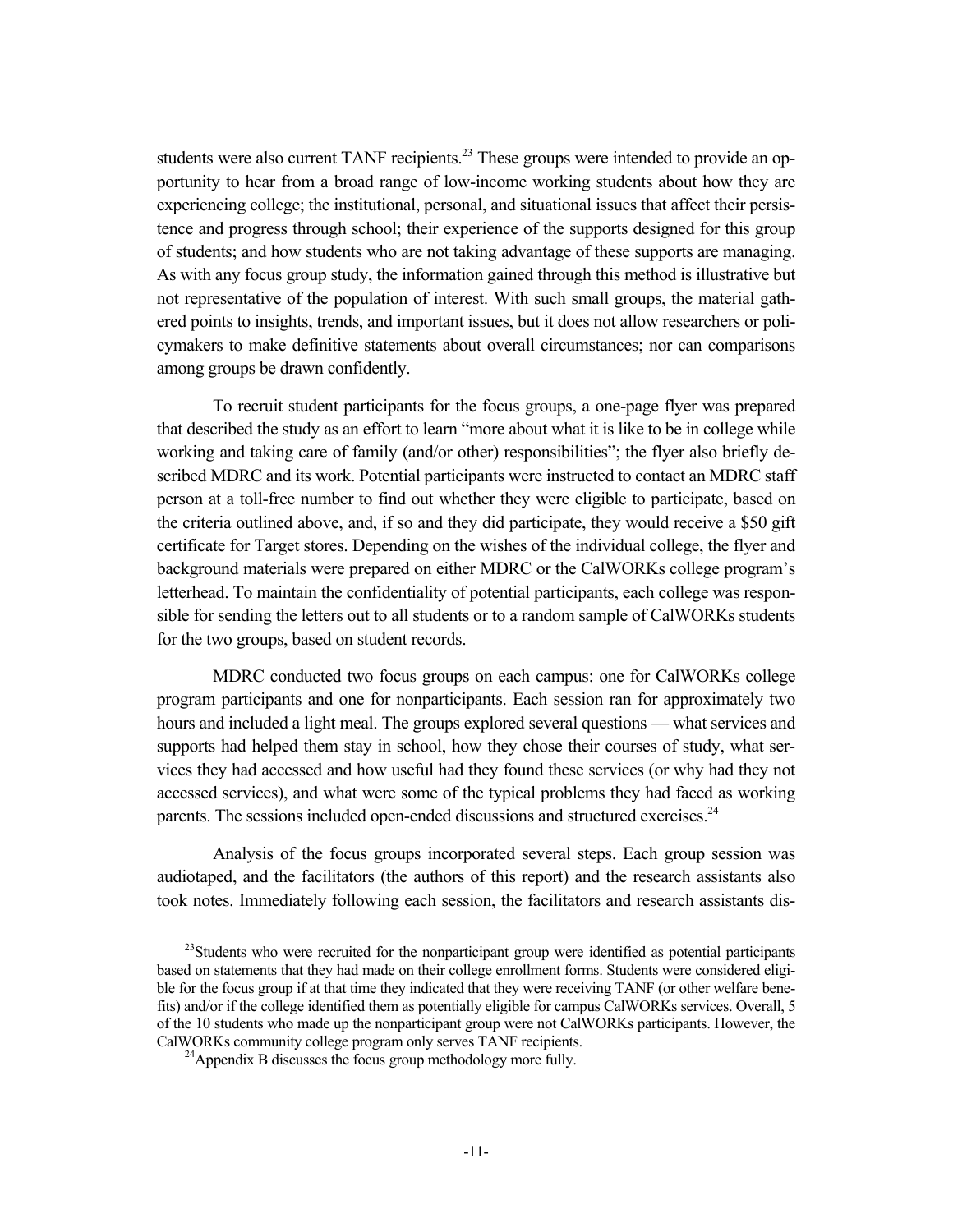cussed what they had heard, and they generated a list of initial themes. Later in the analysis, the authors listened to the tapes to confirm, reconsider, or refine impressions of the discussions and to identify key characteristic statements of focus group participants. Finally, MDRC requested college information (batched into groups, to ensure confidentiality) about focus group participants' basic demographic characteristics and academic progress, as well as information about the population of CalWORKs students on campus and about the general population of students. This information shows how well the focus groups reflect the population of CalWORKs students and also how well the CalWORKs students reflect the general student population.

## **Demography of Participants and Colleges**

The students who came to the focus group sessions represent a range of individuals. Most of the participants are women, but the focus groups included a few men as well. Most participants were born and raised in the United States, but groups also included immigrant citizens and CalWORKs refugee-status individuals, including several students from eastern Europe. While most of the participants were in their twenties, groups also included some older students, including several grandmothers (none elderly), and one teenager. Overall, 37 students (31 women and 6 men) who were accessing CalWORKs services and 10 students (8 women and 2 men) who were not accessing services participated in the six focus groups. Most participants are female (89 percent). Whites made up the largest group (38 percent), followed by African-Americans (30 percent), Latinas/Latinos (13 percent), Asians/Pacific Islanders (9 percent), and others/unknown (11 percent). All the participants were caring for children, except for one 19-year-old student and one older immigrant refugee student.

#### **How Well Do the Focus Group Participants Reflect the CalWORKs Student Population on the Three Campuses?**

Focus groups are typically small, nonrandom samples drawn from a larger population. Although every effort was made to draw a random sample from those identified as CalWORKs recipient-students, the students who attended the focus group sessions were volunteers who may or may not share the experiences and circumstances of the larger population of CalWORKs students. In general, the age distribution in the focus groups was similar to that of the CalWORKs population at Grossmont College and at Sacramento City College; at Santa Monica College, however, the focus group participants were older, on average, than the CalWORKs population. The majority of focus group participants were continuing students (as opposed to new students or "other") as were the majority of all CalWORKs students on two of the three campuses. Most of the focus group participants are women, as is true of the CalWORKs student population. All but two of the male focus group participants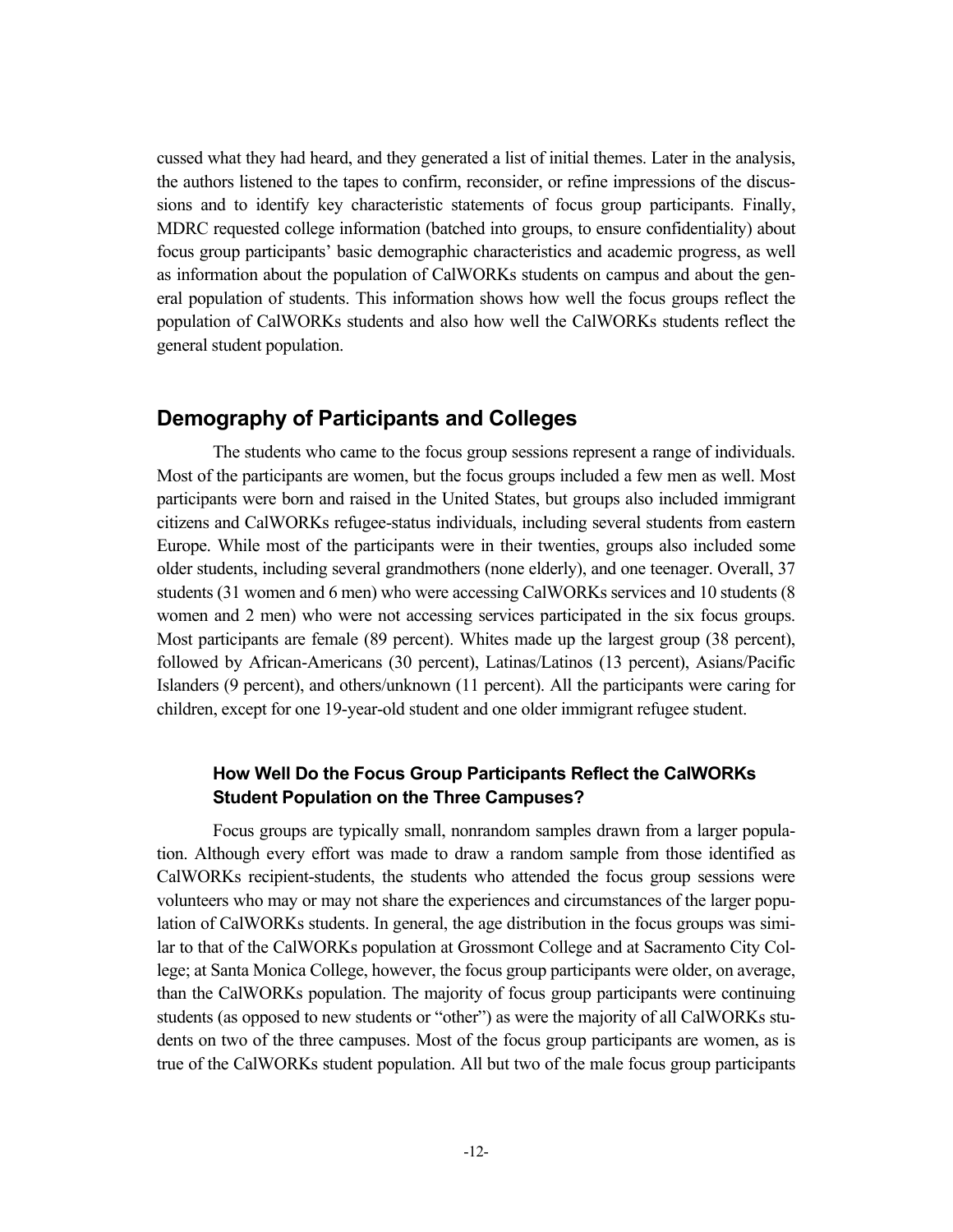were refugee-status CalWORKs participants. Overall, the focus groups appear to be a fair reflection — in these dimensions, at least — of the population from which they were drawn.

One caveat is appropriate at this point: The students who attended the nonparticipant focus groups, in particular, may or may not represent the usual circumstances and opinions of CalWORKs student-recipients who do not take advantage of campus CalWORKs services. Few students responded to the solicitation letters sent to nonparticipants, and in the end a total of 10 students made up the nonparticipant sample, and those 10 persons were not equally distributed among the three participating colleges. For these reason, the analysis attends more closely to the participant group than to the nonparticipant group.

#### **How Do CalWORKs Students Differ from the General Student Population on California's Community College Campuses?**

CalWORKs students differ in a few ways from the typical student at community colleges in California. CalWORKs students tend to be slightly older (with fewer students under 21, and more over 30) than the general student body. On two of the three campuses, more of the CalWORKs students were new or continuing students than the general student body. (This may relate to the length of time that CalWORKs students stay enrolled in college and to the fact that many CalWORKs students have been enrolled previously, at an earlier point in their lives, as well as to the sizable number of individuals in the general student body who enroll in just a class or two as "new" students.) The CalWORKs population has a higher percentage of African-American students than the general student body, and — as one might expect, given that they are eligible for public assistance — a higher percentage of Cal-WORKs students are low-income (\$15,000 or less per year).

## **Lessons from the Focus Groups: Critical Issues and Common Themes**

The participants in these focus groups expressed many of the same concerns, and experienced many of the same obstacles, as the participants in the national Opening Doors focus groups conducted in 2001. Like the national study participants, CalWORKs students in these focus groups reported stressors related to time, money, and support. Their personal circumstances were often challenging; many lacked essential academic skills; and a large number were caring for sick children, parents, or partners — or were themselves suffering from health problems. Like the national focus group participants, students in most groups in the California study said that the most difficult issues they faced were general problems: stress, difficulties balancing their various responsibilities, and lack of time to be with their families.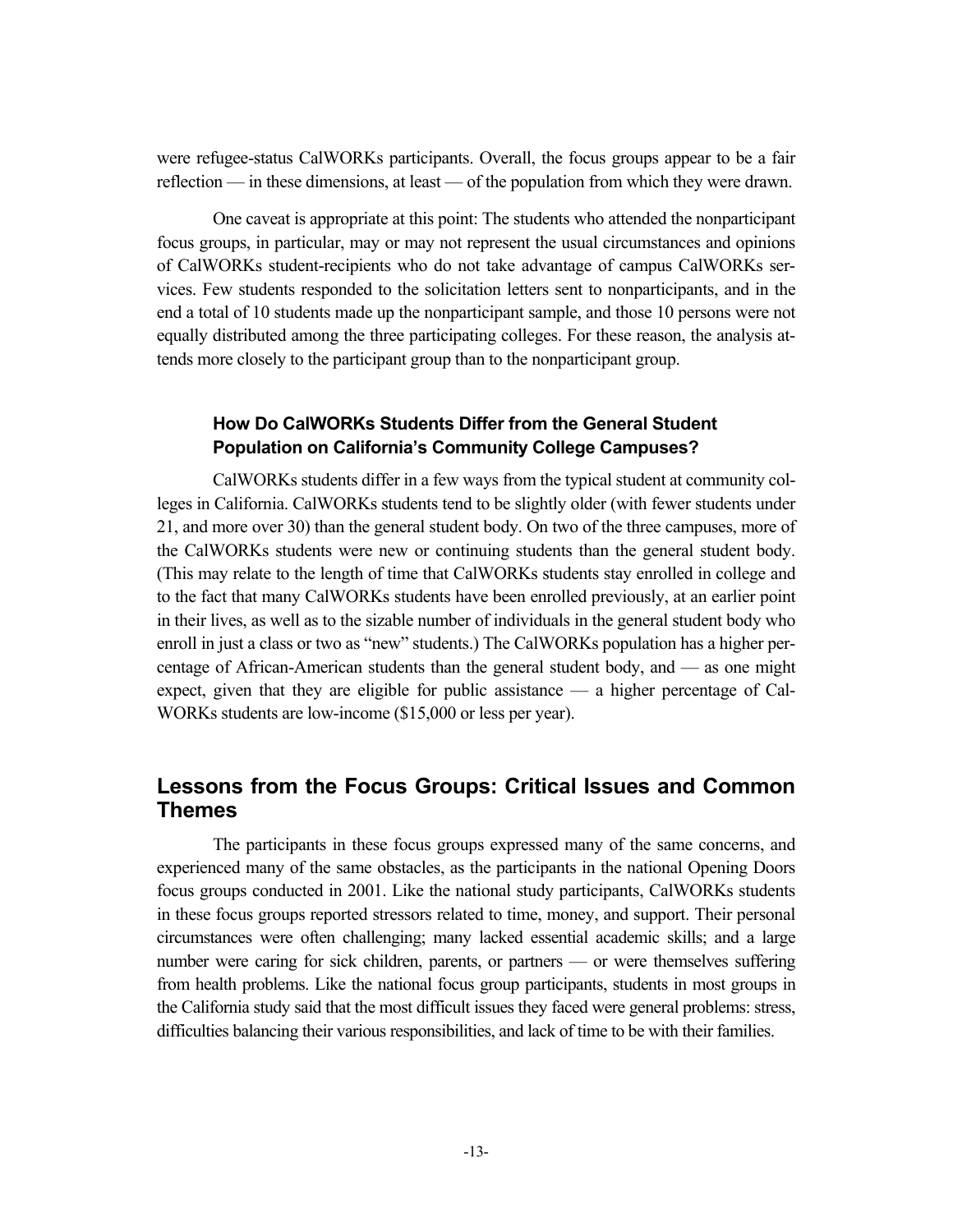On the other hand, compared with the national focus group participants, the California focus group participants — perhaps because they were almost all receiving welfare payments and support services through the community college CalWORKs programs — expressed significantly less anxiousness about child care arrangements and the need for alternative class schedules (such as weekend or evening classes). The CalWORKs support alleviated some of the need to work extra hours, which would correlate with fewer hours of child care and a less complicated schedule overall. CalWORKs participants also are provided with child care assistance<sup>25</sup> (generally in the form of reimbursements for expenditures or direct payments to providers) as part of their county-approved welfare-to-work package of supports or as part of the CalWORKs community college services.

Participants in the CalWORKs college programs expressed strong appreciation for the personal attention they received at the CalWORKs college office and for the assistance given regarding rules and policies. Beyond the educational and career planning and supportive services, students were grateful for an understanding ear when they were struggling to juggle their responsibilities or just needed some encouragement. Several participants said that they would never have been able to persist in their education were it not for the Cal-WORKs college program and its staff:

> I had no idea [the CalWORKs community college program] even existed, and I was coming . . . to see if some program could help me go back to school and literally walked in here and said, Can I speak with someone? Immediately spoke to [counselor]. Great counseling, step 1, step 2, step 3, and then I have the [county CalWORKs case]worker here. Any help that I need, I just walk by and . . . it's all taken care of. It is literally the one-stop center. . . . I get tutoring, counseling, book vouchers, anything you need, you can get here.<sup>26</sup>

> I love the CalWORKs here. . . . I was so confused, I didn't know where I was and what I had to do, but when I came here and I met with the Cal-WORKs counselors here, they set me on the right path.<sup>27</sup>

Nonparticipants who attended the focus group had various reasons for declining to take advantage of the CalWORKs college program.<sup>28</sup> Most had successfully devised a set of

 $^{25}$ In 2000-2001, the CCCCO reported that 7,975 children received child care services through the community college CalWORKs program (CCCCO, 2001).<br><sup>26</sup>CalWORKs community college program participant, April 18, 2002.

<sup>&</sup>lt;sup>27</sup>CalWORKs community college program participant, April 18, 2002.

<sup>&</sup>lt;sup>28</sup>Recruiting current CalWORKs students who were not using available on-campus CalWORKs services proved challenging. A few of those who received letters from the colleges and who participated in the groups were not active CalWORKs participants. Some were receiving CalWORKs when they enrolled in college but had since left welfare; many had applied for services or had attended CalWORKs orientations (continued)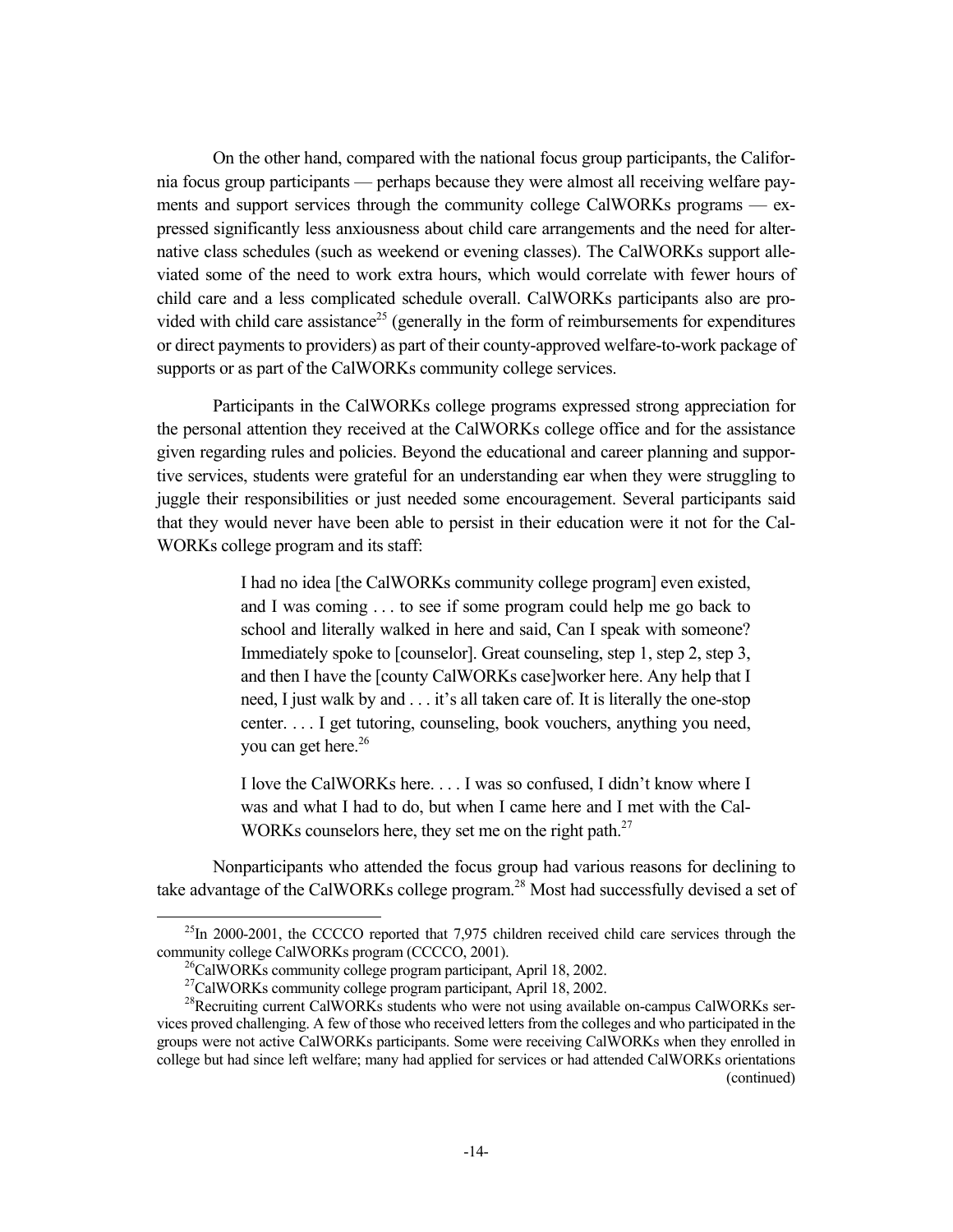supports that suited their financial, personal, and academic needs outside the on-campus program. Some had family support to assist with financial concerns or with child care something that was not as common with the participating students. Some had the attitude that they could get the help they needed on their own. A few did not know about the Cal-WORKs services. Participating students were asked to guess why CalWORKs students would not take advantage of the available services, and some felt that perhaps some nonparticipating students did not know about these services or might think that they were not eligible for these programs, suggesting that more marketing and outreach were needed to attract these students. Others felt that some students were ashamed or embarrassed to be seen going into the CalWORKs offices.

Although there were slight variations from college to college, students at all three colleges shared many of the same experiences and perspectives. Table 3 summarizes the themes from each of the six focus group sessions.

#### **Overall View of Personal Circumstances: Supports, Obstacles, and Outlook**

Many participants and nonparticipants in the CalWORKs college program appeared to be able to draw on a variety of supports to help them stay in school. Nearly all the students said that the statement "The college is supportive — they provide extra tutoring and counseling when I need help" was true. When asked, however, whether it was true or false that "The college steps in when I have a problem and actively helps me solve it," most participants said no.<sup>29</sup> Students seemed to experience the college (both the CalWORKs program and all other on-campus services and programs) as willing to accommodate many of their needs, if they — the students themselves — took the initiative to ask. Almost all the focus group participants said that their family or friends were supportive. A number said that family members watched their children when they were doing homework; some said that their children themselves tried to give them quiet time to study. Few students mentioned reaching out to churches or other nonprofit organizations to find support for their academic ambitions. Participants' experiences with professors seemed to vary; as in the national study, some instructors were accommodating, but others were more rigid. Some programs had a reputation for inflexibility; nursing and cosmetology, for example, have strict attendance requirements.<sup>30</sup>

-

but had not returned for services. These nonparticipant focus groups, therefore, should not be taken as providing strong representative evidence of the outlook or behavior of most of the current CalWORKs participant-students who have not taken up CalWORKs college services.<br><sup>29</sup>The number of false responses may have reflected how the statement was worded. Several of the fo-

cus group students indicated that the college would step in if the student asked for assistance, but the college usually would not do so unless prompted.<br><sup>30</sup>Strictness is particularly likely in programs training toward a licensure examination, in which state-

mandated standards exist for minimum hours of instruction.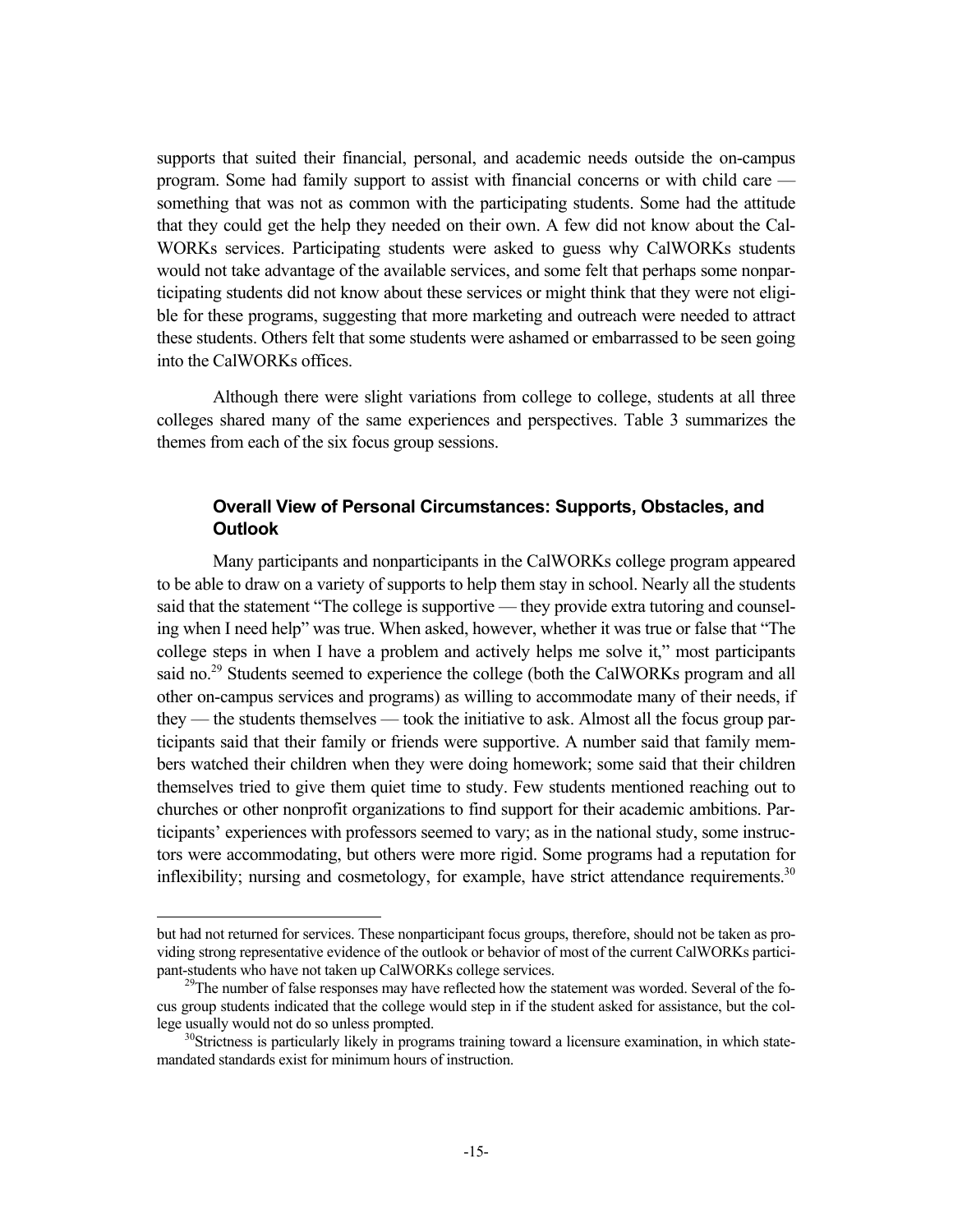| <b>Sometimes Mentioned</b><br><b>Hardly Mentioned</b>                                                                                                                                                                                                                   |                                                                                                                                                                                                                                                                                               | <b>Often Mentioned</b>                                                                                                                                                                                                                                                                                                                                 |
|-------------------------------------------------------------------------------------------------------------------------------------------------------------------------------------------------------------------------------------------------------------------------|-----------------------------------------------------------------------------------------------------------------------------------------------------------------------------------------------------------------------------------------------------------------------------------------------|--------------------------------------------------------------------------------------------------------------------------------------------------------------------------------------------------------------------------------------------------------------------------------------------------------------------------------------------------------|
| Child care: Not a major barrier<br>or issue for most of the focus<br>group participants, perhaps in<br>part due to child care assistance<br>provided by the CalWORKs<br>program; several students men-<br>tioned piecing together child<br>care from various providers. | <b>Book reimbursement: Difficulties</b><br>receiving reimbursement from county<br>in time to purchase books prior to start<br>of classes, although students thought<br>the program was beneficial; several<br>students mentioned that it was difficult<br>to "front" the money for the books. | <b>Advocacy: Campus CalWORKs</b><br>staff actively advocate with county<br>CalWORKs on students' behalf,<br>and many focus group participants<br>described how this service had been<br>helpful to them.                                                                                                                                               |
| <b>Class offerings: Class dates</b><br>and times could be better suited<br>for parents, but this was not a<br>major barrier to education.                                                                                                                               | Choice of majors: Most students'<br>majors were an independent choice,<br>but some students noted that their<br>choice was influenced by county Cal-<br>WORKs approved list of majors. Oth-<br>ers had run into difficulty when their<br>chosen major was not on the approved<br>list.        | Long-term enrollment: Some<br>spoke of taking many credits before<br>deciding on a major, which may<br>have made them ineligible for some<br>services/loans. Others were delayed<br>by changes in majors and stopping<br>out periods necessitated by fam-<br>ily/personal crises.                                                                      |
| <b>Housing:</b> The price of housing<br>was a concern for some stu-<br>dents.                                                                                                                                                                                           | Financial aid: Financial aid counsel-<br>ing as part of orientation and core ser-<br>vices was helpful to students; however,<br>forms were seen as cumbersome<br>(which is probably not CalWORKs-<br>specific but possibly a complaint of all<br>students).                                   | <b>Remedial coursework: Several</b><br>students spoke of taking remedial<br>classes, repeating classes, or need-<br>ing special assistance to complete<br>necessary coursework. <sup>a</sup> The aca-<br>demic counseling services provided<br>by the CalWORKs program were<br>very helpful in getting these stu-<br>dents the assistance they needed. |
| Time limits: Students who<br>were nearing California's<br>18/24-month work-trigger time<br>limit were motivated to com-<br>plete their programs despite the<br>lost of benefits. <sup>b</sup>                                                                           | Marketing of services: Students found<br>that the CalWORKs program services<br>provided them with needed assistance,<br>more so than other on-campus counsel-<br>ing services. and they felt that the<br>CalWORKs program should market<br>itself to a broader set of students.               | <b>Stressful life events: Divorce,</b><br>health issues, caregiving responsi-<br>bilities, financial issues, health cri-<br>ses, family violence, and housing<br>issues were major concerns for<br>many participants.                                                                                                                                  |
| <b>Transportation:</b> Most students<br>access available stipends to use<br>public or personal transporta-<br>tion, and other students did not<br>have transportation needs.                                                                                            | Support system/network: Some stu-<br>dents found peer support/networks to<br>be more helpful than family networks<br>when dealing with school-related<br>stressors.                                                                                                                           | <b>Counseling and academic assis-</b><br><b>tance:</b> Several students mentioned<br>key CalWORKs community college<br>staff by name and spoke highly of<br>the assistance they had received to<br>develop an education plan and to<br>deal with academic and personal<br>crises.                                                                      |
|                                                                                                                                                                                                                                                                         | Work-study: Work-study had advan-<br>tages and disadvantages; it was seen as<br>unattractive for some students because<br>of limited earning potential. However,<br>work-study positions allowed many<br>students to focus more on school.                                                    | <b>Connection to other available</b><br>services: The CalWORKs program<br>helped students access a number of<br>on-campus and off-campus services.                                                                                                                                                                                                     |

#### **Table 3: Focus Group Themes Across the Three Colleges**

NOTES: <sup>a</sup>See Grubb, 2001.

<sup>b</sup>One CalWORKs community college staff person reported that this may reflect the fact that letters from the county welfare departments that informed recipients who were nearing the 60-month lifetime limit were not mailed until June or July 2002 (E-mail communication, October 24, 2002).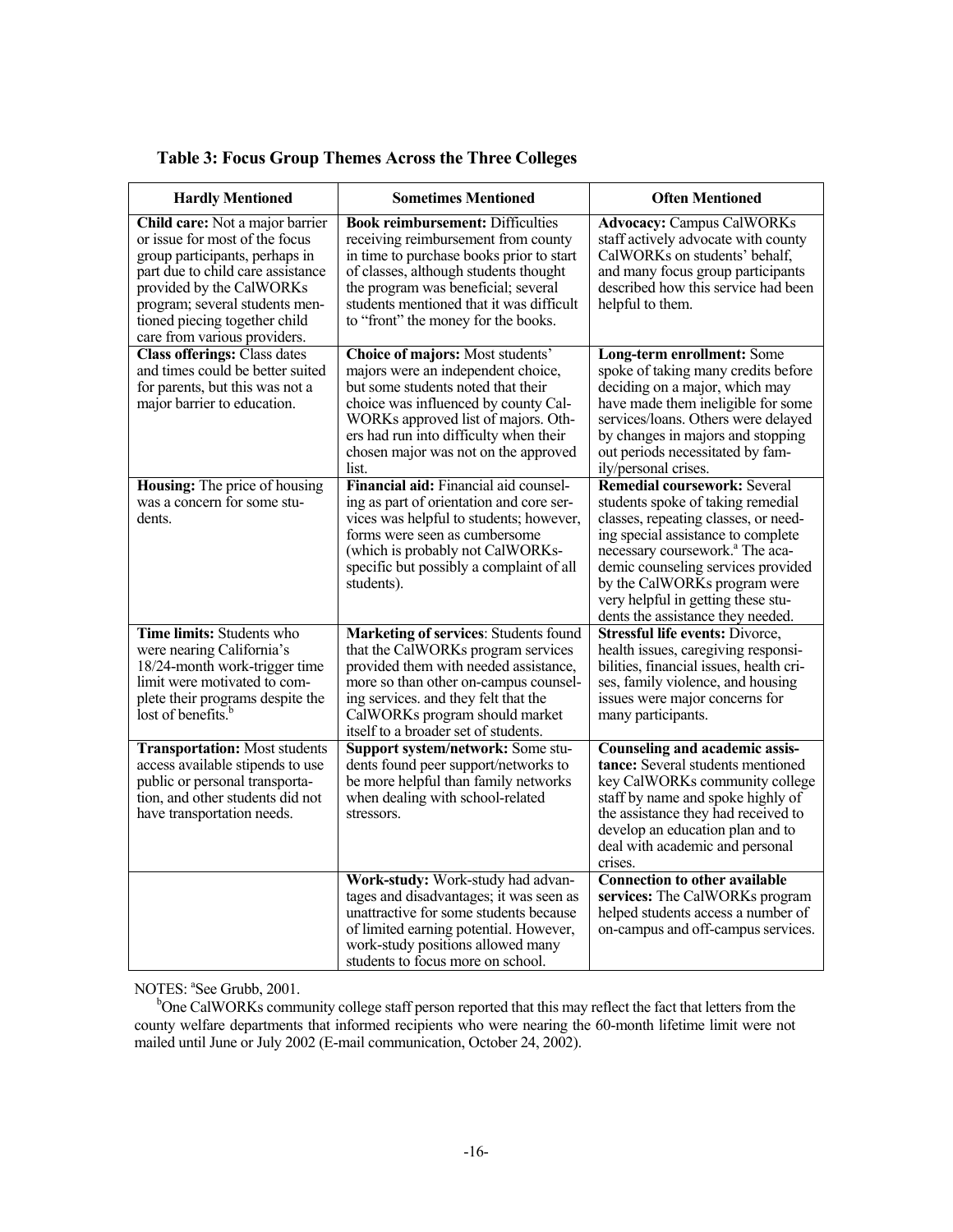Employers, too, ranged from being very accommodating to being unsupportive and inflexible, but most students reported that their employers were supportive. (Most work-study employers allowed study time and time off during exam periods, and large clothing retailers also seemed to be willing to shift schedules around to accommodate students' needs.) Students who were participating in campus CalWORKs programs had mixed reports about the supportiveness of their county caseworkers. Tables 4 and 5 summarize the focus group participants' reports about supports for and obstacles to school success.<sup>31</sup>

#### **Table 4: Personal Circumstances: True or False?**

This table summarizes the results of a card-sorting exercise (described in Appendix B). Students were given cards on which were printed statements about their current circumstances, and they were asked to sort the cards into "true" and "false" piles. At the end of a discussion about these statements, the cards were collected for later analysis. Percentages in this table indicate the proportion of respondents who said that the statement was true.

#### **Key**

| All "true":      | 100 percent of respondents said that this was true for them.                               |
|------------------|--------------------------------------------------------------------------------------------|
| Maiority "true": | 67 percent to 99 percent of respondents said that this was true for them.                  |
| Mixed:           | 34 percent to 66 percent of respondents said that this was true for them.                  |
|                  | Majority "false": 1 percent to 33 percent of respondents said that this was true for them. |
| All "false":     | 0 percent of respondents said that this was true for them.                                 |

| <b>Personal Circumstances</b>                                | Participants (n=37) |
|--------------------------------------------------------------|---------------------|
| The college is supportive $-$ it provides extra tutoring and | Majority "true"     |
| counseling when I need help.                                 | 97%                 |
| The college steps in when I have a problem and actively      | Mixed               |
| helps me solve it.                                           | 58%                 |
| I have friends or family who help me stick with school       | Majority "true"     |
| even when it's hard — they give me emotional (and            | 82%                 |
| sometimes other kinds of) support.                           |                     |
| I have found some really supportive people at a church /     | Mixed               |
| community organization.                                      | 50%                 |
| I have good, stable child care.                              | Majority "true"     |
|                                                              | $76\%$ <sup>a</sup> |
| I have a good mix of financial aid, CalWORKs money,          | Mixed               |
| and work income so that I can manage.                        | $58\%$ <sup>b</sup> |
| My employer is supportive $-$ he/she is understanding        | Majority "true"     |
| when I have a big test or a project coming up.               | 81%                 |

<sup>&</sup>lt;sup>31</sup>Because of the small number of nonparticipants who attended the focus group sessions, only summary information is provided for the participant groups.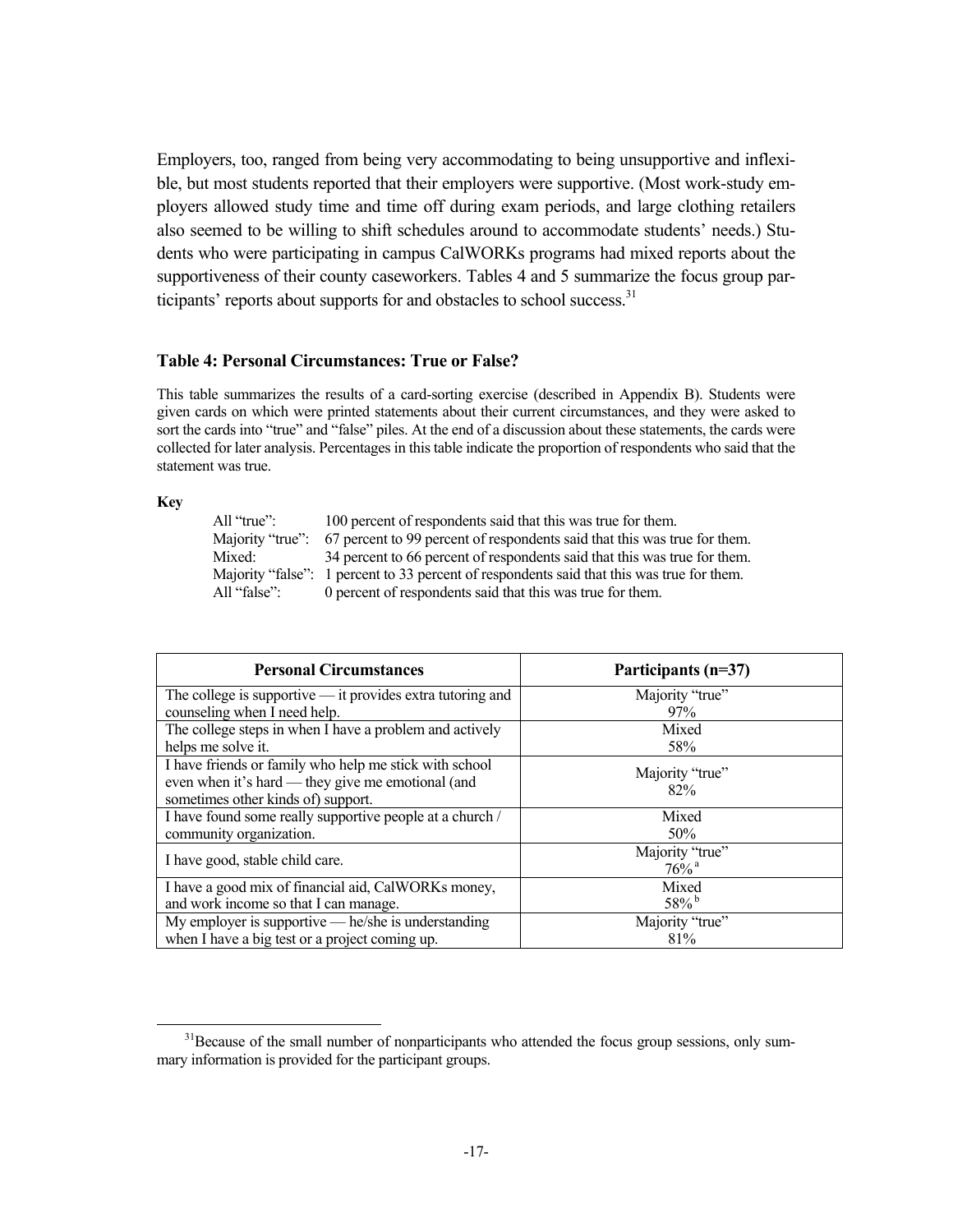| <b>Personal Circumstances</b>                                                                                                                                                                                                                                           | Participants (n=37) |
|-------------------------------------------------------------------------------------------------------------------------------------------------------------------------------------------------------------------------------------------------------------------------|---------------------|
| The professors are supportive $-$ they understand how<br>difficult it is to balance working and school, and they are<br>flexible (they provide extra help when I need it, and let me<br>make up work if I have to miss class).                                          | Mixed<br>60%        |
| My CalWORKs caseworker at the county welfare office<br>is supportive $-$ he/she has been helpful in making sure<br>my school counts toward my participation requirements,<br>and he/she helps me make sure welfare rules don't get in<br>the way of my college program. | Mixed<br>55%        |
| I can finish my coursework quickly and get a certificate or                                                                                                                                                                                                             | Majority "false"    |
| a degree.                                                                                                                                                                                                                                                               | $32\%$              |
| My program of study is linked directly to jobs $-$ it will                                                                                                                                                                                                              | Majority "false"    |
| help me get a job I'm interested in.                                                                                                                                                                                                                                    | 33%                 |
| I know people who have studied what I've been studying,                                                                                                                                                                                                                 | Mixed               |
| and they have good jobs.                                                                                                                                                                                                                                                | $66\%$              |
| I am already working in the field, and I know how my                                                                                                                                                                                                                    | Majority "false"    |
| studying will benefit me at work.                                                                                                                                                                                                                                       | 29%                 |

NOTES: <sup>a</sup>Four participants said that they did not need child care, in most cases because their children were old enough to take care of themselves. These were not included in the denominator. b

<sup>b</sup>Responses varied from school to school; in Grossmont, all the participants said that they had a good mix of money; in Santa Monica, only one-quarter of the participants said that this was true.

<sup>c</sup>Responses to this question varied from school to school; in Grossmont, 38 percent of participants said that they knew someone who had studied what they themselves were studying and that the person had a good job.

#### **Table 5: Significant Obstacles to Success at School**

This table summarizes the results of an exercise in which students indicated which of a set of obstacles listed on a poster caused them the most difficulties. Students could select one, two, or three obstacles by placing dots on the poster. The cells in the right-hand column show a percentage calculated as the number of dots that the statement received divided by the number of respondents.

| <b>Significant Obstacles to Success at School</b>                                          | Participants (n=37) |
|--------------------------------------------------------------------------------------------|---------------------|
| Lack of support at home                                                                    | 11%                 |
| Transportation                                                                             | 11%                 |
| Buying supplies                                                                            | 3%                  |
| <b>Buying books</b>                                                                        | 13%                 |
| Dealing with difficult professors                                                          | 3%                  |
| Classes are not scheduled at a good time                                                   | 26%                 |
| Courses aren't offered when we need them                                                   | 16%                 |
| Hard to find child care                                                                    | 8%                  |
| Hard to get financial aid                                                                  | 8%                  |
| Housing is too expensive $-$ I can't live near school /am<br>afraid I will lose my housing | $34\%$ <sup>a</sup> |
| Hard to find time to spend with family                                                     | 58%                 |
| It's hard to balance the work requirement and study time                                   | 42%                 |
| Dealing with the stress is hard                                                            | 45%                 |
| Employers who are not flexible with work hours                                             | 11%                 |

NOTE: <sup>a</sup>In Santa Monica, slightly over half the participants said that housing was a problem.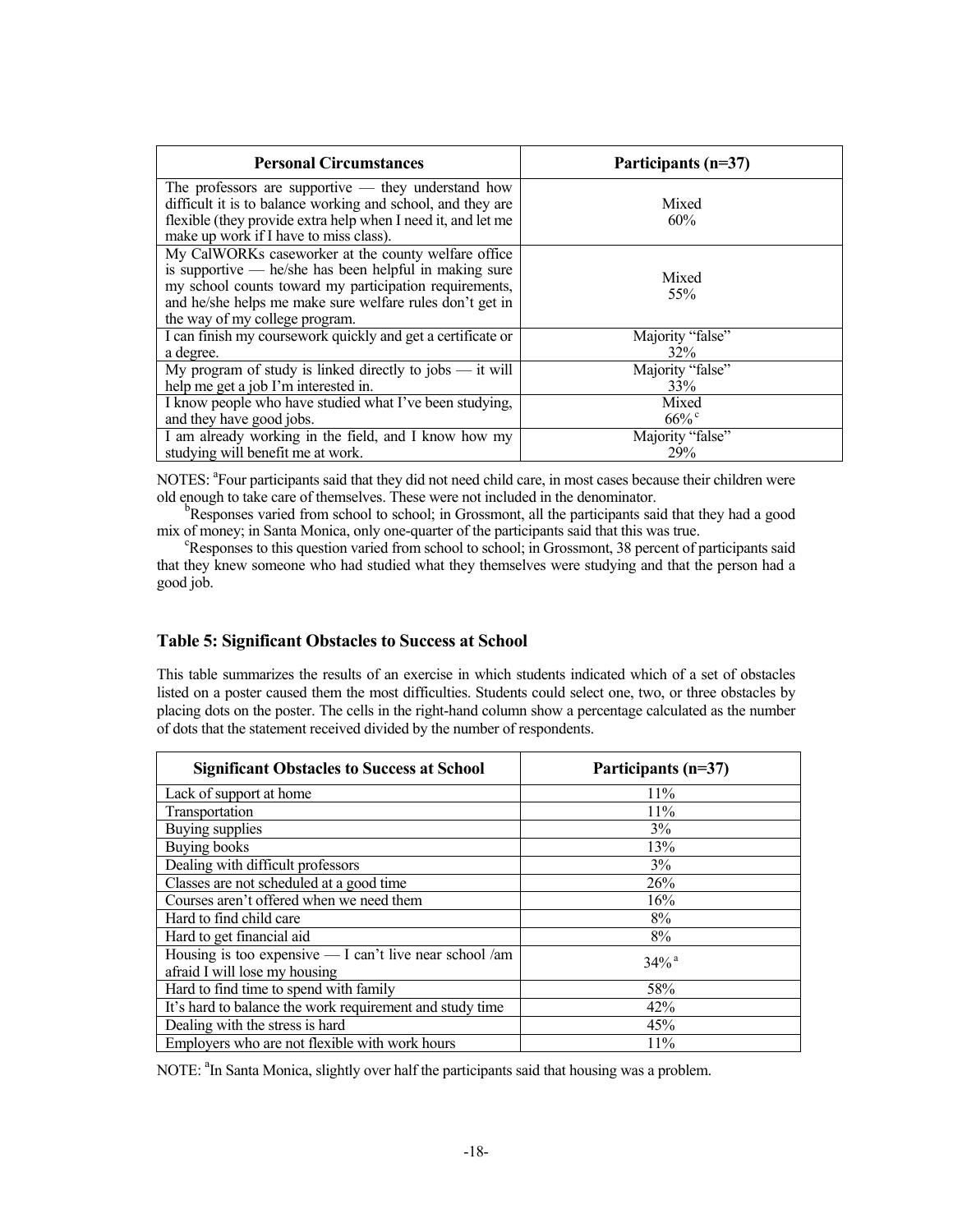Results from the six focus groups clearly point toward the following key themes, which shape the opportunities for success for CalWORKs college students.

**The help of an advocate with the welfare office was a critical support for some CalWORKs students.** Although education is an approvable work activity for CalWORKs participants in their first 18 (or 24) months of TANF benefits, several students reported that their county caseworkers do not make it easy for CalWORKs participants to enroll in college or to stay there once they are enrolled. Several students in both the participant and the nonparticipant groups reported difficulties getting their county caseworkers to reimburse them for books, supplies, and transportation. One student reported that she was having trouble getting an extension to continue her education past her 24-month limit; although the Cal-WORKs campus program had helped her to formulate a community service plan that incorporated college study, the caseworker rejected the plan. The CalWORKs campus program then referred her to a nonprofit legal advocacy group, and eventually her plan was approved, allowing her to continue with college.32

Some students just need assistance with the strain of negotiating the system:

I just recently went on welfare for the first time, and I felt like I was quickly getting into a very defensive mode because . . . they treat you very much like you're a criminal or something when you go on welfare, so coming here I felt like I had an advocate and actually [names a Cal-WORKs college case manager] . . . said, "Well, yeah, no, you have the right to continue to go to school, and don't let them tell you that, and don't be afraid of that," and they kind of advocated for me and let me feel like if I had some problems with welfare, I could talk to them and they'd give me good advice.<sup>33</sup>

Another student reported that the previous semester she had told one of the campus counselors that she was experiencing a lot of stress. "[He] suggested I go on medical exempt [from welfare participation requirements]. I could cut my units down without losing my benefits."34 Another student said that the campus CalWORKs counselor helped her get her transportation funds reinstated after they had been cut off erroneously by the county. "He laid it all out for me — it was clear."<sup>35</sup> Several students said that the campus CalWORKs program had helped them to understand the benefits they were eligible for and had helped them with the paperwork to reimburse the costs of transportation, books, and supplies and to get child care. On one campus, students said that staff in the other services offices (EOPS,

<sup>&</sup>lt;sup>32</sup>CalWORKs community college program participant, April 16, 2002.

<sup>&</sup>lt;sup>33</sup>CalWORKs community college program participant, April 16, 2002.

<sup>34</sup>CalWORKs community college program participant, April 16, 2002.

<sup>&</sup>lt;sup>35</sup>CalWORKs community college program participant, April 16, 2002.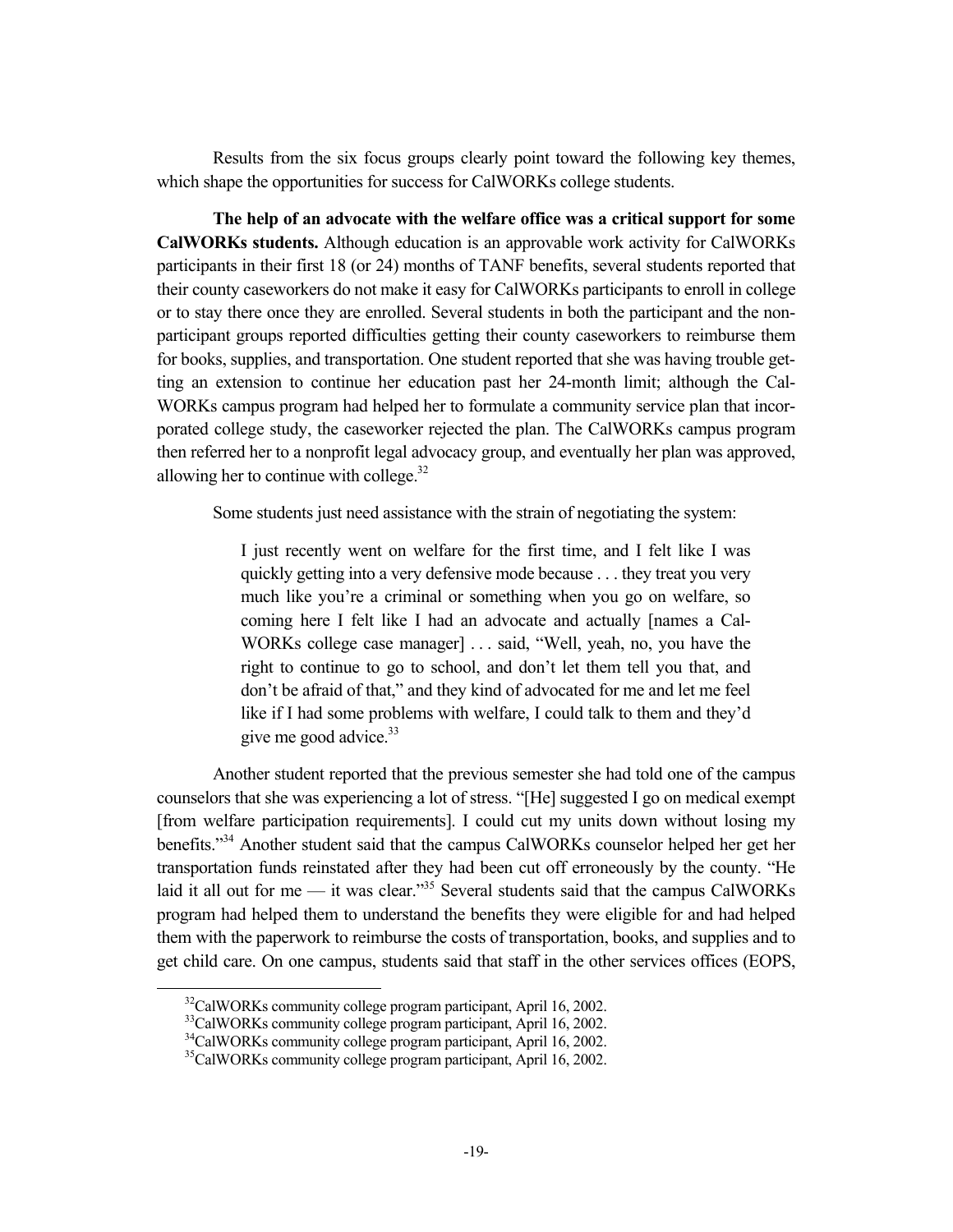CARE) did not understand these benefits. Several students were uncomfortable with the list of approved programs of study; a few in the participant groups reported that the CalWORKs college staff had helped them get alternative study programs approved.

> It . . . makes a difference if your major is not on the list of approved majors. If it's not on there, you either have to say you're in some other program or try to pretend that you are in or kinda be in it or something, when really that's not what you want to do. Physical Education is not on the list ... they claim that they need more teachers; I don't understand why it wouldn't be on the list, but it's not.<sup>36</sup>

The director of one campus CalWORKs program reported that she has helped students petition for approval of courses of study that were not on the county's approved list. The welfare department and each of the 108 California community colleges work in concert to develop a list of approved majors that "will prepare students for an occupation that is in demand in the local labor market or that is in an emerging field that has documented employment potential." Each college is required to work with the county regarding training offered, and county signatures on the college's annual program plan ascertain that they have "established that these programs will provide CalWORKs participants with the training and experience necessary to secure employment."<sup>37</sup>

Counties themselves vary in the ways they implement the education option for participation compliance. In San Diego County, for example, which has contracted case management to several private companies (ACS, Maximus, and refugee subcontractors) in six regions, the campus CalWORKs director reported that experiences vary greatly depending on the contractor and area and, often, on the specific case manager. She said that some case managers would call to inform her when the contracting company was instructing case managers not to approve the education option.

Focus group participants on all three campuses agreed that county caseworkers varied a lot in their support for education — and, in general, in their knowledge of the rules and their ability and willingness to be helpful. Some students characterized the situation as "They don't care" and "You're just another number." One student expressed a common sentiment:

> Basically, I think they're there just for the money, they don't care about you. You call, and it's like you are bothering them. . . . I had two workers that just disappeared; they're gone. Now my whole caseload is screwed until I can get someone, someone who knows what they are doing. . . . I

 <sup>36</sup>CalWORKs Community College Program nonparticipant, April 18, 2002.

<sup>&</sup>lt;sup>37</sup>See www.cccco.edu/divisions/ss/calworks/attachments/Ed\_code\_79202.doc (California Educational Code #79202).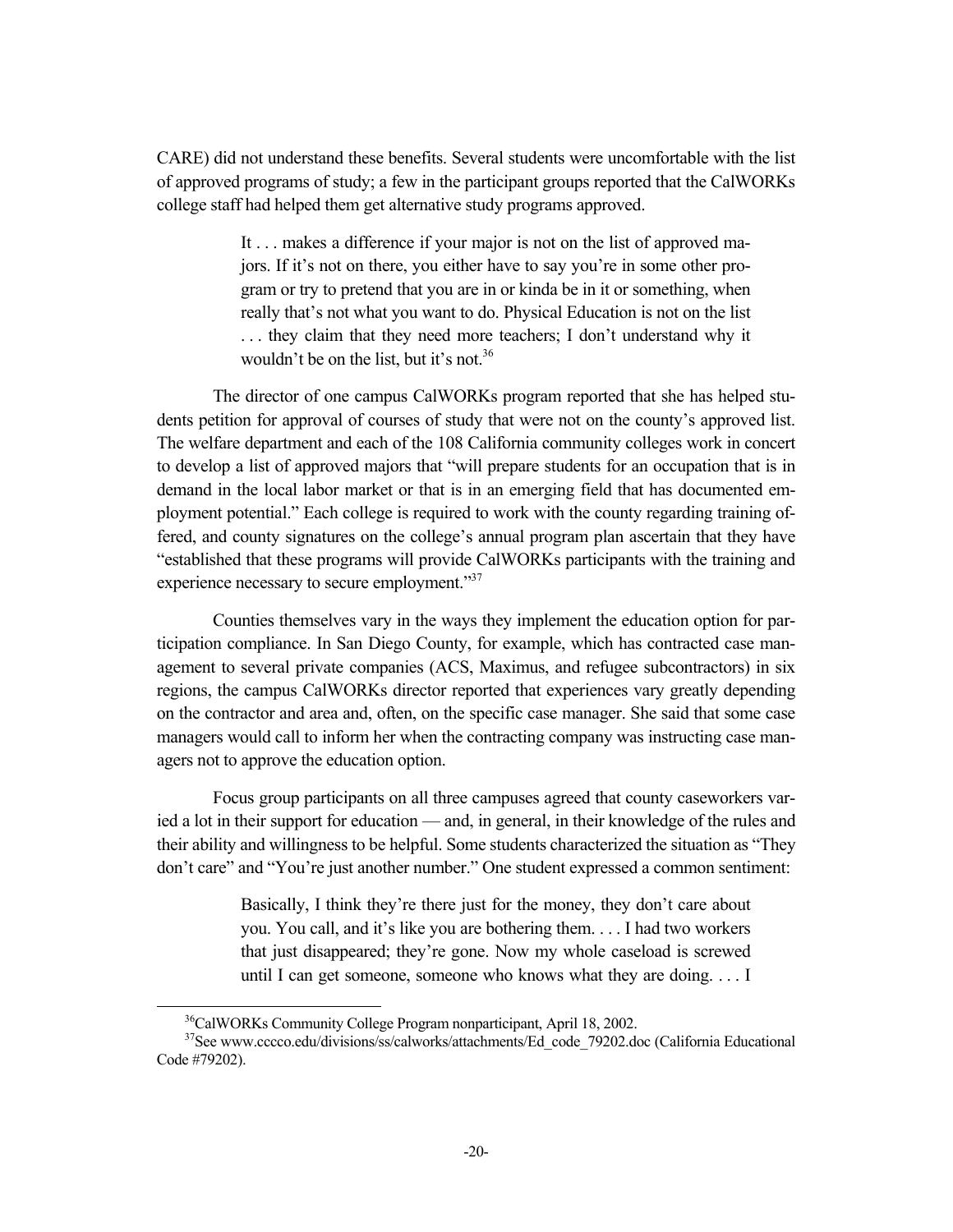only had one good worker . . . she was really into helping her clients . . . [but usually] they don't help you at all, but they sure as hell will tell you when they are going to cut everything off. $38$ 

Other students, however, had more positive relationships with their caseworkers:

I have one [county case]worker, and she sends me jobs in the mail every day. I have to be a detective, and she sends me job listings every day in the mail for police work.<sup>39</sup>

Most students also said that it was "the luck of the draw" $40 -$  some county caseworkers were seen as better than others, and several students said that their caseworkers had referred them to the campus CalWORKs services. One participating college has a county caseworker based full time at the CalWORKs program offices. Some focus group students were not aware that a county caseworker was available, and they were pleased to find out that they could receive assistance on-campus.

Finally, when the county CalWORKs office does not provide services quickly enough, some CalWORKs college programs step in to fill the gap. At Santa Monica College, the CalWORKs office has reimbursed students for books when the county has not come through.

**Students appreciated the support of the CalWORKs staff.** Several of the focus group participants simply valued the supportive attitude of the staff in the campus Cal-WORKs office. Here are some typical comments:

It's kept me in school; [it's done] everything. $41$ 

[The CalWORKs college program] gave us a reason to stay, a motivation. $42$ 

I got child care through CARE, through CalWORKs. . . . They check [child care providers]<sup>43</sup> out for you....<sup>44</sup>

I started school when my son was 1½, and I couldn't find good child care at first. . . . He lost a fingernail . . . he wouldn't leave the house with me,

 <sup>38</sup>CalWORKs community college program nonparticipant, April 17, 2002.

<sup>39</sup>CalWORKs community college program participant, April 23, 2002

<sup>40</sup>CalWORKs community college program participant, April 16, 2002.

<sup>41</sup>CalWORKs community college program participant, April 16, 2002.

<sup>42</sup>CalWORKs community college program participant, April 16, 2002.

<sup>&</sup>lt;sup>43</sup>The CalWORKs community college program checks out each child care provider for those students who use a voucher to cover child care expenses.<br><sup>44</sup>CalWORKs community college program participant, April 16, 2002.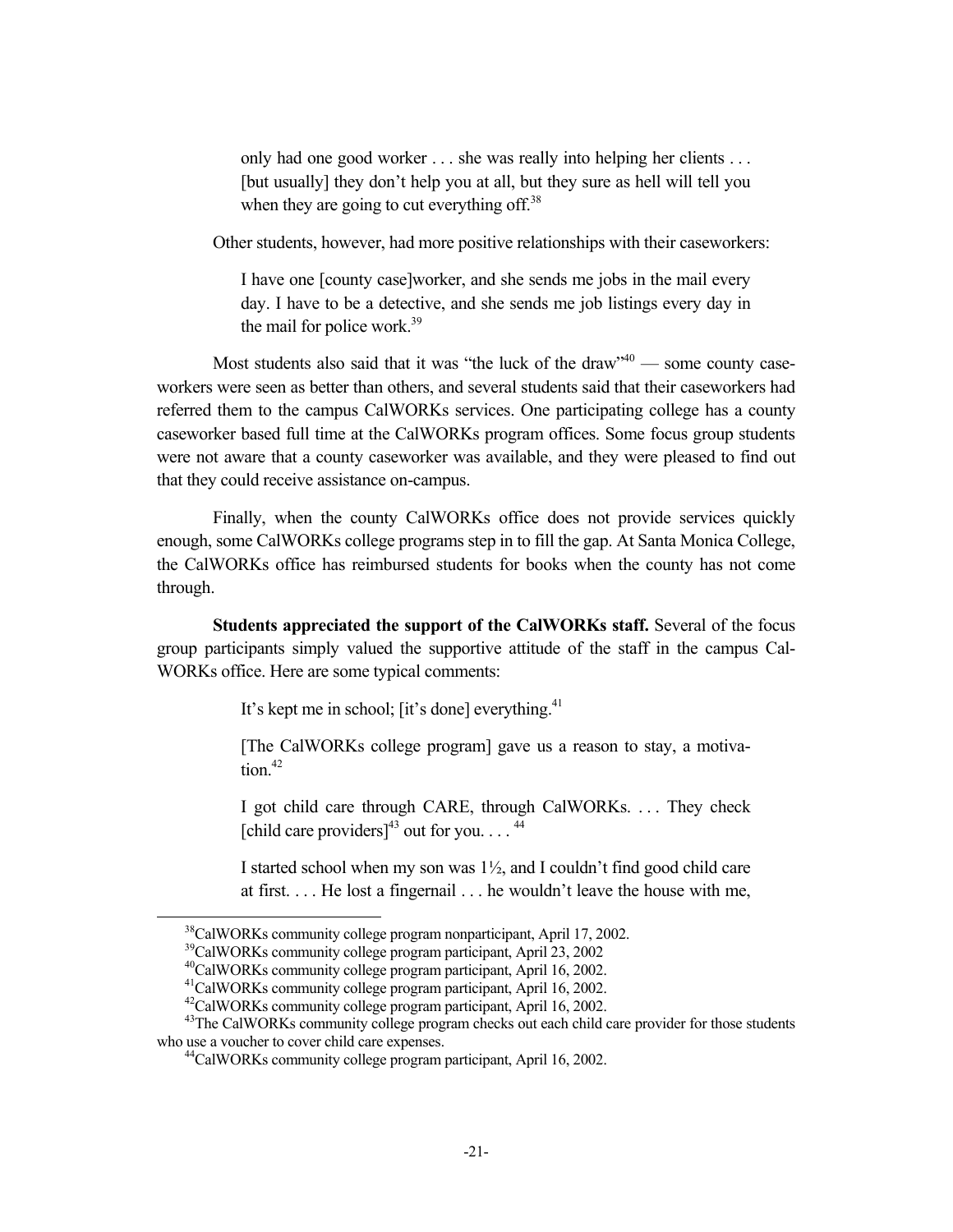he was so afraid, but now [the CalWORKs program] helped me find a good center, and he's very happy.<sup>45</sup>

Often students seemed to be looking for nothing more than someone patient and knowledgeable who would listen to them with respect:

> When you go to a specialty program on campus, they're a little bit more supportive [than the regular counselors], and . . . sometimes you need a kick in your pants or someone so you can cry on their shoulder.<sup>46</sup>

**Many students faced stressful personal circumstances that made it difficult to persist in school.** Several students in the participating groups reported that they struggled, at least temporarily, with extremely stressful family and personal circumstances. One woman had dropped out of college the previous year when she learned that her husband had been abusing her daughter, and because her traumatized child was now "acting out," the mother was still struggling to stabilize her daycare arrangements.<sup>47</sup> Another woman was homeless with her toddler for several weeks at the beginning of the previous term, but she had remained enrolled:

> I remember when school was starting . . . I was involved in this relationship, my daughter was 3 months, and I think the first week of school, . . . the guy I was with tried to kill me and my daughter.  $\ldots$ <sup>48</sup>

A number of women were caring for partners, parents, or children with cancer or other serious illnesses. One woman reported:

> [T]he last two years I've been taking care of my mother, she had cancer. She died last year, and so after she died, I thought, I'll go back to school — Well, [I] shouldn't have thought that, should've probably waited a little bit, taken some time . . . there's just life. . . . Kids get sick, the car breaks down, you know, it's not like the car breaks down and you get it fixed the next day — if you have money, yeah, but if you don't, it may be some months.<sup>49</sup>

Some of these students had received help directly from the CalWORKs college program staff — including personal counseling or referrals to on-campus and off-campus services. Those who had sought out this help were very appreciative of the attention, sympathy,

 <sup>45</sup>CalWORKs community college program participant, April 16, 2002.

<sup>46</sup>CalWORKs community college program participant, April 23, 2002.

<sup>47</sup>CalWORKs community college program nonparticipant, April 17, 2002.

<sup>48</sup>CalWORKs community college program participant, April 18, 2002.

<sup>49</sup>CalWORKs community college program nonparticipant, April 17, 2002.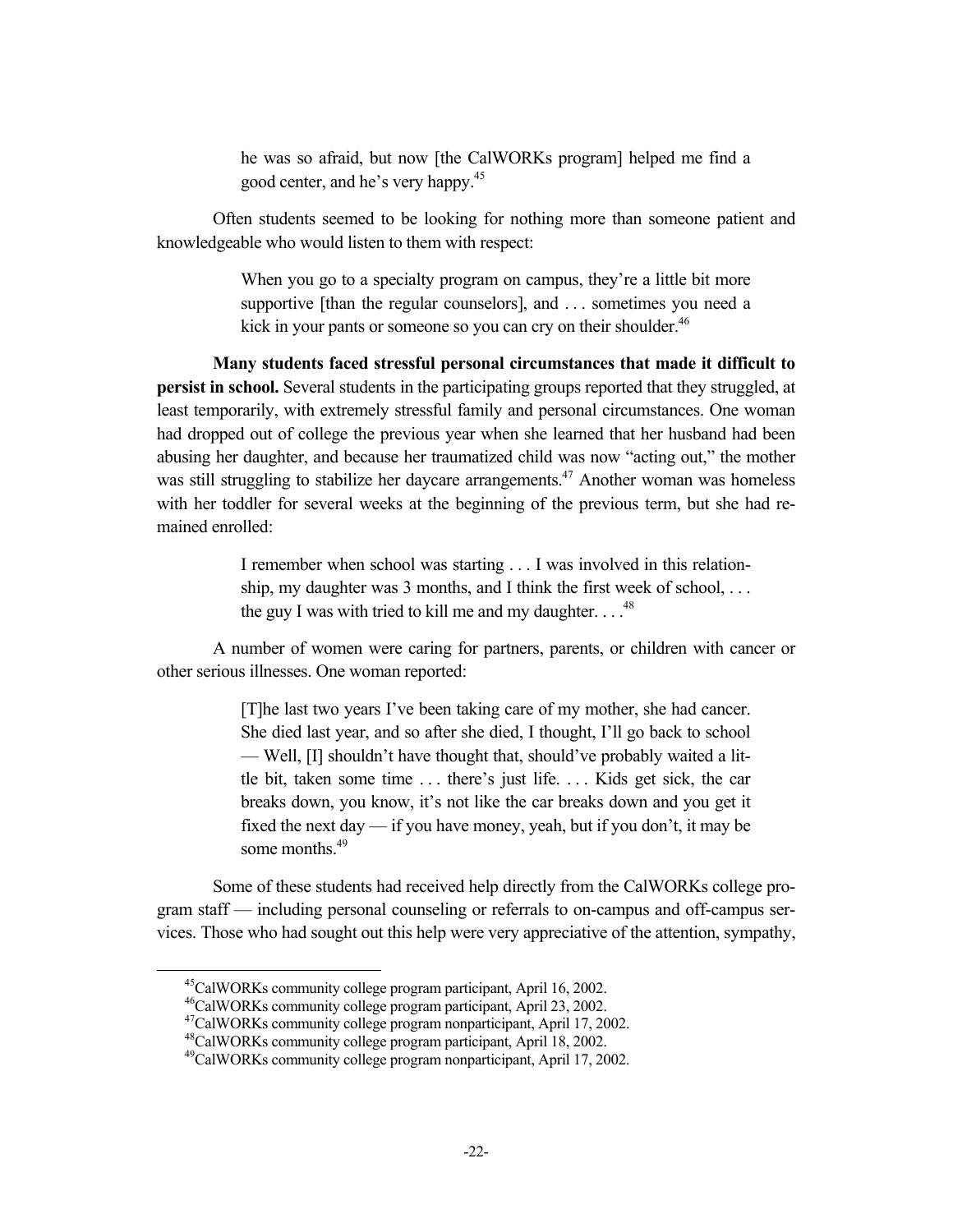and assistance they had received. For some students, various life events and stressors often led to an increased need for child care (because of extra demands on the student's time) and motivated some students to "stop out" of school, holding onto the hope of returning to classes when their problem was solved.

**Remedial education and educational exploration slowed academic progress.** Some focus group participants had found that they needed to take remedial classes in order to complete their major course of study — remedial math, in particular — which extended the length of time they needed to complete their college program. Some students had taken the same classes repeatedly without success before realizing that they needed remedial help, which often cost them extra time and money. Although students at each of the campuses seemed to be satisfied with the tutoring available, the time spent in remedial classes appears to slow down student progress toward a certificate or a degree:<sup>50</sup>

> [The CalWORKs counselor] helps me; she tells me I'm going to get there eventually; she shows me what I've done and lets me know what I need to  $d\rho$ .<sup>51</sup>

> Well, sometimes I feel like I'm going nowhere because I've been here since '99, and she'll do my education plan and we'll go over it, and I'll say, "Well, I'm getting somewhere," because when I don't look at it, I feel like I'm going to be here forever, so those [counseling] contacts for me . . . motivate me by showing me that I've been moving from this to this to this. It shows I'm succeeding.<sup>52</sup>

> Some of these people that are coming back to school might have learning disabilities, and you're just going to make it harder for us to get to that time limit. That's anxiety right there.  $\ldots$ <sup>53</sup>

In addition to the need for remedial study, some focus group participants reported that they had taken classes that they later found did not count toward their target degree or certificate. Other students reported that the college's academic counselors sometimes provided varying or, in the students' opinion, inaccurate information about necessary coursework: "I have gotten three different answers to the same question," said one participating student. Another student said that — in an earlier stint at the college and prior to her involvement with the CalWORKs community college program — she had been studying for

 $50$ Note that many community college students — not just welfare recipients — need remedial classes to prepare for college coursework. Nearly two-thirds of college freshman need some type of remedial assistance (Cloud, 2002).  $51$ CalWORKs community college program participant, April 23, 2002.

<sup>52</sup>CalWORKs community college program participant, April 23, 2002.

<sup>&</sup>lt;sup>53</sup>CalWORKs community college program participant, April 18, 2002.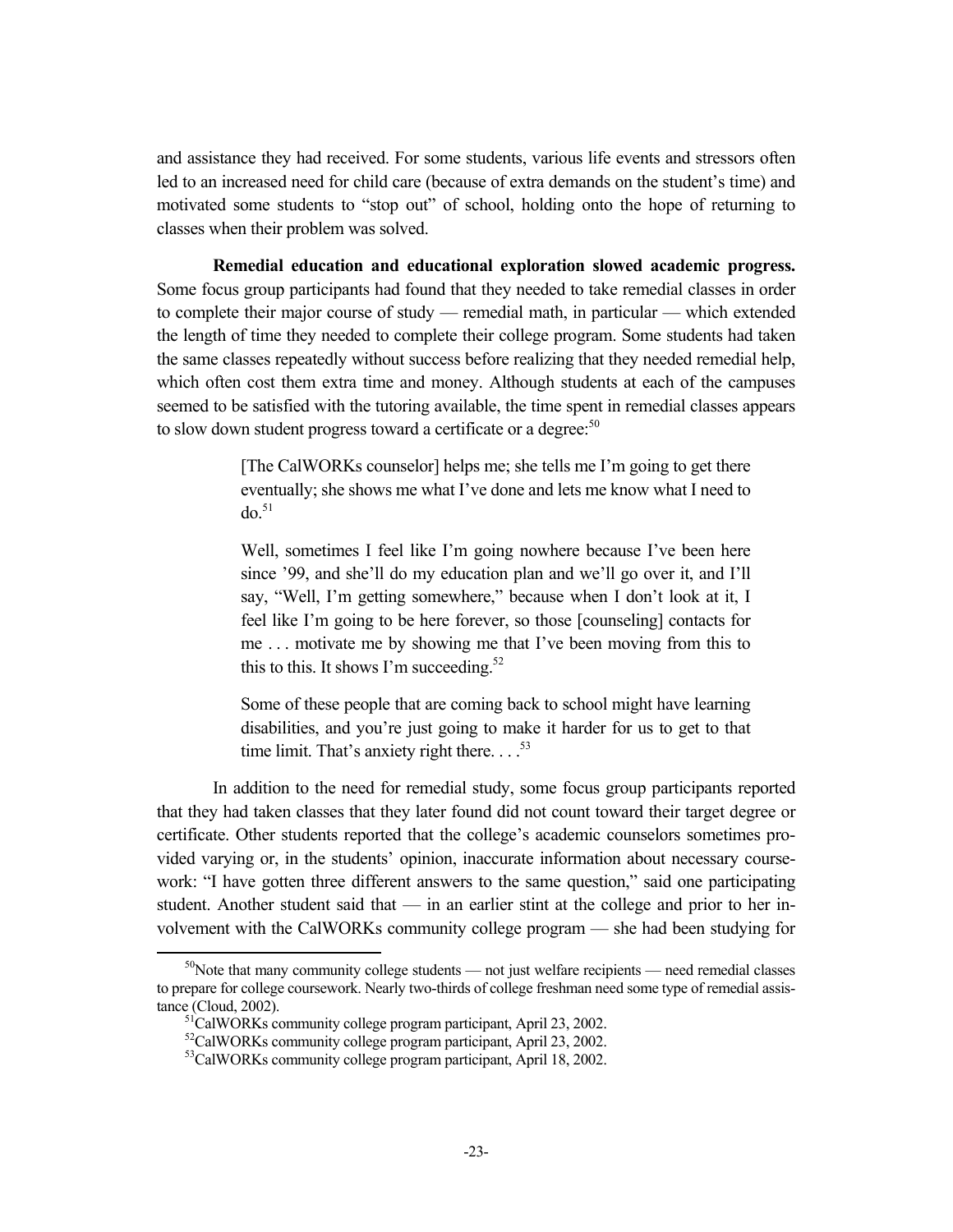two years toward a degree in business management and thought that she was halfway through, based on the previous academic advisement that she had received. When she returned to school, however, she spoke with a CalWORKs staff person who showed her that she had only two units that counted toward the business major. She then switched to a different major, Medical Office Technician, because she could finish it quickly; she hopes to complete the business program while working.<sup>54</sup>

Academic progress can also be impeded by the repercussions of students' complex and stressful lives. Several students reported having to repeat classes because they had had to drop out or had been forced out because of absences:

> I'm in the nursing program, and I don't care what type of problem you have: If you miss so many days, you're just out . . . if your child gets sick, you miss so many days, or you get in a car accident or just anything, you're just out, and you have to start all over again . . . or if you're failing a part of the program, you're just out . . . it's nothing the counselors can do . . . you have to get back in the lottery and go back through all the steps and then start all over again.<sup>55</sup>

Finally, many of the focus group participants had changed their minds about their major at least once.<sup>56</sup> Because of reality-testing, classroom experiences, and increased selfawareness of strengths, weaknesses, and interests, students' educational goals may change, leading to a more realistic and more appropriate choice of major that is more likely to lead to school and career success — just as in the general student population.<sup>57</sup> For low-income students, the time and expense of college may be a special burden, and educational planning does appear to help them stay on track and note their progress. Community college often affords students an opportunity to explore educational and career options, but time-limit restrictions many require CalWORKs participants to be involved in more comprehensive planning to meet their goals before they are sanctioned. Focus group participants reported:

> I love my Ed[ucation] plan, so I don't have to think and guess. . . . [I] know what I need to know. I have a focus, and then I just look for those classes.58

> I've been here since 1979. I have lots of Ws [for "Withdrawn"] and Fs on my transcript. But my campus CalWORKs counselor reminds me that

<sup>&</sup>lt;sup>54</sup>CalWORKs community college program participant, April 16, 2002.

<sup>55</sup>CalWORKs community college program participant, April 18, 2002.

<sup>&</sup>lt;sup>56</sup>In the one focus group where it was specifically asked how many students had officially changed their major, 10 out of 12 had done so at least once.<br><sup>57</sup>E-mail communication from Elena Farrelly, CalWORKs manager, October 24, 2002.

<sup>58</sup>CalWORKs community college program participant, April 18, 2002.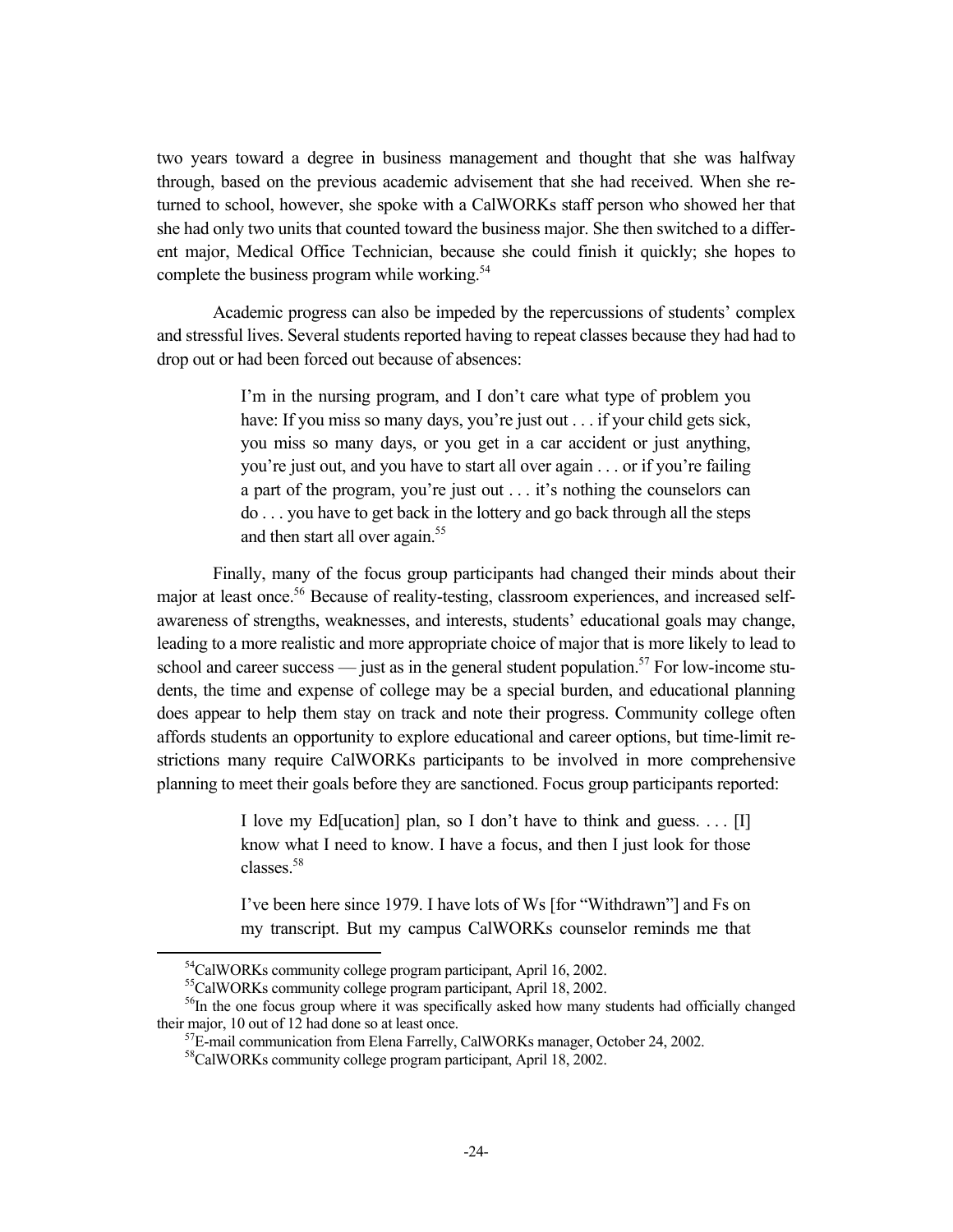every time I've retaken a class, I've done it successfully. It's the slow path, but I'm getting somewhere.<sup>59 60</sup>

**Students seemed committed to completing programs of study that took longer than the 18 (or 24) months that were supported.** The comments of one student who had selected a course of study that she could finish quickly — although it seemed to fit the pattern that caseworkers may expect — did not reflect the most common approach of the focus group participants:

> Why I took the Medical Office [Technician]: It had nothing to do with what I want to do, but I knew it was the quickest, easiest, free education I could get in three months and be able to go out to work, and *then* I could work toward my business management degree. <sup>61</sup>

Instead, many students said that they were enrolled in programs that would extend beyond the limit during which their education would "count" as an approved work activity. This, too, was a surprising finding, as the counties prefer that the CalWORKs participants enroll in a program that can be completed during the  $18$ - or  $24$ -month time limit.<sup>62</sup> Moreover, the real pace at which students proceed through college programs and the ideal pace outlined in education plans may not be a perfect match. In fact, on average, all community college students — not just CalWORKs students — need three and a half years to complete an associate's degree, since they are going to school and working.<sup>63</sup> One student was surprised to learn that it was likely to take her two and a half years to complete the program to become a nursing assistant :

> I thought that my program was going to be three semesters . . . 1,600 hours ... but the way it works out ... you can't go every single day ... there are times that you just can't be there. You go from 3 to 8 Monday through Friday, so it's crazy. You're allowed to miss, like, 65 hours a semester, but that's like failing. They tell you that you can finish in it 1,600 hours . . . but that's not true; they don't tell you you have to do to summer school four to six weeks. . . . [Facilitator: How long will it take you in the

 <sup>59</sup>CalWORKs community college program participant, April 23, 2002.

<sup>&</sup>lt;sup>60</sup>Some students may have started their college education prior to the establishment of the CalWORKs community college program; therefore, some focus group participants may not have received the extensive and comprehensive academic advisement that is now offered. 61CalWORKs community college program participant, April 16, 2002.

 $62$ Counties cannot disallow a CalWORKs student's education plan solely because it cannot be completed within the time frame of 18 to 24 months.<br><sup>63</sup>See Mathur et al., 2002.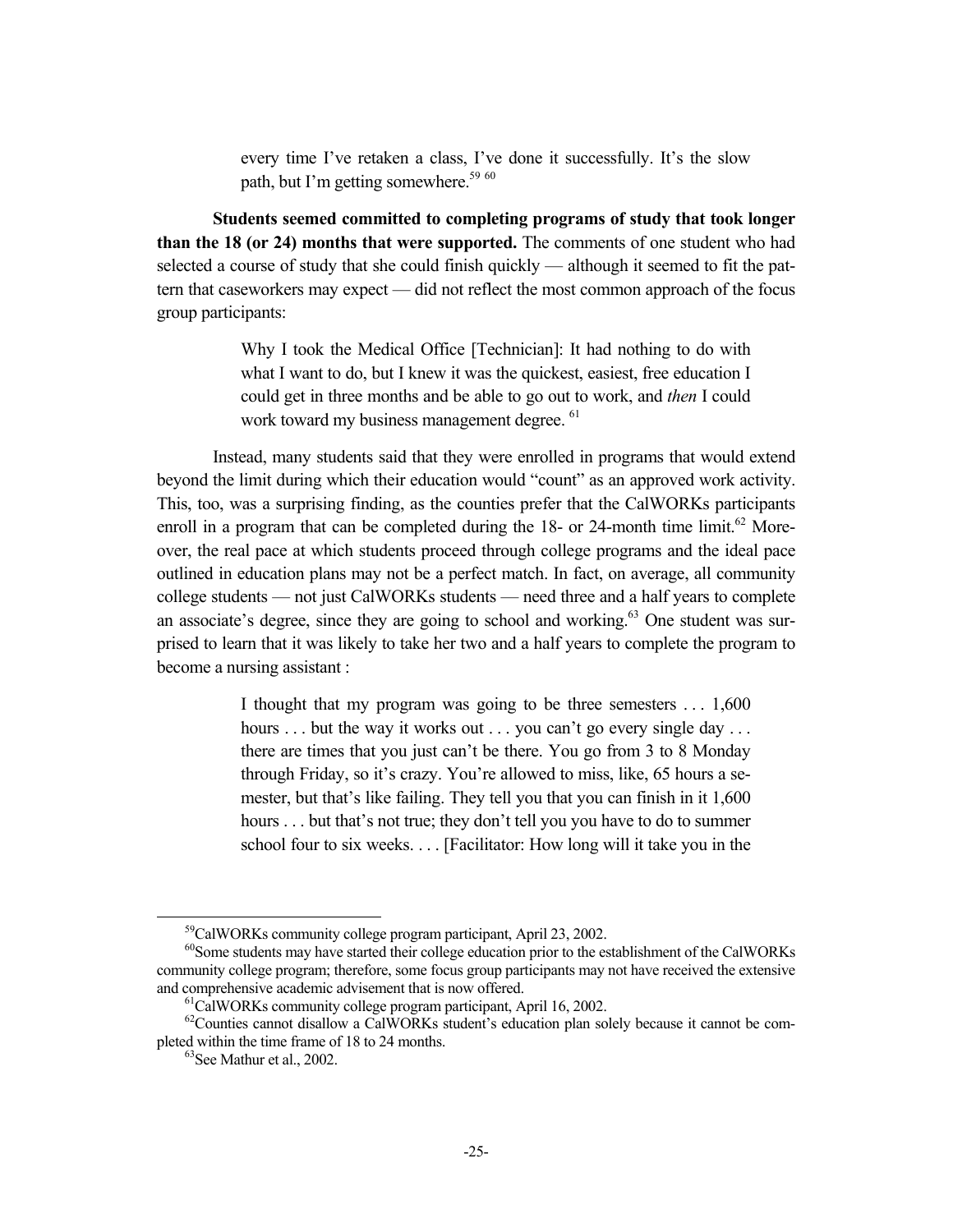end?] Probably a semester of summer school and a semester in the fall. But I wasn't thinking I had to go to summer school. $64$ 

Other students early on formed an opinion that the expectation that they would finish quickly was unrealistic. Yet students were committed to their educational programs; no one in any of the focus groups said that she would stop her education because she had hit the time limit. Several said that they would simply accept sanction status for the last few months of their college programs. As one student said:

> Officially what I told my [county] worker, what she signed off on, was Licensed Vocational Nursing, but it's only four months past that certificate to get my AA Nursing. . . . What she told me [was], "You're right under your time limit, so you can do the last four months on your own<sup>"65</sup>

In California, a sanction currently affects only the adult portion of the welfare cash grant. CalWORKs participants who accept a sanction may still receive significant financial support for their children while they are enrolled in college (as would participants who had chosen any other work activity to fulfill their participation requirements). Nevertheless, CalWORKs students on sanction status lose all other CalWORKs-based school supports, including money for books, child care, and transportation but not access to campus college counselors.66 Only a few students in the focus groups were currently in sanction status, however, and given the loss of these other supports, it may prove more difficult than students anticipate to continue in school under sanction status. Nevertheless, the level of ambition expressed by CalWORKs students can be taken as an indication of the degree to which the support programs have enabled these very low-income students to envision long-term study as a feasible endeavor.

**Students valued their work-study positions, but only a small proportion of the jobs were related to the students' areas of study.** All the students in the focus groups were working at least 10 hours a week, and many of them were employed in work-study positions.<sup>67</sup> Work-study was valued both because work-study employers tended to be more understanding about the pressures of going to school and working, plus the money earned in a work-study position was not counted as income against the welfare check since work-study

<sup>&</sup>lt;sup>64</sup>CalWORKs community college program nonparticipant, April 17, 2002.

<sup>65</sup>CalWORKs community college program participant, April 18, 2002.

<sup>&</sup>lt;sup>66</sup>Note that the CalWORKs community college program does not serve students who are sanctioned.

 $67$ Statewide, about 17 percent (7,970) of the CalWORKs students received work-study placements in 2000-2001. Most (70 percent) were placed in on-campus jobs, half in clerical positions (CCCCO, 2001), and many students are enrolled in clerically related programs of study (E-mail communication with Lynn Fowler, Los Rios CalWORKs, September 2002).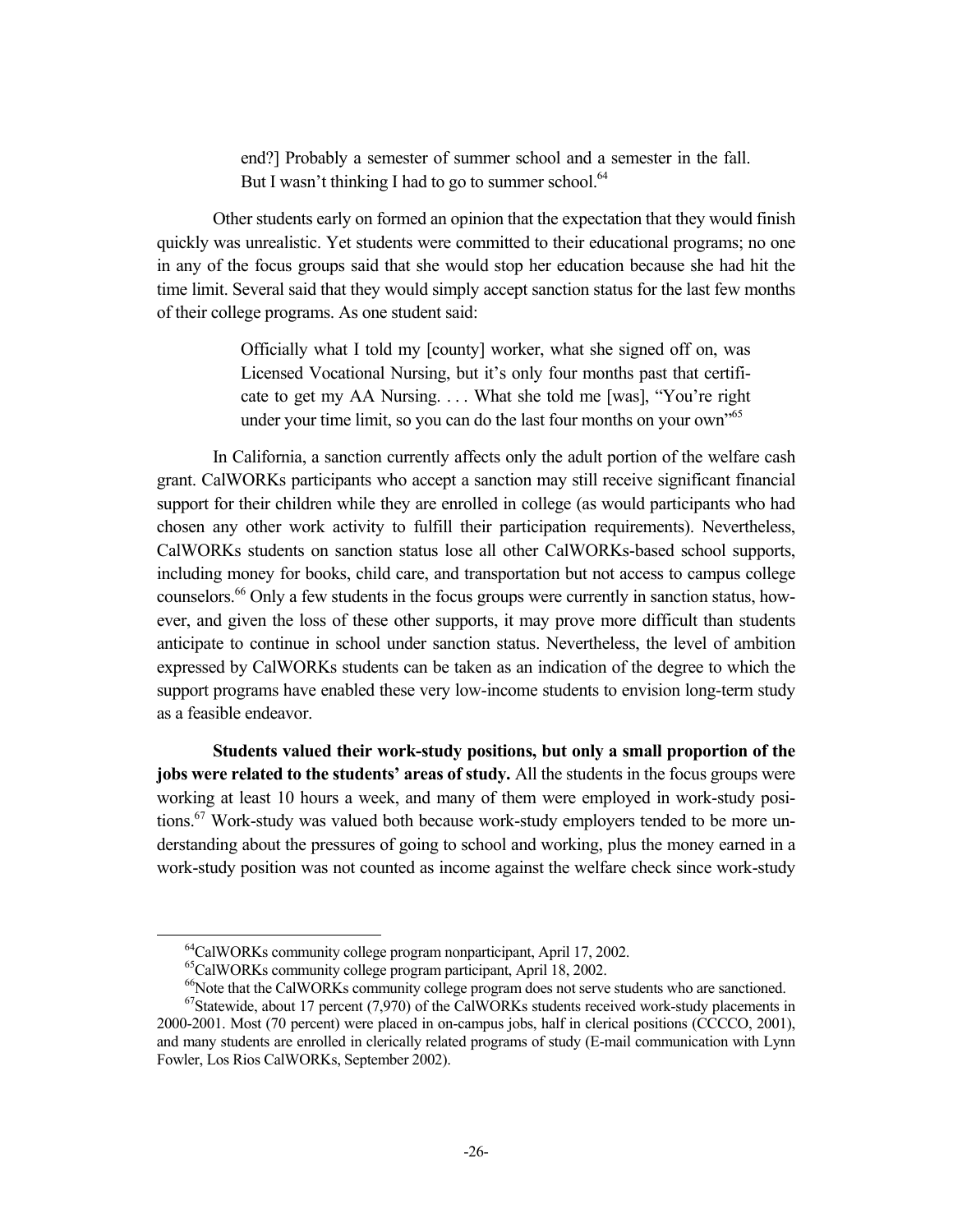counts toward the welfare-to-work activity requirement. One student voiced concern about the number of cuts in the work-study program and how it could affect her progress:

> They are cutting everything one by one, so we are worried. Work-study was one of them. We prepared our lives, our period of studying here, just to have work-study; we have our Pell grant, our EOPS [grant], so we can manage; we can have a bachelor's degree, so we can go directly to work; we can have a decent job for our whole life instead of being under Cal-WORKs regulation for the rest of our lives, so they cut work-study, and it is not possible $68$

Although many of the students were grateful for the opportunity to work on-campus and to receive assistance with finding a job, some complained that limits on the maximum number of hours in a work-study job (19.5 hours per week on one campus) meant that a work-study position would not allow them to earn enough to cover their expenses. Some said that they needed a second job; others said that they declined to take a work-study job in favor of private sector opportunities.

Some students found that retail jobs in the open labor market allowed them to set flexible schedules and to work longer or shorter hours as needed, depending on their class and personal schedule. However, whether they were employed in a work-study position or in the private sector off-campus, few students in the focus groups appeared to be currently working in a job that was related to their course of study or to their long-term interests. (This is, of course, true of many college students, who tend to seek jobs on the basis of convenience, flexibility, and pay rather than as a "career preparation" activity.) When asked about this, one participating student stated:

> Work-study is just a way for you to go on with your life for the time being, but it doesn't build any experience. For me, my major is accounting.<sup>69</sup>

On the other hand, on-campus work-study jobs offer students who have little or no work history an opportunity to develop basic employment and work habits and skills, in an environment that generally offers more supportive supervision and a wide array of career-

 <sup>68</sup>CalWORKs community college program participant, April 16, 2002.

<sup>69</sup>CalWORKs community college program participant, April 16, 2002.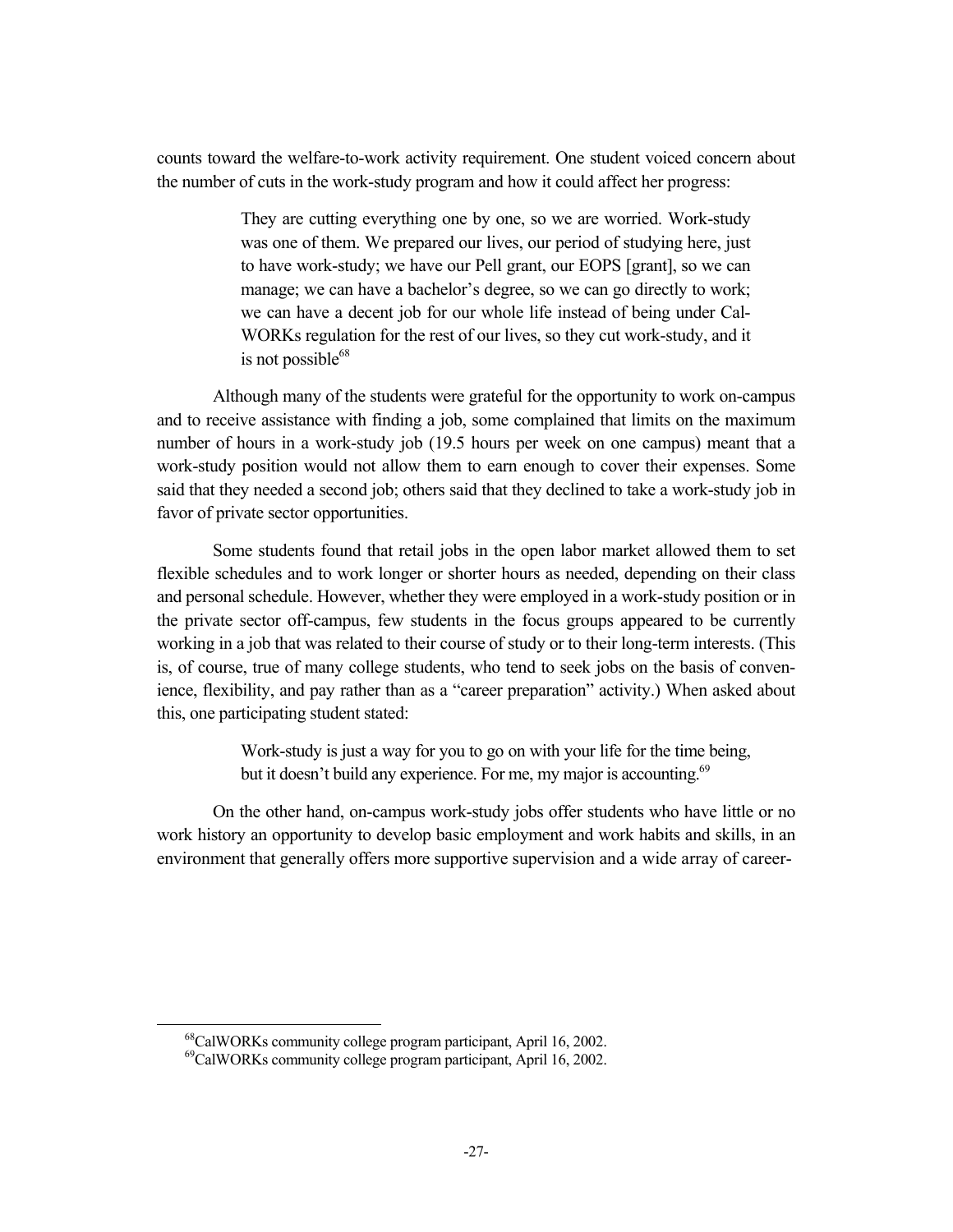related placements:<sup>70</sup>

I got a job through the campus. I told my boss that I need to cut down in the spring 'cause I'm neglecting my classes, and she let me go down to three days a week, even though that is a hardship for her to find someone else to train and fill in.<sup>71</sup>

One student noted that the work-study placement assistance she received was how she first became involved with the CalWORKs community college program:

> I received job services and help with [my] résumé and job leads through CalWORKs. That's how I first got involved. . . .<sup>72</sup>

**Peer and social support from friends and fellow students was sometimes just as helpful as the support that students got from family members.** Students sought support from a variety of sources. Many said that they found support from family members but that it often was uneven or undependable. Even the most supportive family member can have an off day. One student reported that her mother, who was generally enthusiastic about her college enrollment, interrupted her when she was talking about the stress of juggling school, work, and family:

> I was talking to my mom last night, and I was, like, you know: "Mom, I've missed, like, the last two weeks of school; one kid was sick one week, one kid was sick the next week, my husband has cancer, and I'm tired." And she was, like, ". . . I'll come live your life, and you can come live mine, and we'll see how well you cope," but that was kind of strange, because usually she's really, really supportive, but maybe I just caught her on a bad day.<sup>73</sup>

Another woman said:

I get a lot of support from my daughter. She has a goal — my boys, they don't have any goals, they are just living day by day. But my daughter, she has a goal; she wants to be a lawyer, and so she gets on my case sometimes when she sees me doing my work; she'll even ask me if she

 $^{70}$ During 2000-2001, 70 percent of CalWORKs work-study positions were on-campus (CCCCO, 2001).<br><sup>71</sup>CalWORKs community college program participant, April 23, 2002.

<sup>72</sup>CalWORKs community college program participant, April 18, 2002.

<sup>&</sup>lt;sup>73</sup>CalWORKs community college program participant, April 18, 2002.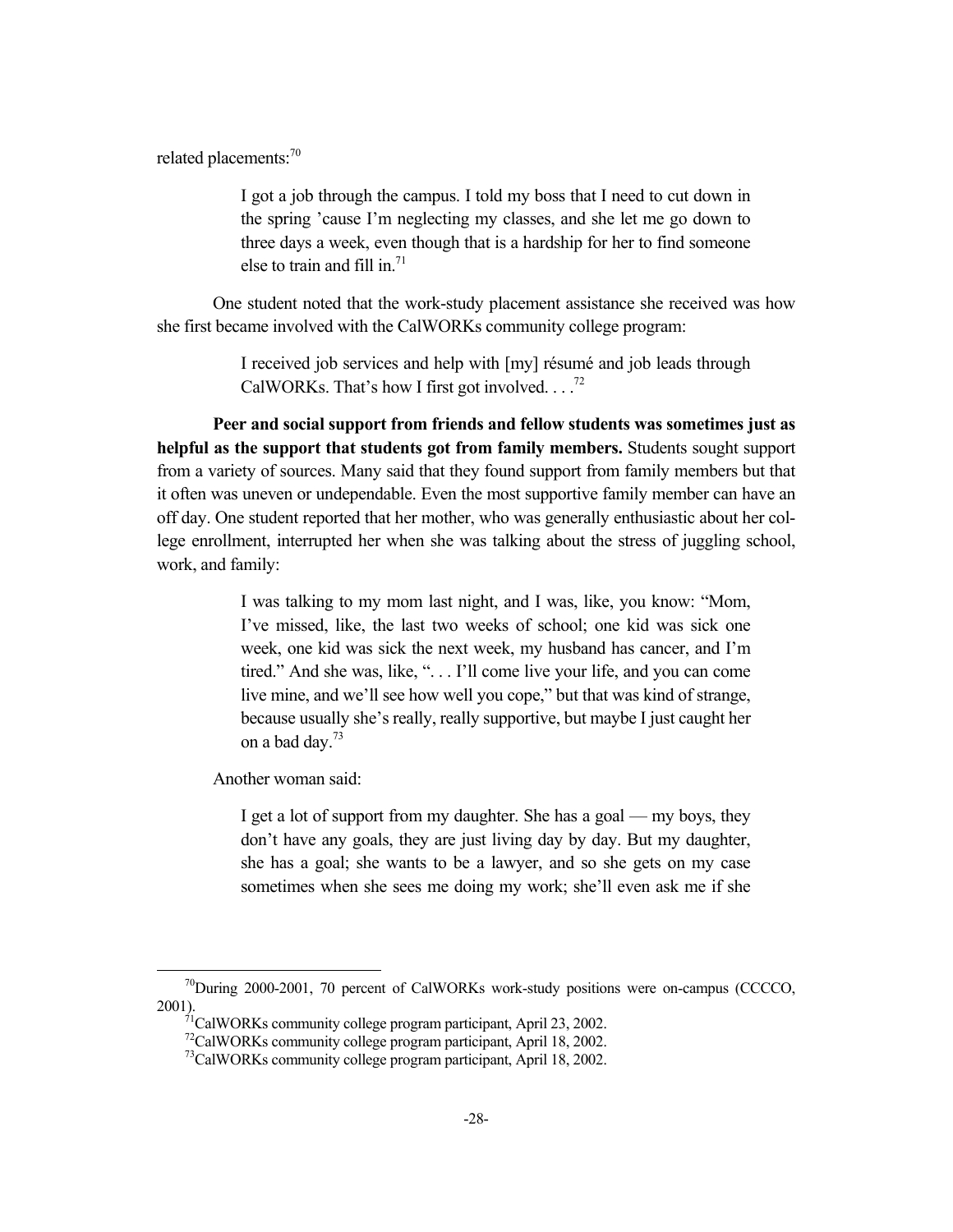can help me when I'm doing pre-algebra. So I do get support from her sometimes<sup>74</sup>

Although children can be supportive, they can also undermine their parents' ability to succeed at school:

> My kids bug me all the time. I usually come home at 10, 10:30 at night, when the kids are already asleep, 'cause they won't even allow me to do my homework. Every time I sit down to do it, they come over and bug me, you know.75

Some family members actively discouraged students:

I have to say the motivation comes from yourself . . . I don't spend that much time with my kids, 'cause I'm at school, and my kids complain. . . . With me it has to come from within, 'cause I don't have nobody to support me; everyone's kind of against me 'cause it takes a lot of time to go to school. Kids are complaining; my mom's complaining that I don't spend enough time with the kids; so it has to come from within yourself.<sup>76</sup>

Some students found that friends — particularly school friends — were more supportive than family. An immigrant woman explained:

> You have to separate friends from family . . . family doesn't always support you, but friends . . . can help you at school. At home you have to do your duty.77

Another woman said that she had recently found some new friends "who have motivated me to get it together and stay in school."<sup>78</sup> Many focus group participants said that fellow students (who composed a particular subset of friends) provided needed support by sharing notes, studying together, offering words of encouragement, sharing information about available resources, and providing in-kind support. Fellow students seemed to understand more accurately than family members did the kinds of difficulties that their peers were dealing with: teachers or employers who were not understanding, long days, lack of time to spend with children, lack of sleep, no time to study, and financial constraints.

**Given how much students valued peer support, they preferred on-campus classes to distance learning.** Because many students felt that peer-to-peer support was im-

 <sup>74</sup>CalWORKs community college program participant, April 16, 2002.

<sup>75</sup>CalWORKs community college program participant, April 16, 2002.

<sup>76</sup>CalWORKs community college program participant, April 16, 2002.

<sup>77</sup>CalWORKs community college program participant, April 16, 2002.

<sup>&</sup>lt;sup>78</sup>CalWORKs community college program participant, April 16, 2002.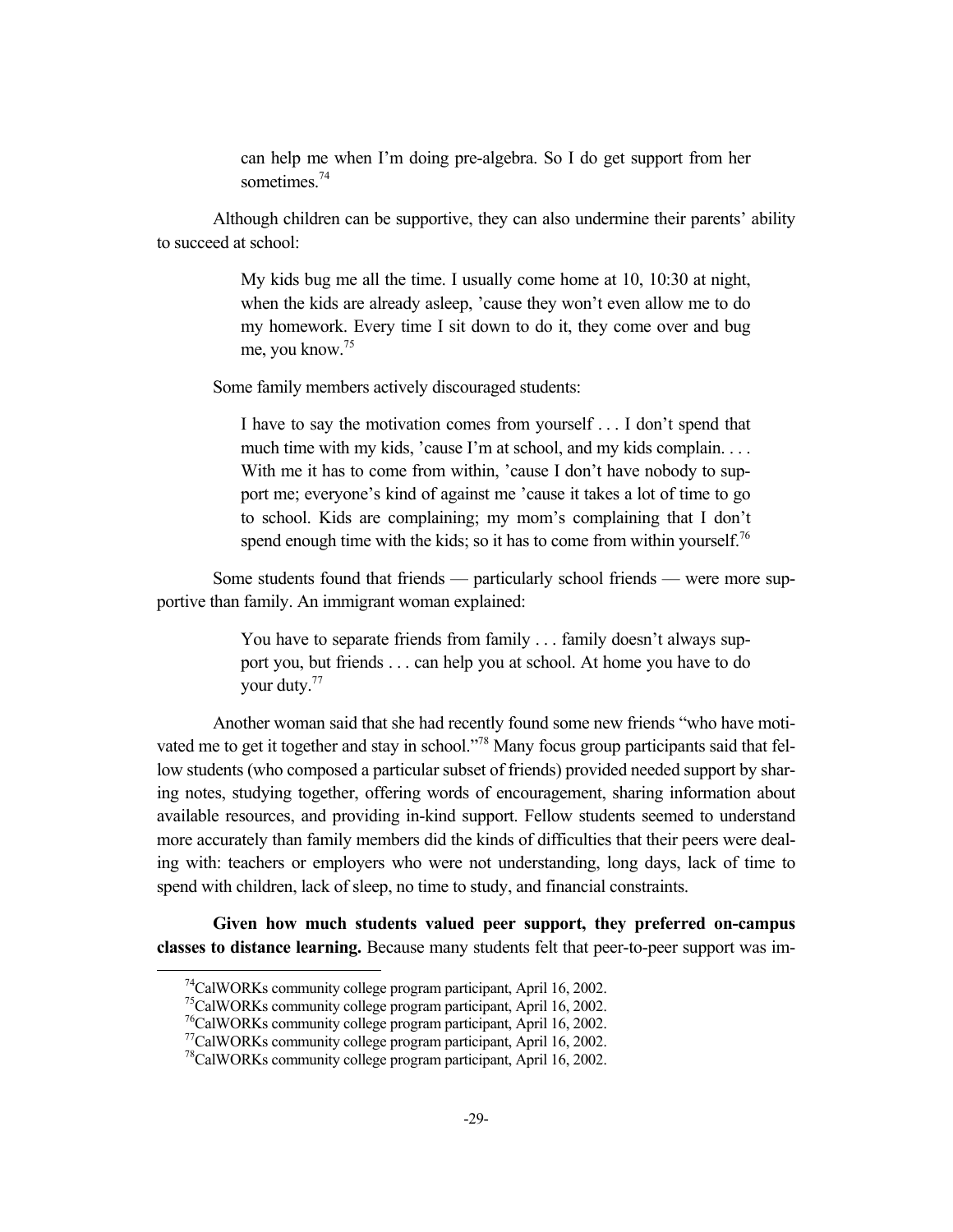portant, distance learning and on-line classes were not viewed as viable alternatives to traditional coursework, even if they could provide more flexibility. Some students felt that audiotaping their classes helped with comprehension by allowing them to review the tapes again as needed — something that they said they would not be able to do with on-line courses. Given that word-of-mouth was an important means of sharing information about available assistance, distance learning may make it more difficult for students to find out about and receive needed assistance or services for which they may be eligible. In one focus group, a student suggested that distance learning could be supplemental to attending classes — computer-based instruction could be offered as a way of making up missed classes, for example, or as a way of offering the lecture part of a lecture/lab class. Several students agreed that that would be a good idea.<sup>79</sup>

#### **Research Directions and Conclusions**

The focus groups illustrate some of the value that students place on the services offered by the campus CalWORKs programs (and similar programs) and how these programs had helped them stay in school and succeed. Students provided numerous examples of times when campus CalWORKs staff offered advice, counseling, or access to supports that kept students on track and in college. Several students expressed the opinion that without elements of the campus program (such as work-study, advocacy with the county welfare staff, a supportive presence) they might not have stayed in school. Students testified to the importance of programs that stepped in to help them through difficult personal and academic circumstances. On all the campuses, some students had had this experience, and, on one campus, the program had checked monthly on students' progress and had contacted those who seemed to be showing signs of academic trouble. All three campus programs worked with students to generate education plans and career plans, but some focus group participants changed their majors — as many college students do — to better match their career goals and interests. Overall, however, the advantages of receiving the CalWORKs cash grant and supportive services are clear when one compares the lower levels of anxiety that California focus group participants expressed about child care and study schedules, compared with students in the national focus group study.

The themes that emerged from the focus groups point to areas of possible program improvement. A longer time limit could improve CalWORKs students' educational experience. Although the focus group participants seem to have had their needs met, more time to complete their educational programs would allow them greater flexibility in their educational and career planning. Particularly for those who enroll in remedial or noncredit courses to

<sup>&</sup>lt;sup>79</sup>CalWORKs community college program participant, April 23, 2002.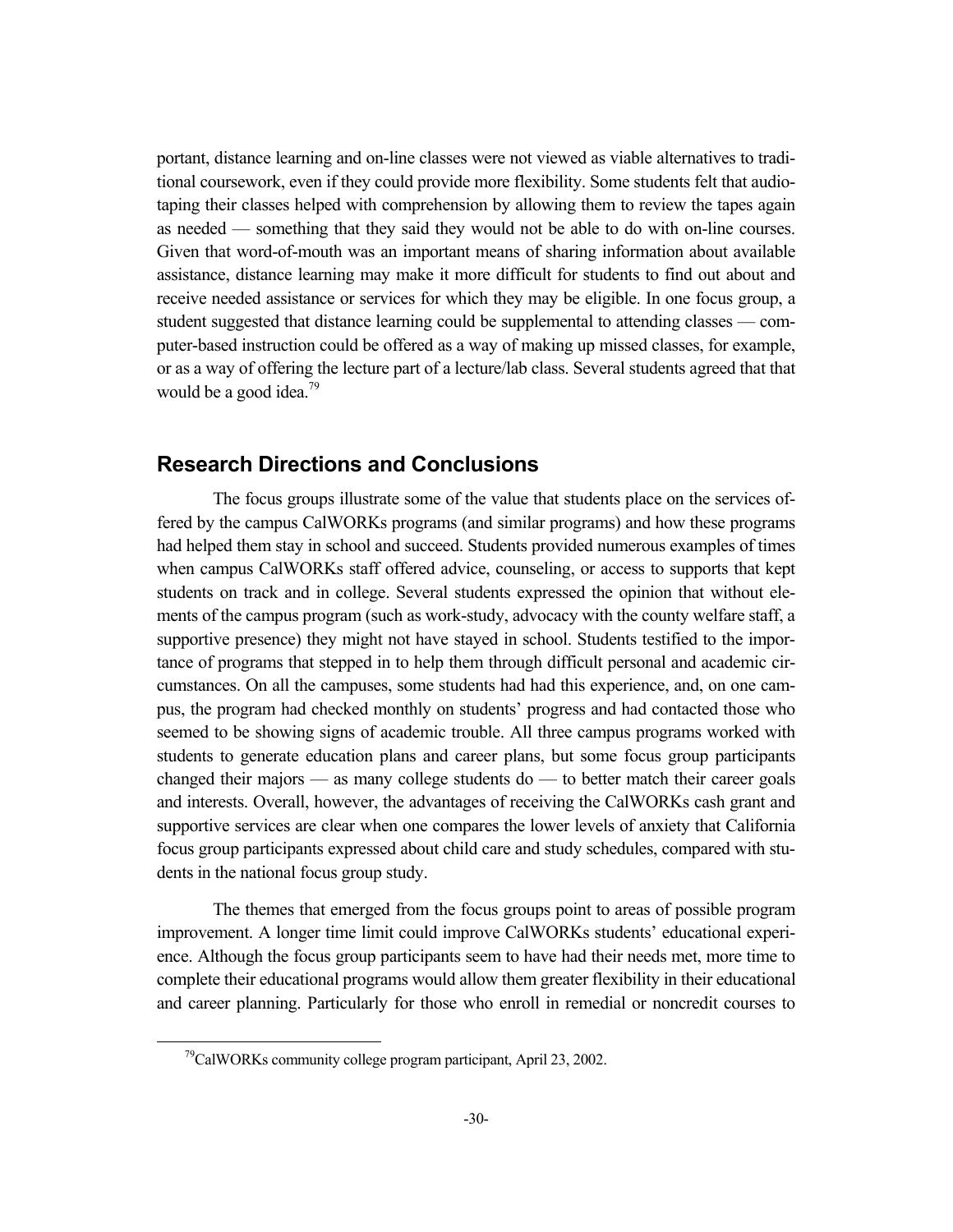prepare for their major area of study or for those students who wish to explore various degree and career options before pursuing a specific area of study, more time would be beneficial. Current time limits may not provide the flexibility needed to allow CalWORKs participants to fully explore their degree and career options. Given family and work demands, a longer time limit might relieve the anxiety that CalWORKs participants face in trying to complete their degree requirements before they are sanctioned.

Increasing outreach efforts — particularly efforts to describe all college support services and programs for the working and nonworking adult populations — may help to improve low-income students' access to community college. Some of the focus group participants felt that, with more outreach and marketing, the CalWORKs community college program could assist a larger group of students who were unaware of the unique and valuable services that the program provides. In addition, information about career ladders, degree or certificate timetables, and methods of obtaining these educational goals may assist lowincome students in understanding what the pursuit of a college degree entails and how they can best prepare to begin a certificate or associate's degree program. Currently, the Cal-WORKs community college program is funded only to do statewide targeted outreach to young adults; there is very limited funding for outreach to CalWORKs participants.<sup>80</sup>

Cultivating more opportunities and emphasizing work-study positions or internships with greater relevance to the employment goals of CalWORKs students may help ensure that students leave with some program-related work experience (which may lead to better employment possibilities after graduation); it would also help students learn — early enough to allow them to change their study plans — whether their chosen career is one that fits them, as there is often a significant difference between the classroom experience and real world. This would also help expose the students to others working in the field. Finally, although the 10 nonparticipants who attended the focus group sessions appeared to be managing well, this says little about CalWORKs student-recipients who do not take advantage of the program.

The CalWORKs college support programs for welfare recipients in California's community colleges are clearly popular among the participants themselves. The focus group students testified eloquently about the value they saw in these programs; yet, however well appreciated the CalWORKs college program is among those who are taking advantage of its services, a study like this cannot distinguish the effects of the program from what students would experience in the absence of such services. As discussed above, the nonparticipating students have access to many of the same fundamental supports — book money, transportation money, child care — as the participants do. To identify the true value of the CalWORKs college support programs (particularly for students without supports at home or through ex-

 <sup>80</sup>E-mail communication from Judy Reichle, CCCCO, October 27, 2002.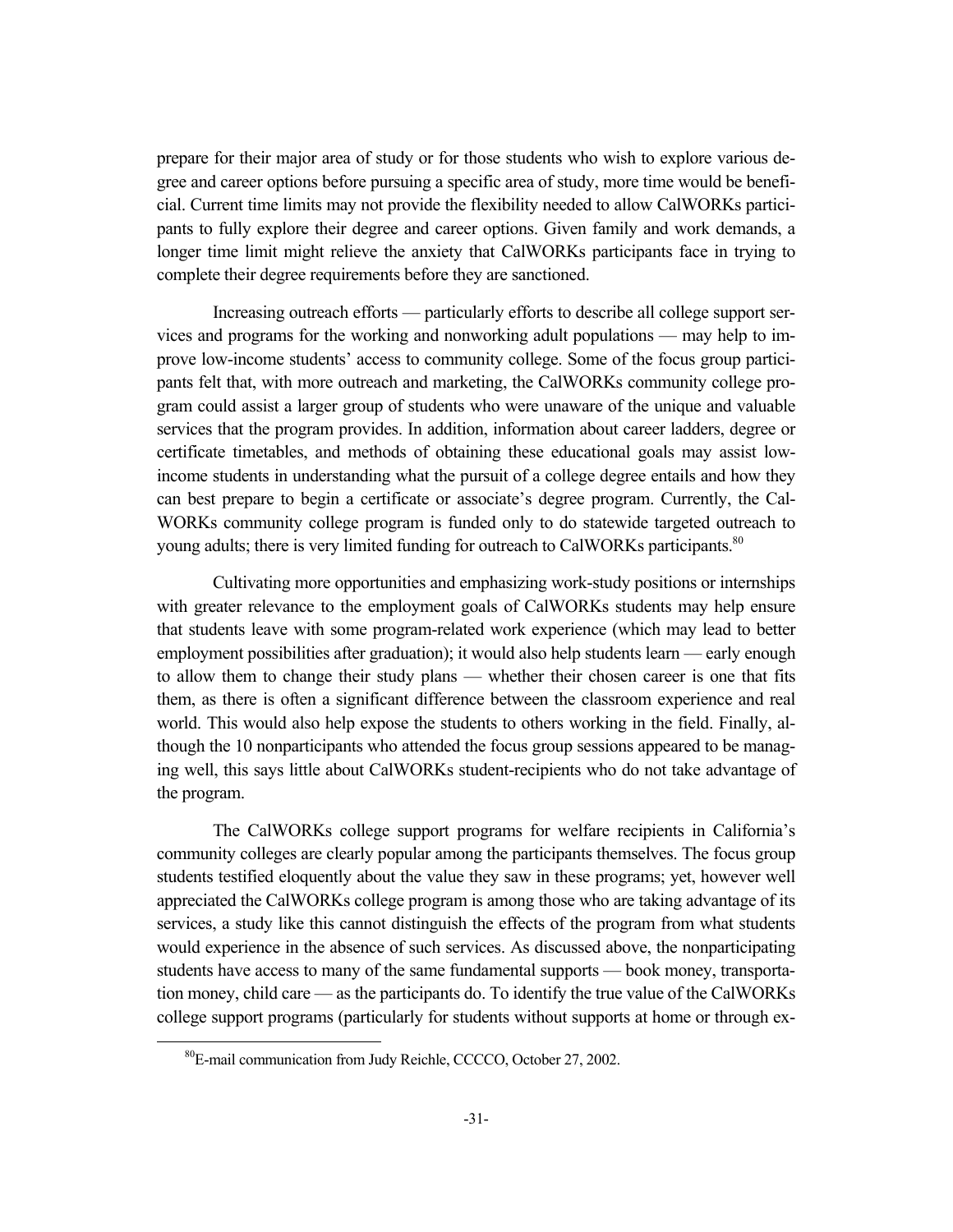isting connections), the best approach would be an experimental comparison of randomly assigned program participants and nonparticipants, looking at effects on students' educational program completion rates as well as later employment, earnings, and use of public benefits. This kind of information becomes particularly important in times of public budgettightening, when special programs like this become vulnerable to reductions or elimination.<sup>81</sup> Information that allows policymakers to see the payoffs — both to the individuals involved and to the public — of CalWORKs community college services helps to develop a powerful foundation of informed support.

In the current economic and employment environment in California, providing education and training to prepare low-income individuals —particularly, public assistance recipients — for jobs that can offer wages and benefits sufficient to support a family has been a key goal of public policy. Such jobs require skills and knowledge that many CalWORKs participants lack. Moreover, California's community colleges offer locally tailored vocational training programs that address the labor force needs of regional economies. A program like the CalWORKs college support program has the potential to help students who face numerous obstacles to career advancement take the next steps toward supporting themselves and their families.

 $81$ This study took on special urgency during the design phase in January 2002, when California Governor Gray Davis's fiscal year 2003 budget forecast was published. The State of California was facing an enormous budget deficit — estimated at \$17 billion in January, but the spring analysis put the figure closer to \$24 billion. Among the programs hit hard in the draft budget was the CalWORKs community colleges program, which was to lose all but its \$15 million child care funding. Although much of the funding was restored in the revised budget published in May, many college CalWORKs programs were already being dismantled and would not be resuscitated. The Santa Monica College program was one of these. While this study documents student perspectives on the CalWORKs college programs and captures stories about the critical assistance that these programs have provided, the importance of the programs to the California State Legislature makes it appropriate to study their benefits: Which CalWORKs students benefit most from these programs? Which elements of the programs are important to student success? What is the cost-benefit ratio for these programs?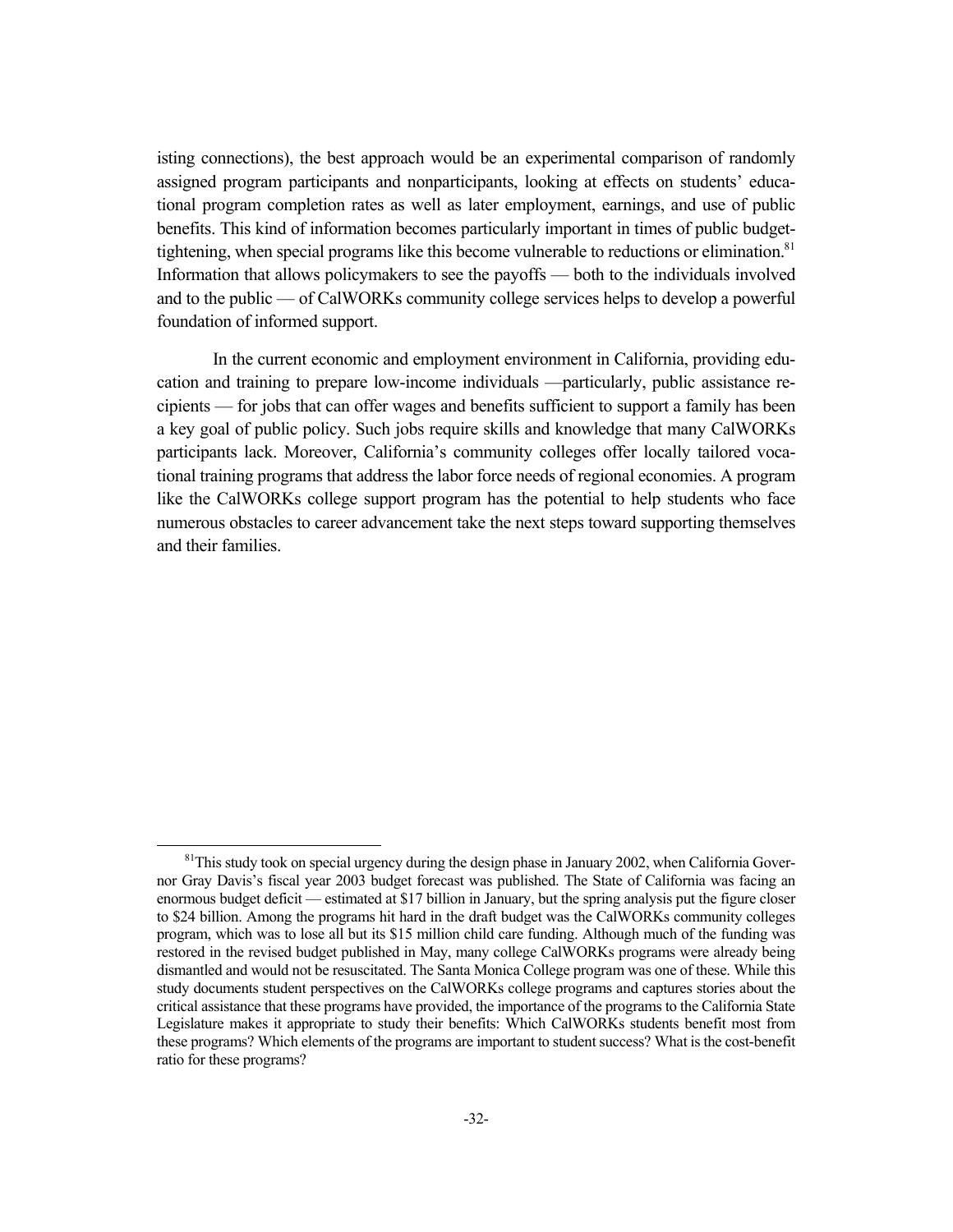**Appendix A** 

# **Summaries of CalWORKs Community College Programs on the Three Campuses**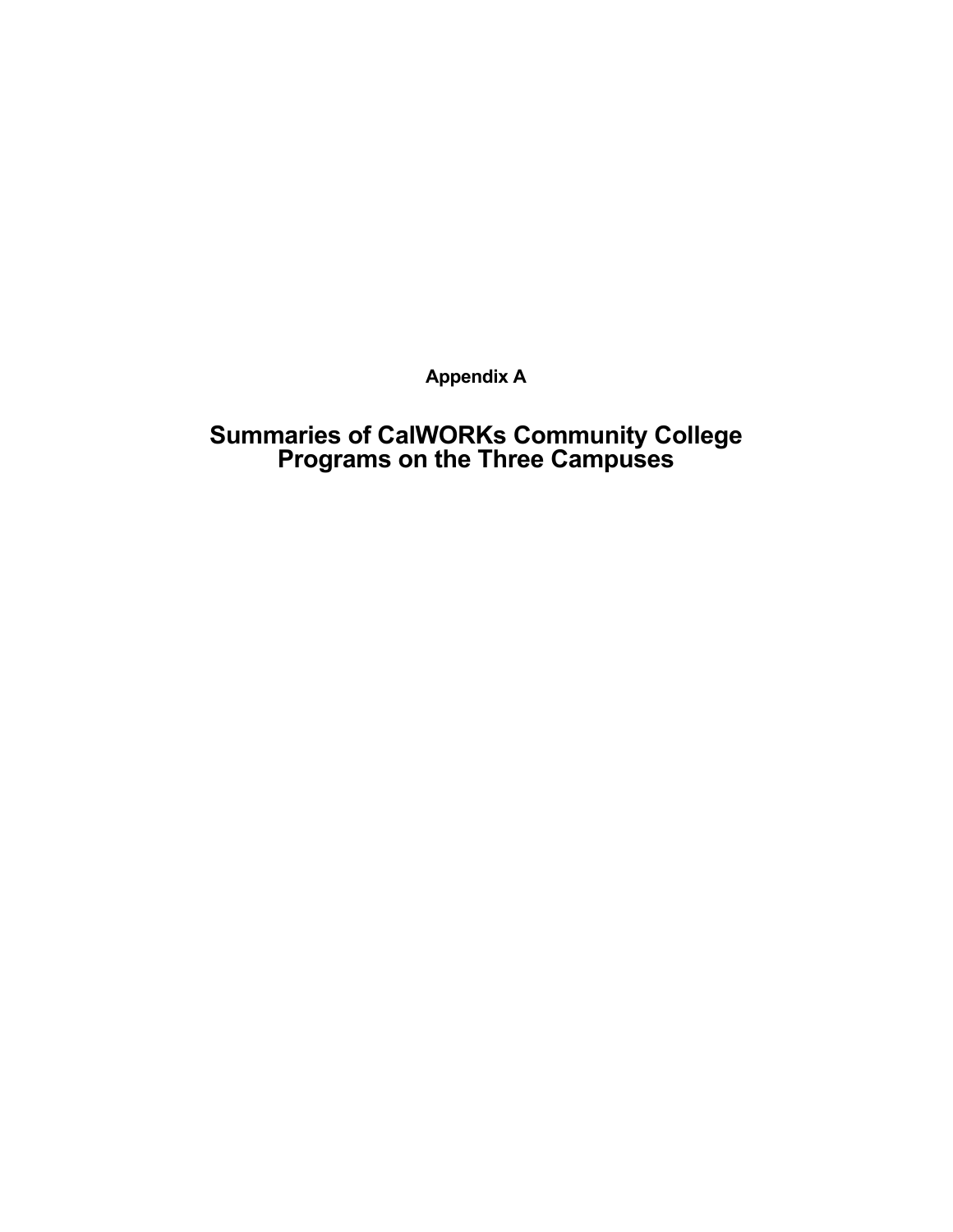#### **Grossmont College**

Grossmont College is located in the rolling hills east of San Diego, in the city of El Cajon. Founded in 1961, Grossmont College now serves over 17,000 students, with an additional 8,000 enrolled at its sister campus, Cuyacama College. Grossmont serves a greater proportion of Caucasian students (approximately 60 percent) than does the California community college system as a whole, and more than the other two colleges in this study. A significant number of these students, however, are immigrants from eastern Europe, and a large number of the students at Grossmont College are working, low-income students.

The CalWORKs support program at Grossmont College is known as Project Workplace. The director, who designed the program, thought that a name that avoided immediate identification with the welfare system would remove one obstacle to participation. (Most campus CalWORKs programs use the term "CalWORKs.") To minimize confusion and reduce duplication, the director modeled the program on the campus Extended Opportunity Programs and Services (EOPS) system. Project Workplace operates out of three tiny offices next door to one another in a temporary building on the edge of the main campus green.

In academic year 2001-2002, Project Workplace served 258 enrolled CalWORKs students. Staff saw between 30 and 50 students a day to offer counseling and other assistance. Project Workplace works hard to draw in CalWORKs students. Staff place flyers in the EOPS office, send letters to CalWORKs participants who are identified through the financial aid office, and visit job fairs and other community events to spread the word about CalWORKs services that are available on-campus.

Students come in for an orientation meeting with Project Workplace staff. In this meeting, staff help students formulate an education plan to send to the county case manager, and students who are interested in child care or employment are sent on to staff who are knowledgeable about these resources. Once a semester, students return to review their education plans and to get assistance with book expenses; reimbursement requests go to the county, and Project Workplace covers expenses that the county denies.

Project Workplace staff are particularly effective in helping students work with county welfare caseworkers. Students in the focus groups emphasized that the counselors had solid knowledge of county rules and students' rights; the program director also felt keenly that one role of the campus staff was to ensure that students were able to exercise their rights to education as (at least) partial fulfillment of their work activity requirement. The director said that the most valuable aspects of the program are advocacy and empowerment: "Without this program making a commitment to advocacy, so many individuals would be lost, shoved into jobs, and not given an opportunity for education. It's the single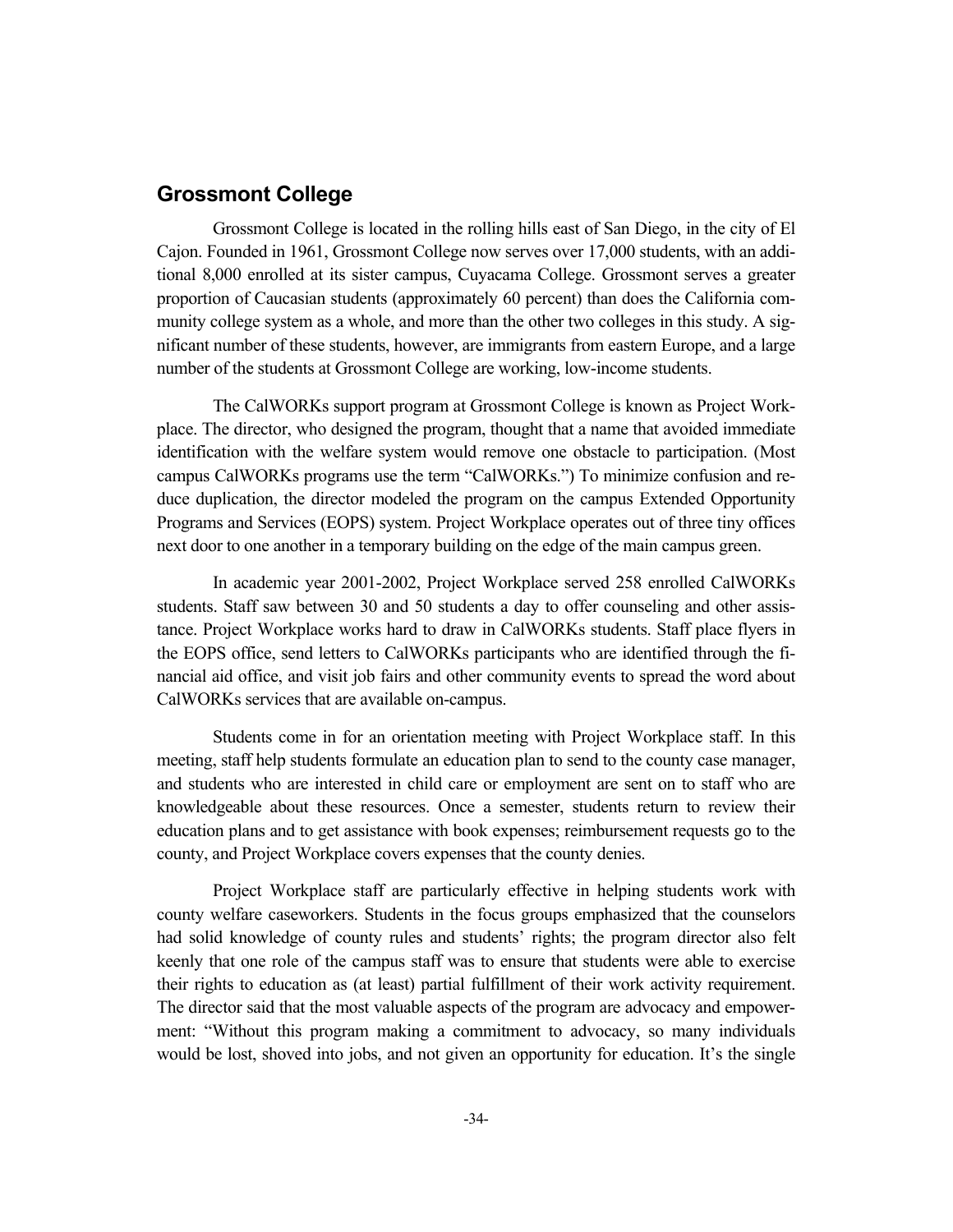most important job we do for students. And [another important result of the program is] the empowerment that students feel when they learn that they can get what they want to get."

### **Santa Monica College**

Santa Monica College opened in 1923 on a property only two miles from the Pacific Ocean. The location is accessible to a wide group of Los Angelenos; it is not far from central Los Angeles and is served by several bus lines, although parking space is hard to find. The college has a reputation for academic excellence (it has the highest transfer rate of any community college in the California system) and says that it has the largest international student population of any U.S. community college.<sup>1</sup>

The CalWORKs college program at Santa Monica College was established in April 1998, the month Los Angeles County implemented its CalWORKs plan. The program's director had run a program for welfare participants on another community college campus in the county, and she was familiar with the policies; she also made sure to hire staff who could understand welfare policies. In compliance with the program's open-door policy: Staff provide counseling services to anyone who says she is "on aid." To receive child care or workstudy assistance, however, students need to provide evidence (ideally, a Notice of Action) that they are in the CalWORKs welfare-to-work program.

Santa Monica College's program serves approximately 65 students per week — 15 for child care, 24 for work-study, and 26 for general academic or personal counseling. In academic year 2001-2002, about 350 students were enrolled in the CalWORKs college program (out of approximately 1,450 CalWORKs participants on campus). To serve these students, the program was staffed by a full-time job developer, a full-time child care worker, a full-time manager, a secretary, and three part-time counselors (adding up to 42 hours of counseling available per week). One of the counselors had worked in a social services agency before joining the CalWORKs staff. Most of the staff time is spent connecting students to "hard services" such as child care and work-study; other time is spent in general counseling and occasional mediation with the county.

To recruit students, the program regularly sends letters to all identified CalWORKs participants every semester to inform them about the program offerings and works diligently with the Information Management Services to identify additional CalWORKs recipients from financial aid applications. Students who were interested in on-campus services would be asked to show evidence of CalWORKs receipt — generally, a Notice of Action — and would have a meeting with one of the counselors. The counselors go over academic and per-

 $\frac{1}{1}$ Santa Monica College Web site: www.smc.edu.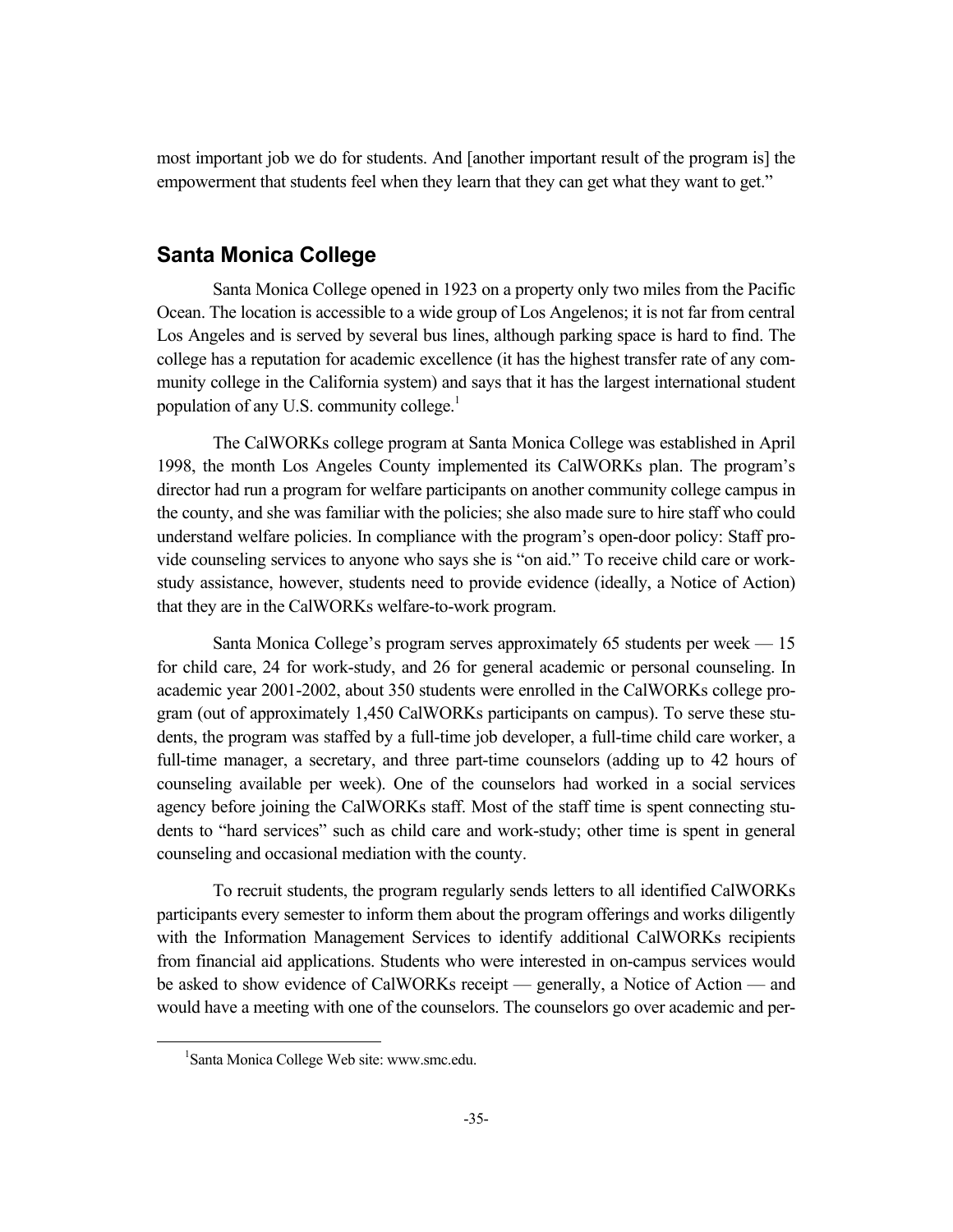sonal issues as well as the welfare-to-work requirements. Counselors often help students with off-campus problems — homelessness, child care and schooling for children, and employment. The program staff find that students tend to come in first for the "hard services" — book money, transportation, child care — and later confide in the counselors about other, more personal issues.

The program's director has emphasized the role of counseling and work-study positions in helping students complete their education plans: "I think the absolute most important aspect is the counseling. It is what enables the student to stay in school; it's the support they get. But I also feel very strongly about the work-study on campus; it helps student comply with the 32-hour CalWORKS requirement, which makes the work less complicated."

#### **Sacramento City College**

The "seventh-oldest public community college in California," Sacramento City College (in the Los Rios Community College District) was founded in 1916, initially as part of a local high school. Located within minutes of downtown Sacramento, SCC provides affordable associate's degree, certificate, and general education programs to approximately 22,000 ethnically and culturally diverse students residing (mainly) in Sacramento and Yolo Counties. Nearly one in every ten adults in the greater Sacramento area attends one of the four colleges in the Los Rios Community College District, and over 90 percent of graduates from the district obtain jobs in their field of study. $2$ 

In May 1998, the SCC CalWORKs program began to provide a comprehensive set of educational, career, and personal counseling to CalWORKs participants. Housed in a campus office that also includes a "one-stop" center that provides job search and placement assistance (but is not part of the Workforce Investment Board's One-Stop system), the program is staffed by a supervisor, who is the program's director, two caseworkers, a counselor, a jobs services worker, and a county welfare worker.<sup>3</sup> Students can make appointments with staff or can drop in to receive help with personal issues (such as child care, family matters, housing) and transportation and education issues (book eligibility verification, financial aid, work-study questions, tutoring, and problems involving a professor). Overall, about half of the approximately 1,000 CalWORKs participants who are enrolled in the college seek services at the CalWORKs college program.

 $\frac{1}{2}$  ${}^{2}$ Los Rios Community College Web site: www.scc.losrios.edu.

<sup>&</sup>lt;sup>3</sup>The county CalWORKs caseworker assists a caseload of 60 to 80 students with continuing cases but does not work with students who, upon enrollment, were not already registered in the CalWORKs programs.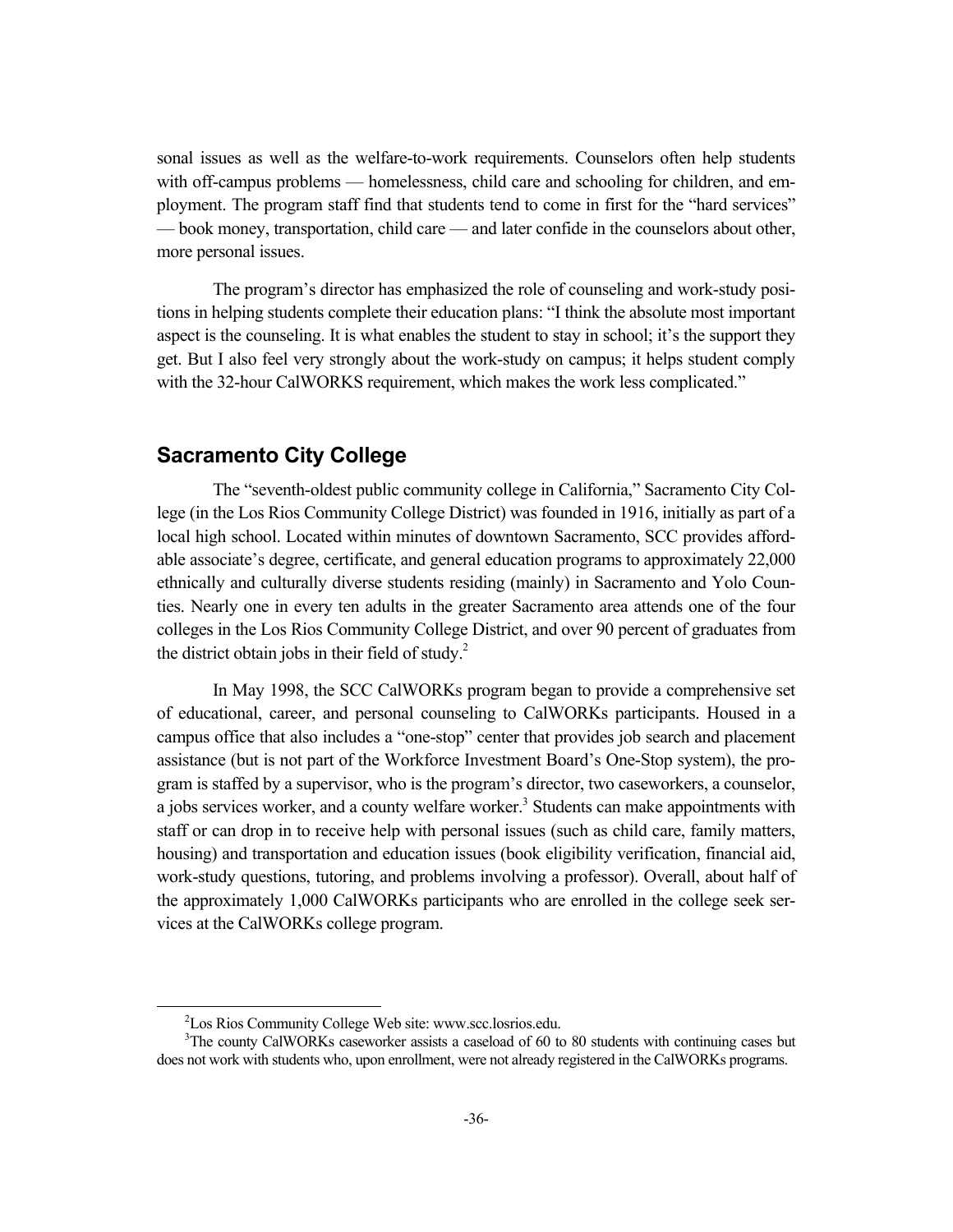Usually, the point of entry into the on-campus CalWORKs college program is an hour-long orientation for participants who are identified to the SCC CalWORKs staff by the county CalWORKs program or who are self-identified. Two orientation sessions are held each week, one during the day and the other in the late afternoon or evening, to accommodate a variety of student schedules. Orientation provides an extensive overview of the SCC CalWORKs program and other campus services; students also receive a number of clear and concise written materials describing program flow and the TANF school-work requirements.

In addition to the drop-in and supportive services mentioned, program staff send postage-paid reply cards to all students for whom an education plan is created, to find out whether the student's caseworker approved the plan as a welfare-to-work activity.<sup>4</sup> Staff also provide follow-up contacts to students who are deemed "at risk" of stopping out or dropping out (because of a large number of withdrawals, a grade point average of less than 2.0, repeating a class over and over without passing, and so on). Each semester, attempts are made by phone and by mail to reach approximately 250 or 300 students deemed at risk.

 $\frac{1}{4}$ E-mail communication from Lynn Fowler, Los Rios CalWORKs, September 3, 2002.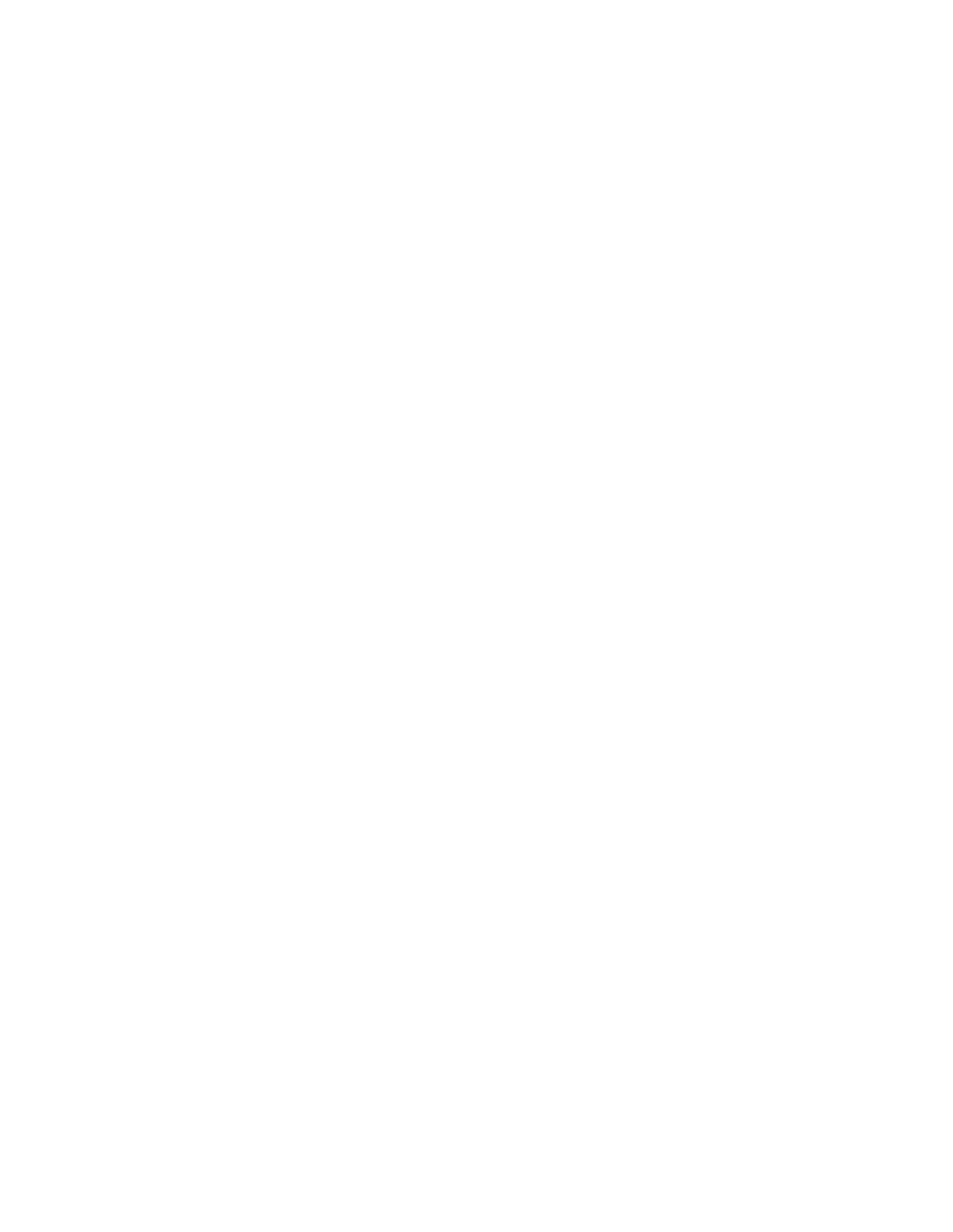**Appendix B** 

**Additional Information on Focus Group Methodology**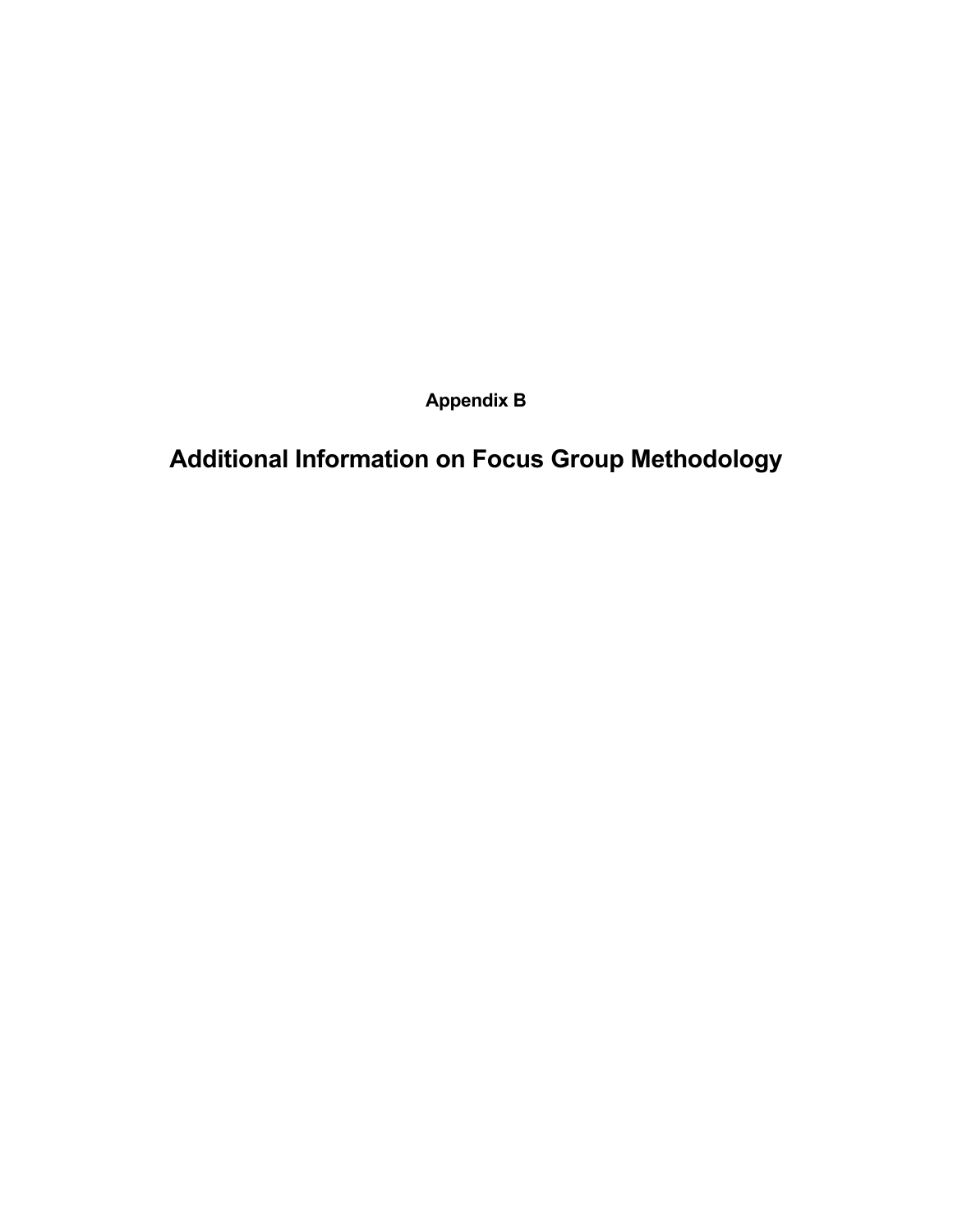#### **Focus Group Recruitment**

The focus groups for students who were accessing CalWORKs services filled up very quickly, with 10 to 12 participants signing up almost immediately; some potential participants were turned away. Recruitment for the nonparticipating groups was much more difficult, with only small numbers calling in to be screened. Outreach to the nonparticipating students may have been hampered because the staff did not have contact with these students and may have found it hard to determine whether the students were really "nonparticipating," whether they were still enrolled, and whether their contact information was up to date. In some cases, the same student received both versions of the recruitment letter, since some may have attended an orientation or made an initial visit to the CalWORKs offices; but if it had been quite a while between visits, a student's name might also have shown up on the "nonparticipating" list. Because of difficulties recruiting nonparticipants, a "snowball approach" was used: Eligible nonparticipants who had signed up for these groups were encouraged to recruit friends and classmates who were eligible. This increased the nonparticipant pool somewhat, but in the end these focus groups were small, with only five students from two of the colleges and only one student from the third college.

#### **Focus Group Administration**

Facilitators led students through a combination of discussions and exercises aimed at gaining information about students' experiences managing school, work, and home responsibilities. After personal introductions, participants were given cards on which were written simple statements about the students' current circumstances (Table 4 lists the statements); participants were asked to sort the cards into two piles, one "true" and one "false." Using the cards as a focus, facilitators led a discussion about what students depend on to support them in combining school, work, and family responsibilities. At the end of the discussion, the facilitators collected each participant's two stacks of cards, with the participant's name affixed, for later analysis. The next discussion focused on students' courses of study, including questions about how they decided what to study, what they saw as their time line for completion of their program, and the outlook for continuing training. The third section of the session was the only element that differed in structure, depending on whether the focus group was composed of campus CalWORKs program participants or nonparticipants. Campus Cal-WORKs program participants were asked to discuss their experiences with the support program: what services they had availed themselves of, what had helped most, and what (if anything) did not work well for them. Nonparticipants were asked whether they were aware of the campus CalWORKs program and what they knew about it; then they were shown a poster listing reasons why someone might not take advantage of campus CalWORKs ser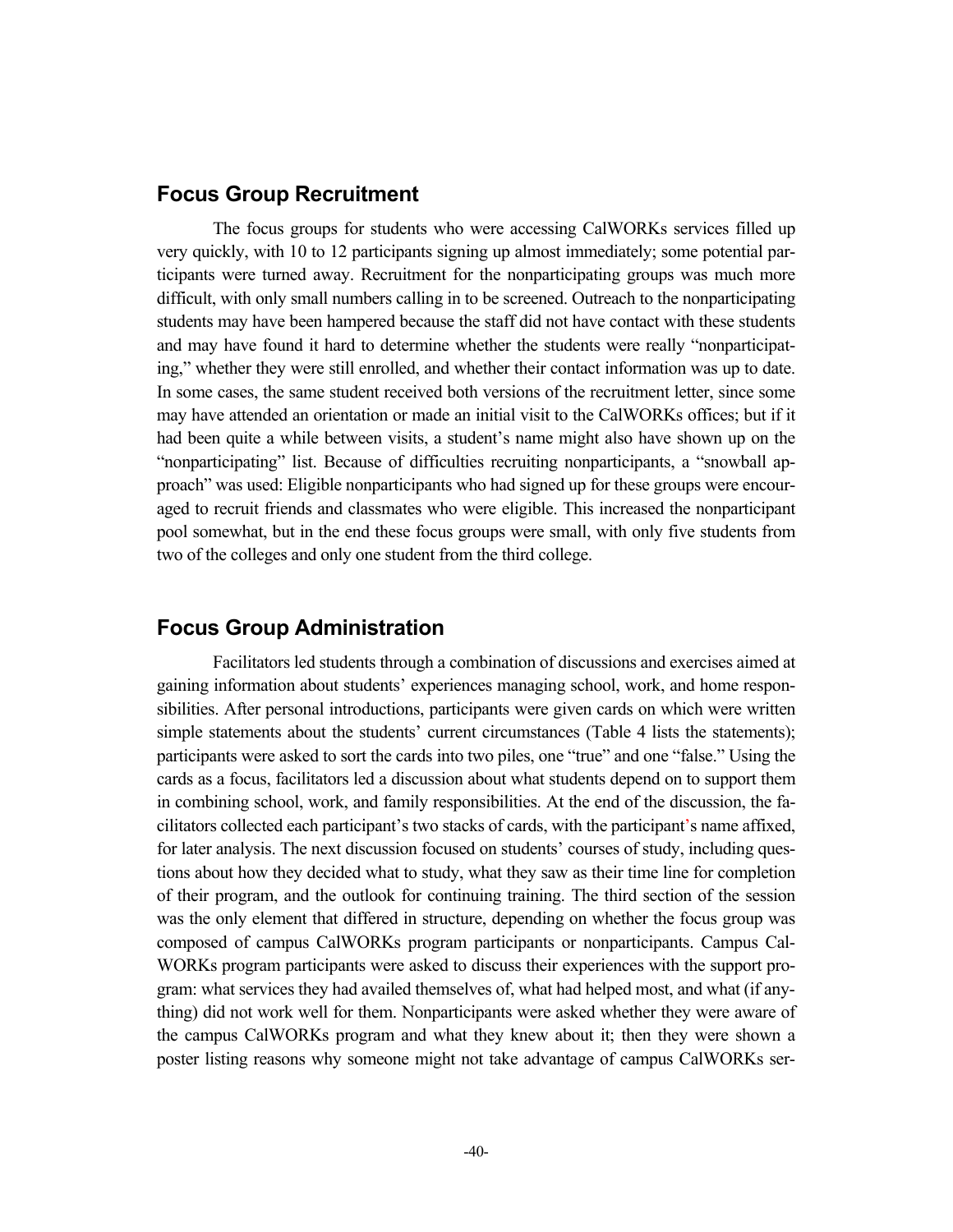vices, and they were asked to identify which reasons kept them from enrolling. (They were also encouraged to offer reasons not already listed on the poster.) In the final activity, participants were given three adhesive dots that they could affix to a poster showing typical problems that they might encounter in balancing work, family, and school (see Table 5) . Participants were told to affix a dot next to the one, two, or three issues that were most critical for them. The group then discussed these issues, and the facilitators closed out the discussion by asking participants what suggestions they had that might make it easier to cope with these issues.

#### **Data Analysis**

Immediately following each focus group, facilitators and the research assistant met to identify the key themes and important comments in that particular session. All the focus groups were recorded on audiotape; during the analysis phase, facilitators reviewed the tapes to refine, change, or confirm these impressions. The audiotapes also allowed facilitators to identify representative or illustrative comments. The two exercises described above (sorting the true/false cards and affixing dots on the poster) provided data that the facilitators could use to compare the comments that students made in discussion with the anonymous information offered in these exercises. (In general, the information from the card sort and the dot count matches the discussion.) The exercises also allowed the facilitators to get a count of the issues of concern to the entire group of participants — even for those students who were not very vocal throughout the process — so that, in addition to the content analysis of the general focus group discussion, the cards and dots were tallied to help understand trends in students' circumstances and experiences. Tables 4 and 5 summarize these findings. Finally, MDRC shared a draft of this report with CalWORKs coordinators at the three campuses, asking for their feedback and for their help in identifying any findings that seemed to conflict with the sense that staff on the ground had of CalWORKs students and the campus Cal-WORKs program.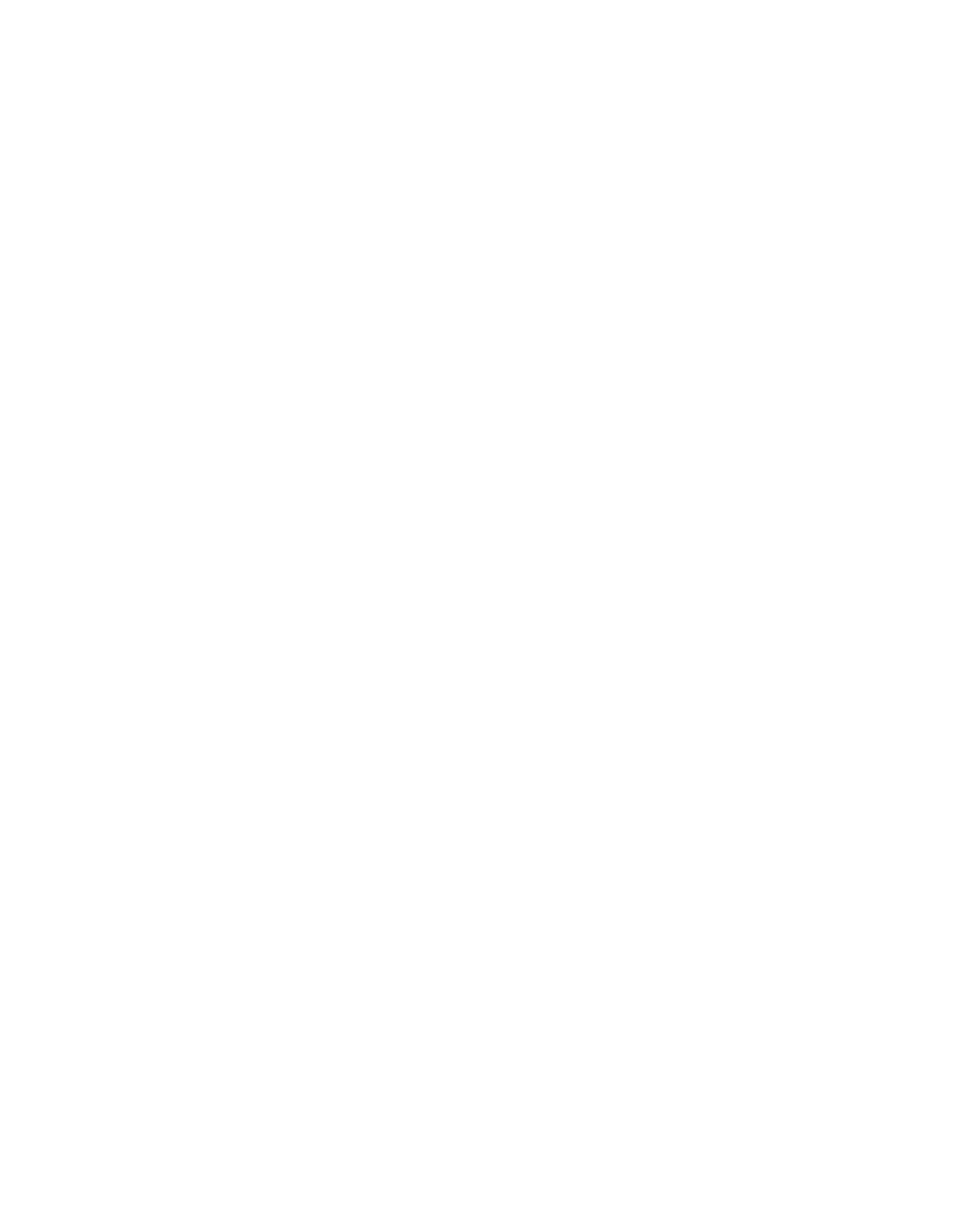## **References**

- Acs, G., K. R. Phillips, and D. McKenzie. 2000. *Playing by the Rules, but Losing the Game.* Washington, DC: Urban Institute Press.
- Brawer, F. B. 1996. "Retention-Attrition in the Nineties." *ERIC Digest.* ERIC Clearinghouse for Community Colleges (ED 393 510).
- California Community Colleges Chancellor's Office (CCCCO). 2001. CalWORKs Programs, 2000-2001. Sacramento, CA.
- Cloud, J. 2002. "Who's Ready for College? Conservatives Want to Get Rid of Remedial Education. If So, Only Two-Thirds of Today's Freshman Need Apply." *Time*, October 14.
- Golonka, S., and L. Matus-Grossman. 2001. *Opening Doors: Expanding Educational Opportunities of Low-Income Workers.* New York: Manpower Demonstration Research Corporation.
- Grubb, W. N. 1999. *The Economic Benefits of Pre-Baccalaureate Education: Results from State and Local Studies.* New York: Community College Research Center.
- Grubb, W. N. 2001. "Guidance and Counseling in Community Colleges." *CCRC Brief* 12: 1-4.
- Lazare, E., S. Fremstad, and H. Goldberg. 2000. *States and Counties Are Taking Steps to Help Low-Income Families Make Ends Meet and Move Up the Economic Ladder.* Washington, DC: Center on Budget and Policy Priorities.
- Martinson, K., and J. Strawn. 2002. *Built to Last: Why Skills Matter for Long-Run Success in Welfare Reform.* Washington, DC: Center for Law and Social Policy.
- Mather, A., with J. Reichle, C. Wiseley, and J. Strawn. 2002. *Credentials Count: How California's Community Colleges Help Parents Move from Welfare to Self-Sufficiency.* Executive Summary. Washington, DC: Center for Law and Social Policy.
- Matus-Grossman, L., and S. Gooden. 2002. *Opening Doors: Students' Perspectives on Juggling Work, Family, and College.* New York: Manpower Demonstration Research Corporation.